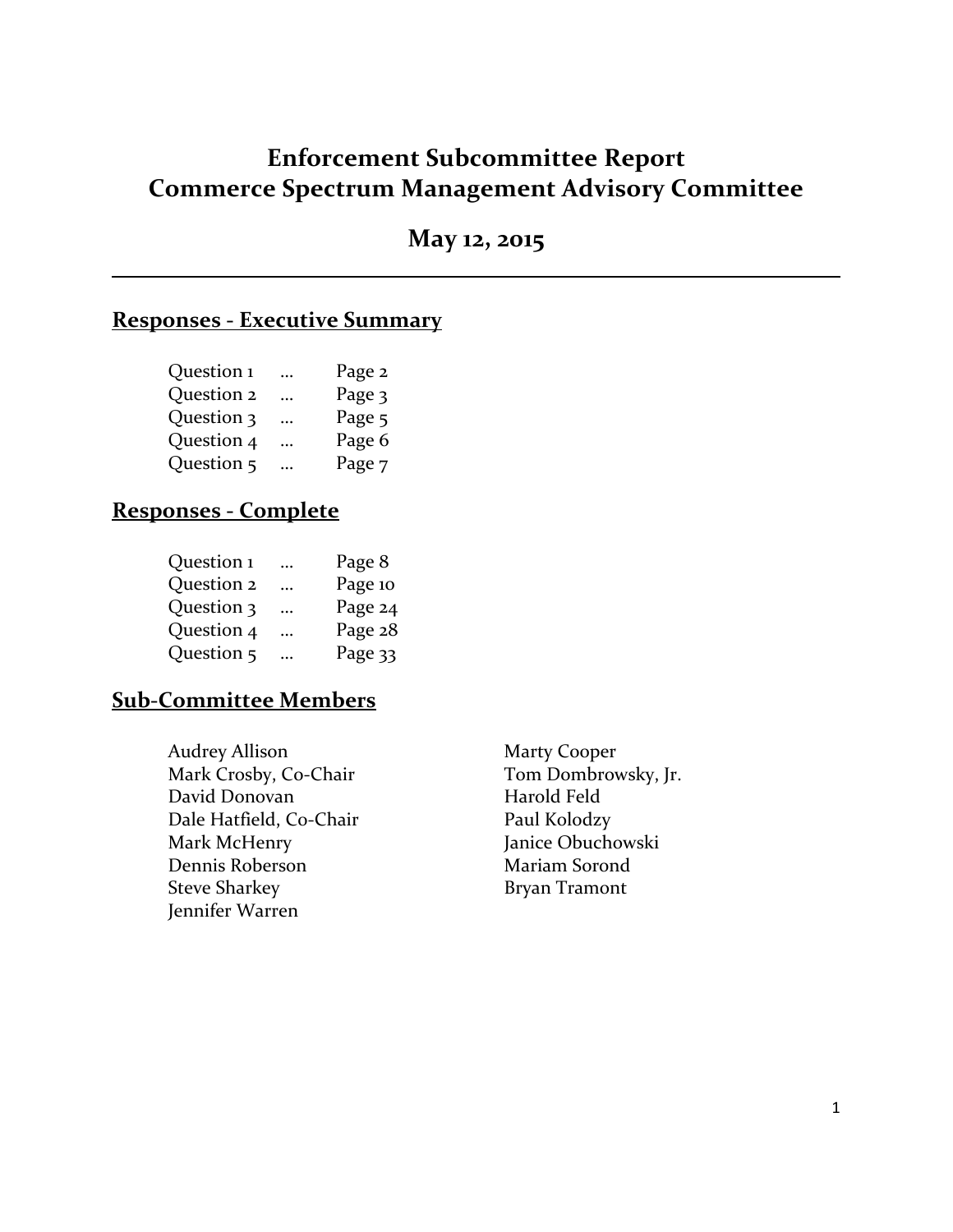# **Executive Summary**

**Question 1** In a shared spectrum environment involving both federal and non-federal users, what types of sharing criteria would need to be specified in the FCC's ex ante regulations, and what can be subject to post-rulemaking/post auction negotiated coordination agreements or other sharing arrangements?

It is recommended that NTIA (along with the FCC) identify *ex ante* rules<sup>1</sup> for the majority of the operational and technical rules governing the sharing of Federal Government spectrum, including interference mitigation and enforcement processes, to provide abundant clarity for incumbent Federal Government users and prospective commercial operators in advance of the commencement of any competitive bidding action. Those rules should include:

- **System Reconfiguration/Expansion Rights The incumbent Federal Government system** relocation/expansion and technology enhancement rights, and the process by which these rights will be communicated.
- Define Exclusion and Coordination Zones Parameters by which exclusion and coordination zones are determined.
- **Spectrum Access/Occupancy Rights Identification of the types of users (classes) that** may be authorized to operate in the shared bands and specifically prioritize spectrum access rights. These rights may change subject to negotiated coordination agreements.
- **Maximizing the Effectiveness of Coordination Zones The decision making authority that** will mutually determine what shall define an unacceptable level of interference to Federal Government incumbent systems.
- **Spectrum Access Systems The mechanism to select independent Spectrum Access** System providers to recognize and monitor the location of all non-Federal Government wireless devices in shared bands, and be authorized to disable such devices within any exclusion zones.
- **Equipment Standards** Equipment type-accepted with the capability to disable the device in the event.
- **Cther Matters :**

 $\overline{\phantom{a}}$ 

- *License terms* for commercial entities, renewal rights; and, operational expectations of Federal Government systems;
- Justification for and initiation of *enforcement activities*
- Formation of *Incumbent Technical Advisory Committees* composed of affected Federal Government, non-Federal Government, and incumbent industry representatives.

<sup>&</sup>lt;sup>1</sup> The term *ex-ante* means "before the event". *Ex-ante* is used most commonly where results of a particular action or series of actions, are forecast in advance (or intended).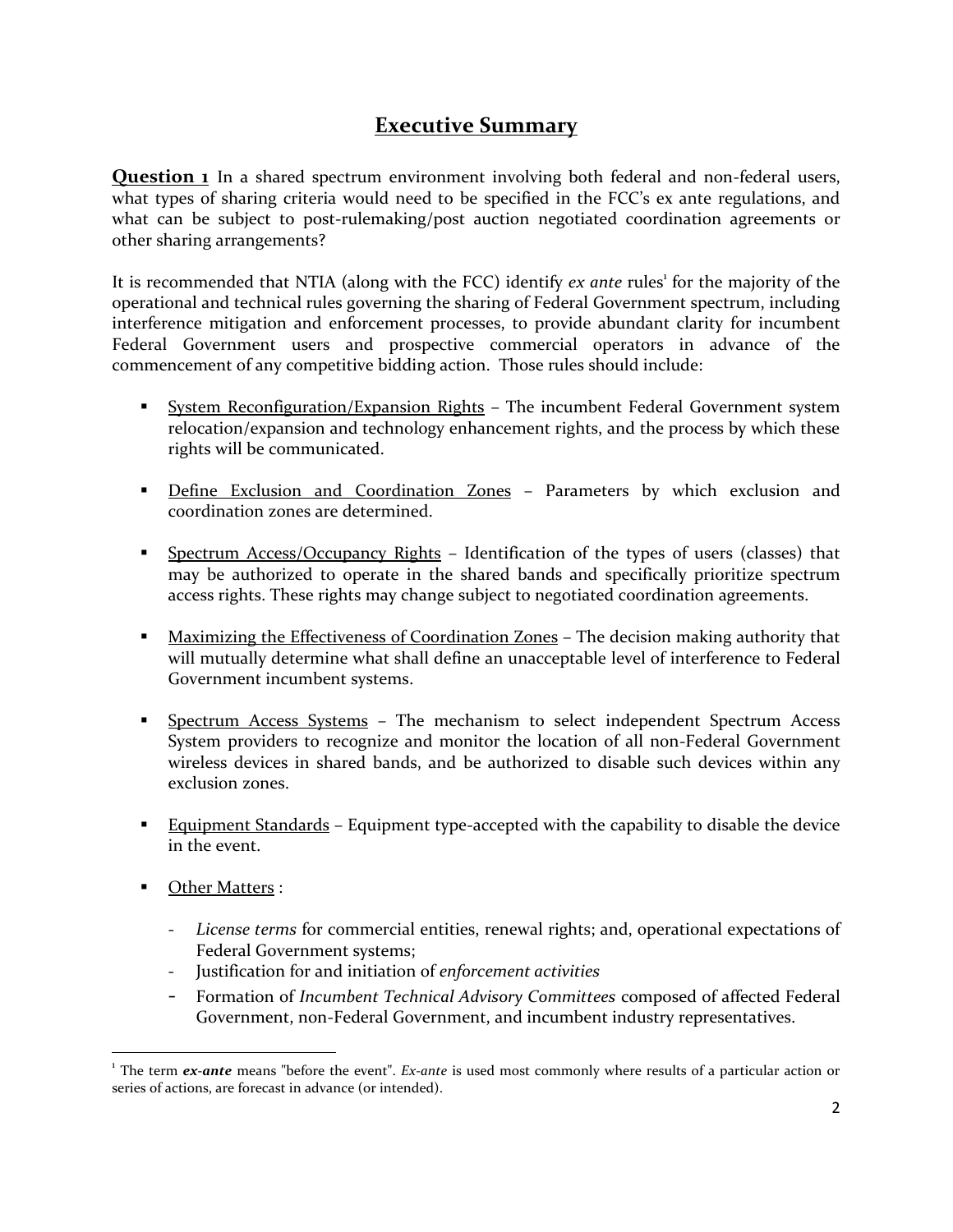**Question 2** How would negotiated coordination agreements or other sharing arrangements be enforced and by whom?

#### **1.0 Framing the Enforcement Question: Which Federal Agency Has Authority to Enforce Sharing Agreements between Federal and Non Federal Users?**

It is recommended that NTIA and the FCC to have an overarching Memorandum of Understanding (MOU) that would require each agency to enact parallel enforcement (dispute resolution) tools. Each agency would agree to use these tools/remedies in the event of an unresolved dispute between the parties. It is also recommended that NTIA develop the mechanisms to have an MOU between federal and non-federal users and would contain a provision subjecting both users to the enforcement tool kit adopted by the FCC and NTIA. In the event of a breach, the federal user could petition the FCC for enforcement (usually through NTIA) and the non-federal user may request the FCC to coordinate with NTIA.

Specifically, the overarching MOU will provide parallel NTIA and FCC enforcement approaches, which will allow spectrum sharing agreements to be governed by a consistent enforcement framework. It is recommended that this new overarching MOU will govern dynamic sharing arrangements between federal and non-federal users including:

- A mutually enforce interference rules with Federal users would be able to rely on the FCC's authority over non-federal spectrum users to enforce sharing arrangements. Alternatively, non-federal entities will be able to rely on NTIA to take necessary actions against federal users in the event there is a breach of a sharing agreement;
- NTIA and the FCC to enact ex ante rules or policies addressing the following issues:
	- o interference avoidance techniques that may be employed;

l

- o either a joint NTIA/FCC coordination committee comprised of NTIA and FCC officials or arbitrator to oversee federal and non-federal sharing;
- o provisions that would require NTIA and the FCC to enact similar time periods for resolving interference issues for each sharing scenario;
- o similar procedures for expeditiously resolving interference issues on a temporary basis<sup>2</sup> (e.g. Temporary Interference Restraining Orders (TIRO)); and
- o require each agency to identify and employ penalties and sanctions that will provide sufficient incentives for spectrum users within their respective jurisdiction to comply with interference avoidance rules in a timely fashion.

 $2^{2}$  The Federal government has broad powers over communications in the case of an emergency. This statute gives the President and any delegate broad authority to shut down wireless facilities, including facilities that interfere with military or national security transmissions, in cases of in cases of war, public peril, national emergency, or disaster.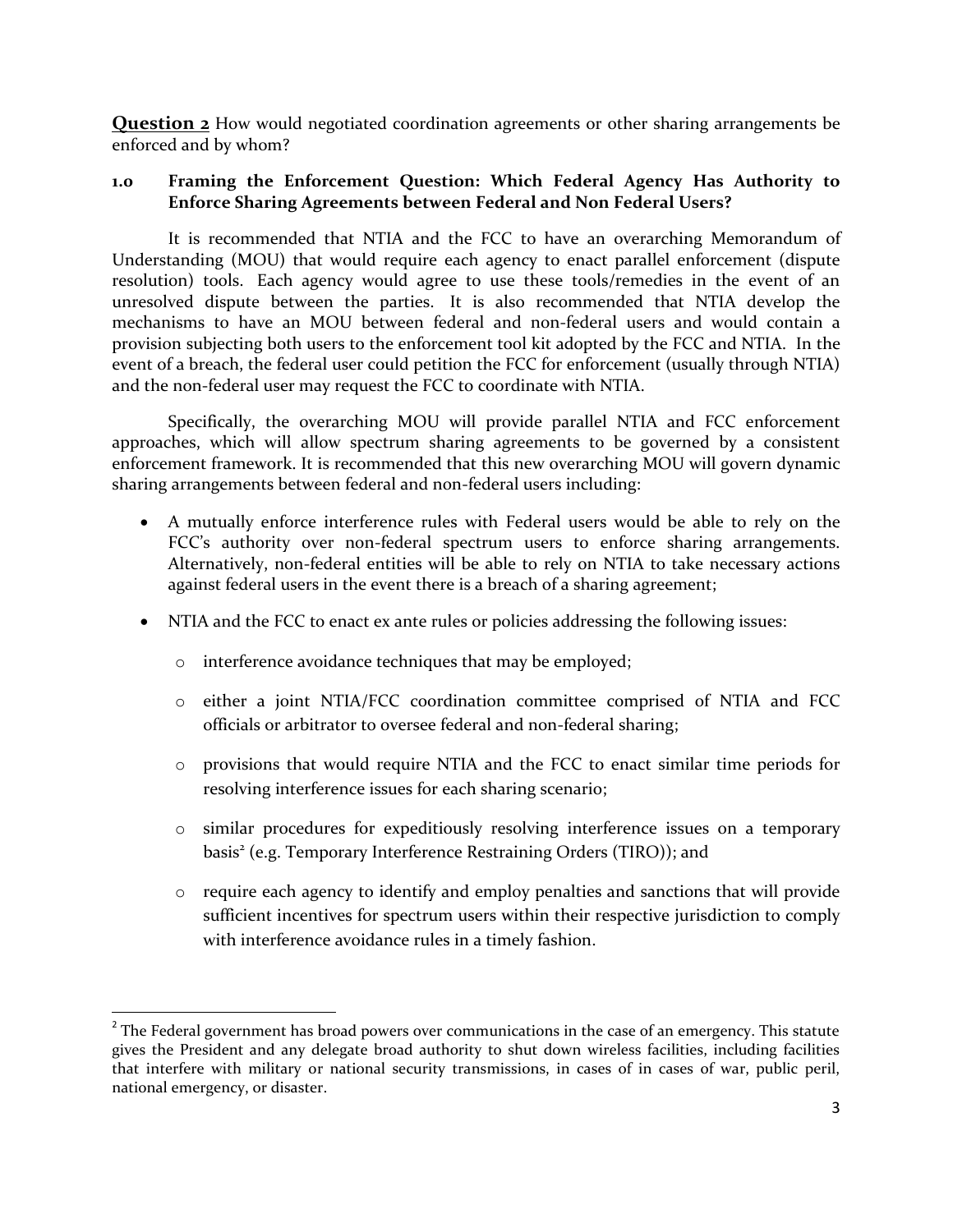The general MOU encompassing individual sharing agreements between federal users and private sector entities would be executed by the federal and non-federal entities sharing spectrum<sup>3</sup>. We suggest that federal and non-federal entities that will be sharing spectrum enter into a specific MOU that will outline enforcement rights and remedies of the parties. In other words, the overarching Memorandum of Understanding will establish a "tool box" of enforcement techniques that may be employed by each agency. The MOU executed by federal and non-federal users would include these techniques in their individual agreements.

This report addresses enforcement solely as a question of interference mitigation. How any of these recommendations might interact with FCC rules and policies unrelated to interference protection, such as rules governing spectrum aggregation or interoperability, were not part of the analysis undertaken for this report. In the event any of the recommendations in this report are considered further, it will be necessary to consider whether they are consistent with FCC policies or other federal law unrelated to the question of interference protection.

 $\overline{a}$ 

<sup>&</sup>lt;sup>3</sup> This approach is already being employed by DoD and broadcasters in the 2025-2110 GHz band. Because each individual sharing scenario is unique, it would be difficult for an overarching MOU between the FCC and NTIA.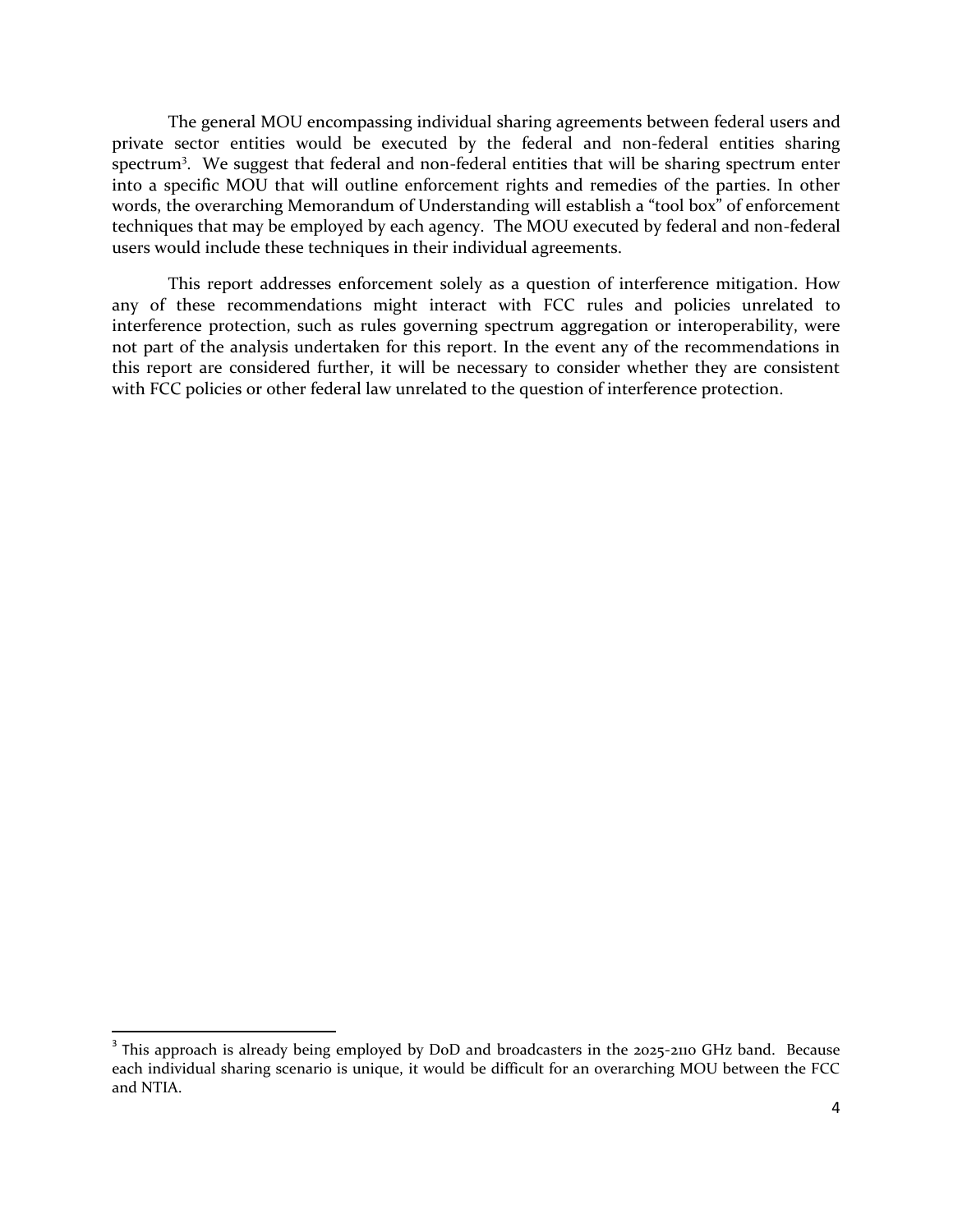**Question 3** In a Shared spectrum environment where many consumers have widespread access, what additional tools do the FCC and NTIA need to ensure compliance with sharing criteria or arrangements?

It is recommended that the NTIA provide a process or procedure for getting the correct and relevant information to the consumer and outline steps for intervention if needed in the event of interference. Though it is possible for a licensed operator to take pro-active action to prevent interference, similar action may not be always possible for average consumer devices.

It is assumed that the consumer equipment types operating in shared spectrum bands must first register and receive approval from a centralized access database and monitoring system, referred here as Spectrum Access System (SAS), before commencing operation and are also able to understand instructions from the SAS.

It is important that the customer is informed about his tier of service and limitations to set the right expectations, this information can be conveyed at several stages of operation.

- 1) The first place would the point of sale; here the consumer needs to be advised that the device being purchased has certain limitations in specific geographic areas.
- 2) The second step is the packaging itself, where the basic registration guidelines can be accompanied with some relevant background information on spectrum sharing.
- 3) During the initial registration, if SAS denies authorization to operate for any reason, the consumer should be informed immediately and possibly with an appropriate reason so that alternative arrangements can be made by the consumer, For the devices where customer has to manually enter the registration and location information, he needs to be prompted appropriately.
- 4) During the operation, if SAS determines that the device operation needs to be modified either temporarily or otherwise, the consumer needs to be informed about the change and possible impact as well.
- 5) Cessation of operation, if SAS determines that device can't operate in a region for any reason after a certain period of time than the consumer needs to be informed immediately.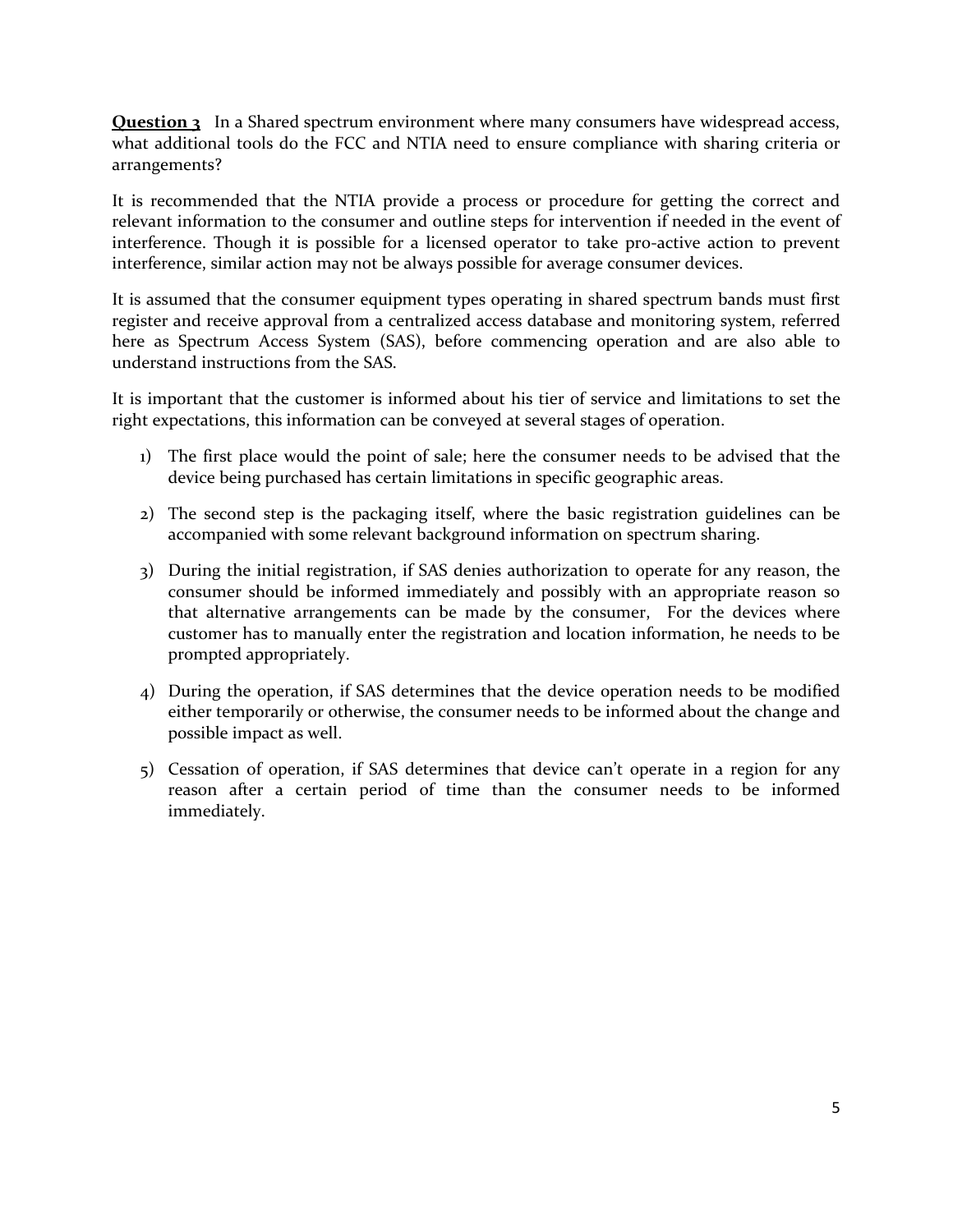**Question 4** How can service providers, federal users and regulators quickly identify and stop harmful interference as quickly as possible?

It is readily apparent that expecting the Federal government to attempt to mitigate the interference environment without the support and aid of the industry would be ill-advised. It is recommend that NTIA consider a study of potential mechanisms that could help lead to the effective policing of the radio spectrum.

1. **Defining harmful interference.** A threshold issue that requires determination is whether the interference measured or observed is "harmful." Therefore, adoption of a metric is critical to ensuring that parties have a full understanding of what interference would be constituted as harmful and would allow resources to be brought quickly to bear upon instances that would create harmful interference.

2. **Unique identification and classification**. NTIA should consider, in cooperation with the FCC, adoption of a standard methodology that would help to identify and classify radio signals. Identification would be a single, unique identifier that would allow the monitoring party to readily determine what entity is transmitting.

3. **Consideration of additional spectrum monitoring.** To prevent harmful interference, the NTIA should explore whether enhanced spectrum monitoring and occupancy measurements are achievable from a technical and economical basis. Spectrum monitoring could be paid for by licensed service providers or through fees associated with unlicensed devices. Moreover, this spectrum monitoring could also be managed through the Spectrum Access System envisioned as part of additional spectrum sharing.

4. **Deputizing of third parties to enforce spectrum interference**. NTIA should consider if there is a legal and economical ability to allow private third parties to play a role in prevention, adjudication and enforcement of harmful interference that may arise from use of shared spectrum. NTIA (or FCC) could make spectrum enforcement by third parties mandatory to ensure that harmful interference is alleviated as quickly as possible.

5. **Improved equipment certification processes**. NTIA should consider gathering information on whether increasing the requirements associated with equipment certification for devices that would be approved by the FCC to use spectrum shared with the Federal government. Equipment could be designed and tested to ensure that a device could be modified "over the air" to potentially be shut down when necessary.

6. **Transparency and sharing of interference data.** Efforts should be encouraged to have interference data shared among all users of the spectrum. Moreover, compilation of this data could provide meaningful information to all parties..

7. **Bad Actors and Industrial Users of the Spectrum.** Consideration must be given to enhance monitoring as suggested in bullet 3 above, but there will remain a need to ensure that resources are available to manually police bad actors and industrial users that are unlikely to be easily identified or classified.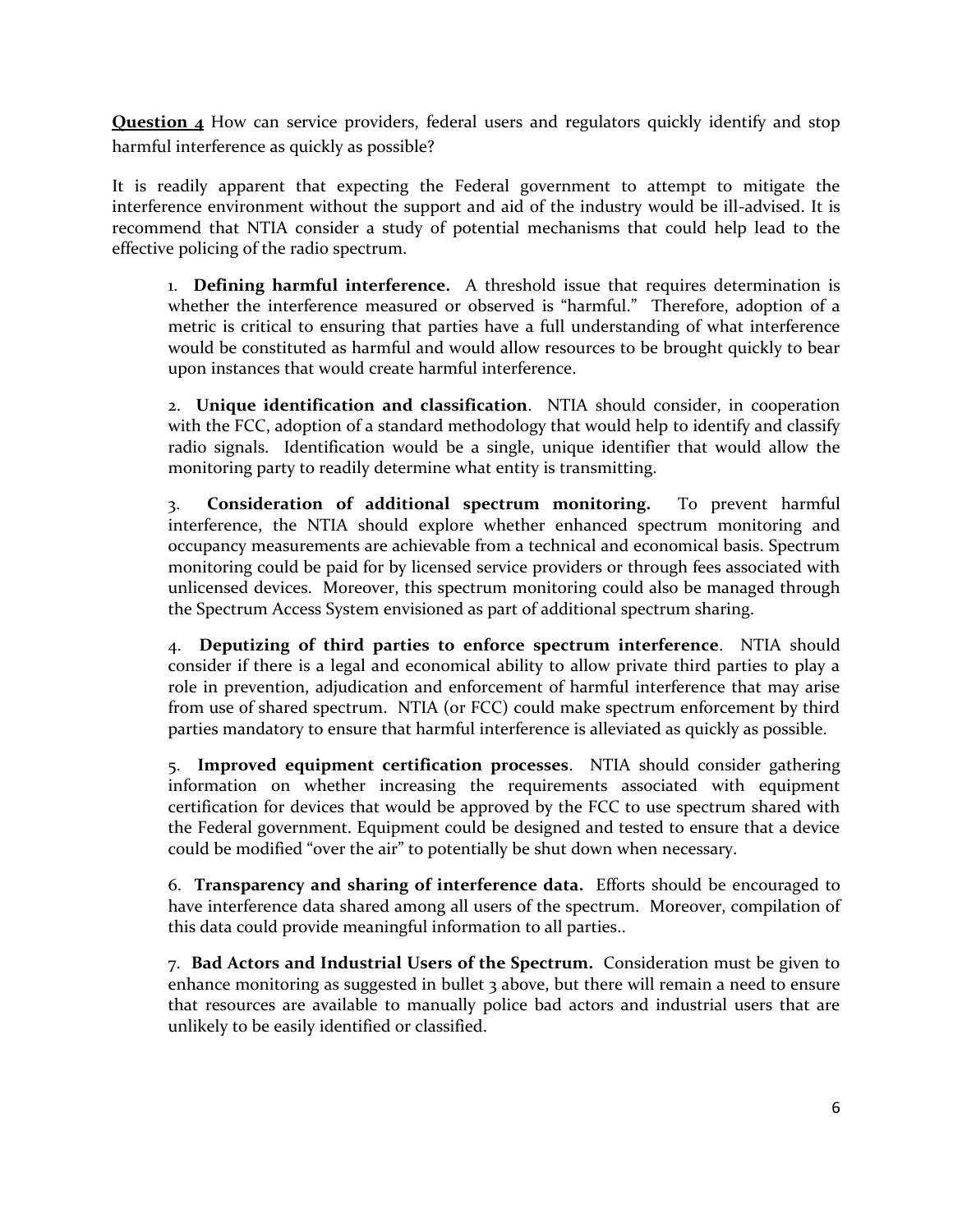**Question 5** How should NTIA and the FCC identify and rectify harmful interference resulting from an aggregate of operations from multiple co-channel or out-of-band emitters?

Aggregated, individually unidentifiable interference of this type tends to be noise-like in character and raises the effective noise floor at the receiver. Because of the differing implications of these two cases, this proposal addresses each separately.

It is recommended that the NTIA investigate two proposals for dealing with aggregated interference: the first when individual contributors can be identified and the second when only the aggregated effect can be identified. In addition, it is recommended that the NTIA investigate the legal and policy ramifications of these proposals including cyber security and privacy.

**Individually Identifiable Signal Case**: It is recommended that NTIA either develop or motivate the deployment of a real-time, terrestrial spectrum monitoring system operated by or on behalf of the federal incumbents to protect their exclusion/coordination zone. The system would be constantly scanning for active and identifiable interfering signals.

If such signals were detected, the system would use its associated direction finding capabilities to locate the interfering signals. In carrying out this function, the real-time monitoring system could gain assistance from the commercially operated SAS system. The SAS system would provide information on the individual emitters under its control.

On the one hand, if the measurements made by the monitoring system indicate that aggregate interference is approaching the harm claim threshold, it would notify the SAS operator to allow it to take voluntary, precautionary steps to avoid exceeding the limit.

On the other hand, if the measurements indicate that aggregate interference has exceeded the limit the federal government (i.e., the FCC and NTIA) would order the SAS operator to mitigate the interference.

**Individually Unidentifiable Signal Case:** It is recommended that the terrestrial spectrum monitoring system be augmented by systematic, wide-area, airborne measurements made several times per year in regions determined to be at the highest risk from an increasing radio noise floor. In this case the aggregated interference would be noise-like in character. Noise of this type typically does not change rapidly in time, is spread over a wide geographic area and tends to be highest in urban and other areas with high population density. These airborne measurements would be particularly helpful in assisting the incumbents in choosing locations or routes for their mobile ground-based measurements. If the combined terrestrial and airborne measurements reveal, for example, that creeping urbanization is increasing the noise level within the exclusion/coordination zone, it could be compensated for by (i) changes in the interference permitted from identifiable sources, (ii) providing, if feasible, an additional geographic buffer zone around the exclusion/coordination zone, or (iii) taking stronger ex ante steps to reduce the aggregate noise-like interference being produced by intentional, unintentional, and incidental radiators.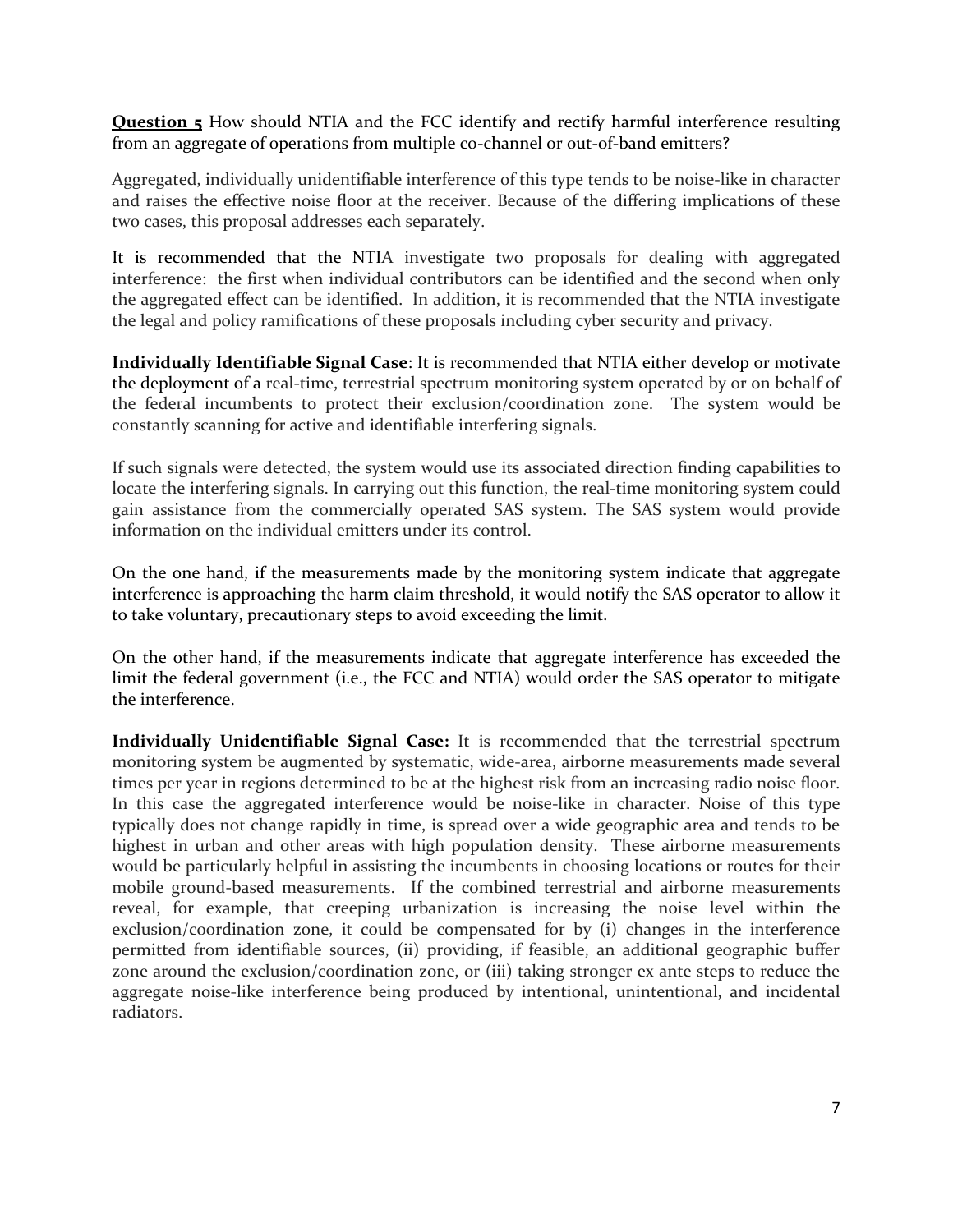## **Responses - Complete**

# **Question 1**

**Question 1** In a shared spectrum environment involving both federal and non-federal users, what types of sharing criteria would need to be specified in the FCC's ex ante regulations, and what can be subject to post-rulemaking/post auction negotiated coordination agreements or other sharing arrangements?

**Assumption** The FCC and NTIA shall identify and report within the *ex ante* rules, the majority of the operational and technical rules governing the sharing of Federal Government spectrum, including interference mitigation and enforcement processes, to provide abundant clarity for incumbent Federal Government users and prospective commerical operators in advance of the commencement of any competitive bidding action.

- System Reconfiguration/Expansion Rights The *ex ante* regulations should define incumbent Federal Government system relocation/expansion and technology enhancement rights, and the process by which these rights will be communicated to spectrum partners and industry acquiring access to such spectrum. It is assumed that once a Federal Government band has been identified for sharing, that new Federal Government system sites would be prohibited (from what?) or, subject to post-rulemaking/post auction negotiated coordination agreements.
- **Define Exclusion and Coordination Zones** The *ex ante* regulations should define the parameters by which exclusion and coordination zones are determined. It is assumed that within the former, no non-Federal Government devices are permitted to transmit, and within the latter, non-Federal Government transmitters and devices may transit on a secondary, non-interference basis. The boundaries of these zones and the occupancy rights may change subject to post-rulemaking/post auction negotiated coordination agreements.
- Spectrum Access/Occupancy Rights The *ex ante* regulations should identify the types of users (classes) that may be authorized to operate in the shared bands and, further, specifically prioritize as necessary, spectrum access rights. Federal Government or commercial operator incumbent operations would be afforded primary spectrum use rights (priority access) within either exclusion or coordination zones, and non-Federal Government devices would be afforded secondary, non-interference use within coordination zones. Occupancy rights may change subject to post-rulemaking/post auction negotiated coordination agreements. During times of local/national emergency or time of public necessity, the Federal user would be permitted to obtain access for the duration of the emergency.
- Maximizing the Effectiveness of Coordination Zones The *ex ante* regulations should note the requirement that affected Federal Government and commercial licensee representatives with decision making authority will mutually determine what shall define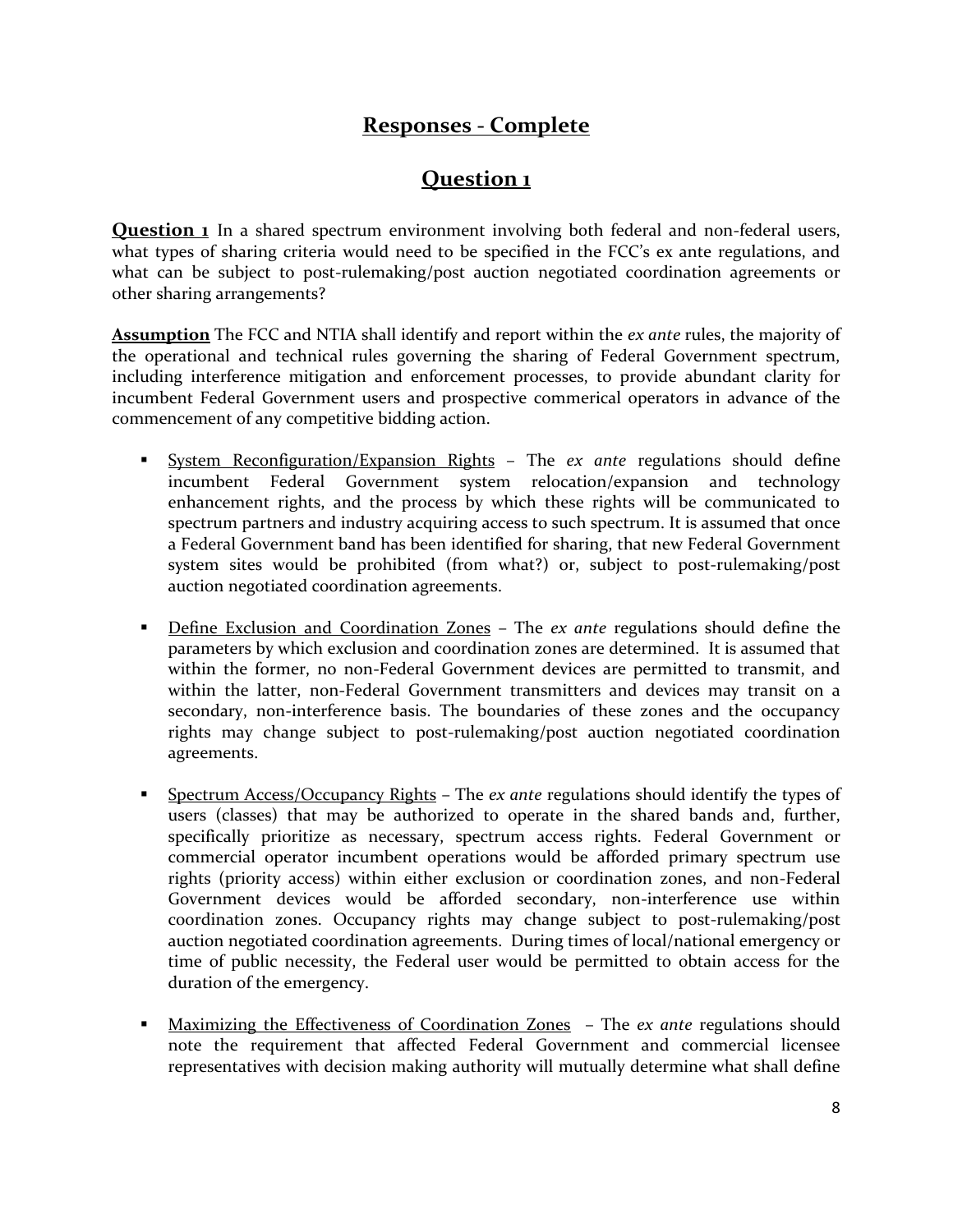an unacceptable level of interference to Federal Government incumbent systems notwithstanding the source of the RF signal(s) within coordination zones, how such measurements will be determined, and the party(s) responsible for funding, building and maintaining the RF measurement capability. Coordination zone RF environments, method of assessments, the definition of maximum tolerable noise floors, RF measurement tools and funding responsibilities could be subject to post-rulemaking/post auction negotiated coordination agreements.

- Spectrum Access Systems The *ex ante* regulations should note that independent Spectrum Access System providers will be selected, based on capability, to recognize and monitor the location of all non-Federal Government wireless devices in shared bands, and shall disable such devices within any exclusion zones. The number and location of wireless devices shall be made available by the SAS provider to those parties responsible for maintaining acceptable RF noise floors within coordination zones. The responsibilities of SASs may be amended subject to post-rulemaking/post auction negotiated coordination agreements.
- Equipment Standards The *ex ante* regulations should require that equipment typeaccepted for use within shared bands shall have the capability to disable the device in the event it is purposely modified to circumvent geographic use and other technical requirements that are adopted to promote maximum spectrum efficiency.
- Other Matters Additional requirements that would promote the sharing of Federal Government or commercial spectrum in *ex ante* and/or post-rulemaking/post auction negotiated agreements may include the following:
	- *License terms* for commercial entities, renewal rights; and, operational expectations of Federal Government systems (*ex ante*);
	- Justification for and initiation of *enforcement activities* in conjunction with NTIA, FCC, affected Federal Agencies or commercial operators (*ex ante* awareness of participation requirement and post-rulemaking/post auction negotiated coordination agreement); and
	- Formation of *Incumbent Technical Advisory Committees* composed of affected Federal Government, non-Federal Government, and incumbent industry representatives who may have the responsibility to monitor interference mitigation processes, enforce or modify interference mitigation processes within exclusion and coordination zones, and request enforcement actions as the committee or members of the committee deem appropriate (*ex ante* awareness of requirement and post-rulemaking/post auction negotiated coordination agreement).

Mark Crosby and Audrey Allison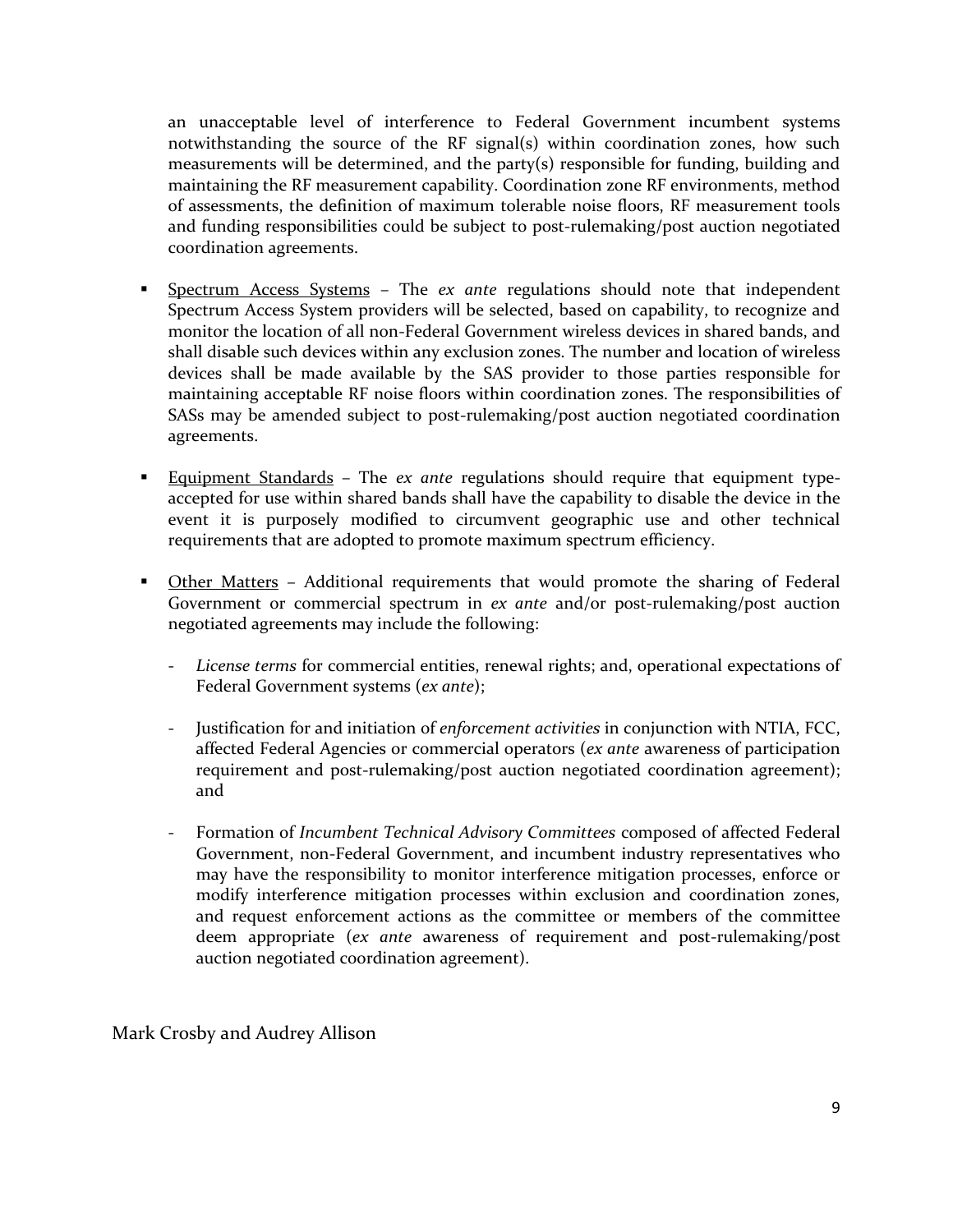## **Question 2**

**Question 2** How would negotiated coordination agreements or other sharing arrangements be enforced and by whom?

#### **1.0 Framing the Enforcement Question: Which Federal Agency Has Authority to Enforce Sharing Agreements between Federal and Non Federal Users?**

The issue of enforcement has been addressed by several CSMAC working groups.<sup>4</sup> These Reports discussed a myriad of enforcement issues surrounding spectrum sharing. In the present case, the working group has been tasked with a specific question:

#### **How would negotiated coordination agreements or other sharing arrangements be enforced and by whom?**

The question presumes there is a sharing agreement flowing from an FCC decision authorizing sharing between federal and non-federal users.<sup>5</sup> Such an agreement is likely to include one or more mechanisms to insure interference avoidance.<sup>6</sup> The question is whether the FCC or NTIA has the authority to enforce spectrum sharing arrangements between a federal user and non-federal user.<sup>7</sup> In other words, does the FCC, NTIA, the courts, federal agency user and non-federal user have shared authority to enforce the agreement?

 $\overline{\phantom{a}}$ 4 *See e.g*., Report CSMAC Enforcement Working Group, Submitted March 28,2014; Final Report, Interference and Dynamic Spectrum Access Subcommittee, Commerce Spectrum Management Advisory Committee, NTIA (Nov. 8, 2010)

http://www.ntia.doc.gov/files/ntia/publications/csmac\_interferencecommitteereport\_01102011.pdf (CSMAC 2010); Report CSMAC Enforcement Subcommittee Draft Responses, October 9, 2014.

<sup>&</sup>lt;sup>5</sup> This report assumes there is an agreement between a federal and non-federal user that is licensed by the FCC. We recognize that sharing may take place with non-federal entities that are either unlicensed or are operating with blanket licenses. These scenarios raise important "privity of contract" issues. For example, it is not readily apparent what types of sharing agreements would exist between a federal user and entities authorized to operate as unlicensed operators. Would a sharing agreement be signed between the federal user and an SAS system or database operator? Would an agreement be executed with the manufacturers of the devices? We would expect that such agreements could vary depending on the sharing scenario and may involve multiple parties. Whatever terms of the agreements, we suggest that the mechanisms described herein may be applicable to such arrangements. Nonetheless, this raises a number of issues beyond the immediate question of contractual enforcement and deserves further exploration. We suggest NTIA examine this question in more detail.

 $6$  This report will not focus on the specific technical mechanisms that may be used to avoid interference such as power limits, exclusions zones, SAS systems or other forms of dynamic spectrum access. Rather we will focus our discussion on which branch of the federal government has the authority to enforce spectrum sharing arrangements involving federal and non-federal users, which may include a variety of interference avoidance techniques. Non-federal users include state governments.

 $7$  We need not explore enforcement issues pertaining to sharing among federal spectrum users or sharing among non-federal users. NTIA, through the IRAC, has authority over federal users. The enforcement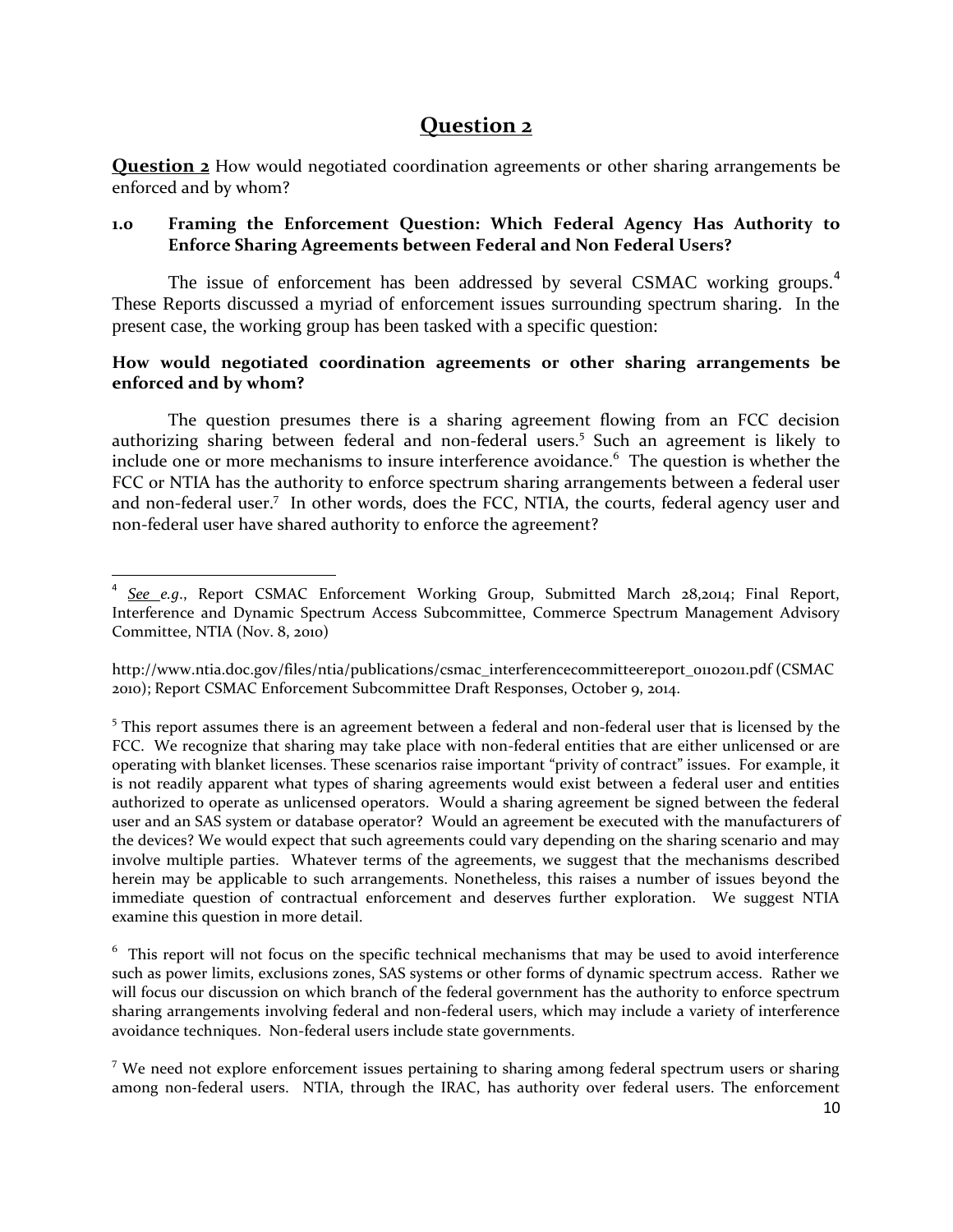The question is important and timely. Dynamic sharing between federal and non-federal users is fast becoming a reality. As the PCAST Report noted:

The technology and governance mechanisms now exist to enable dynamic sharing of underutilized spectrum on a band-by-band basis, while ensuring that primary Federal operations are both protected from interference and able to upgrade their own technologies and use of a band in the future. The system proposed in this report is based on the presumption that all bands with primary Federal users should be open to the greatest practical extent to non-interfering uses.<sup>8</sup>

Federal and non-federal sharing raises the basic jurisdictional questions. The Federal Communications Commission, and independent agency, governs non-federal uses and is authorized by, and is subject to Congressional oversight.<sup>9</sup> The FCC appears to have no authority over federal entities using spectrum. NTIA has authority over federal spectrum users, but has no authority over non-federal users.<sup>10</sup> The issues presented go beyond that of statutory jurisdiction. Because it is considered an arm of the Congress, attempts by the FCC to regulate spectrum use by federal executive branch agencies raises fundamental separation of power issues. The same issues

authority of the FCC over non-federal entities is well settled. This is not to suggest that the current enforcement approaches should not be improved. As we will discuss *infra*, additional enforcement tools may be required for adequate enforcement of federal and non-federal sharing arrangements. As previous CSMAC working groups have noted, there are a number of recommendations the can be employed to improve enforcement. *See* Final Report, Interference and Dynamic Spectrum Access Subcommittee, Commerce Spectrum Management Advisory Committee, NTIA (Nov. 8, 2010) http://www.ntia.doc.gov/files/ntia/publications/csmac\_interferencecommitteereport\_01102011.pdf (CSMAC)

 $\overline{\phantom{a}}$ 

<sup>8</sup> President's Council of Advisors on Science and Technology, Report to the President: Realizing the full Potential of Government-held Spectrum to Realize Economic Growth, July 2012 at 22. (PCAST Report)

<sup>9</sup> See 47 USC § 151 et seq. (creating the FCC for the purpose of regulating interstate comer by wire and radio; 47 U.S.C Section 301 (the Act purpose is to maintain federal control over radio spectrum and requiring that all uses be authorized; 47 U.S.C. Section 303 (authorized the FCC to adopt regulations to avoid interference and use radio spectrum effectively and in the public interest).

<sup>10</sup> 47 U.S. § 901 (c) (directs NTIA to foster full and efficient use of radio spectrum by the Federal government); 47 U.S.C Section 305 (radio stations belonging to the federal government shall be use frequencies assigned to each or to each class by the President).

The functions relating to assigning frequencies to radio stations belonging to and operated by the United States, or to classes thereof, conferred upon the President by the provisions of Section 305(a) of the Communications Act of 1934, were transferred to the Secretary of Commerce by Reorganization Plan No. 1 of 1977 and Executive Order 12046 of March 26, 1978. The National Telecommunications and Information Administration (NTIA) Organization Act, as revised, directs the Secretary to assign to the Assistant Secretary and the NTIA the responsibility for the performance of the Secretary's communications and information functions. These functions were transferred to the Assistant Secretary of Commerce for Communications and Information (Administrator, NTIA) by Department of Commerce Organization Order (DOO) 10-10, effective date of September 28, 1992. This authority and delegation has been codified in the NTIA Organization Act, Pub. L. No. 102-538, 106 Stat. 3533 (1992) (codified at 47 U.S.C. 901 et seq.)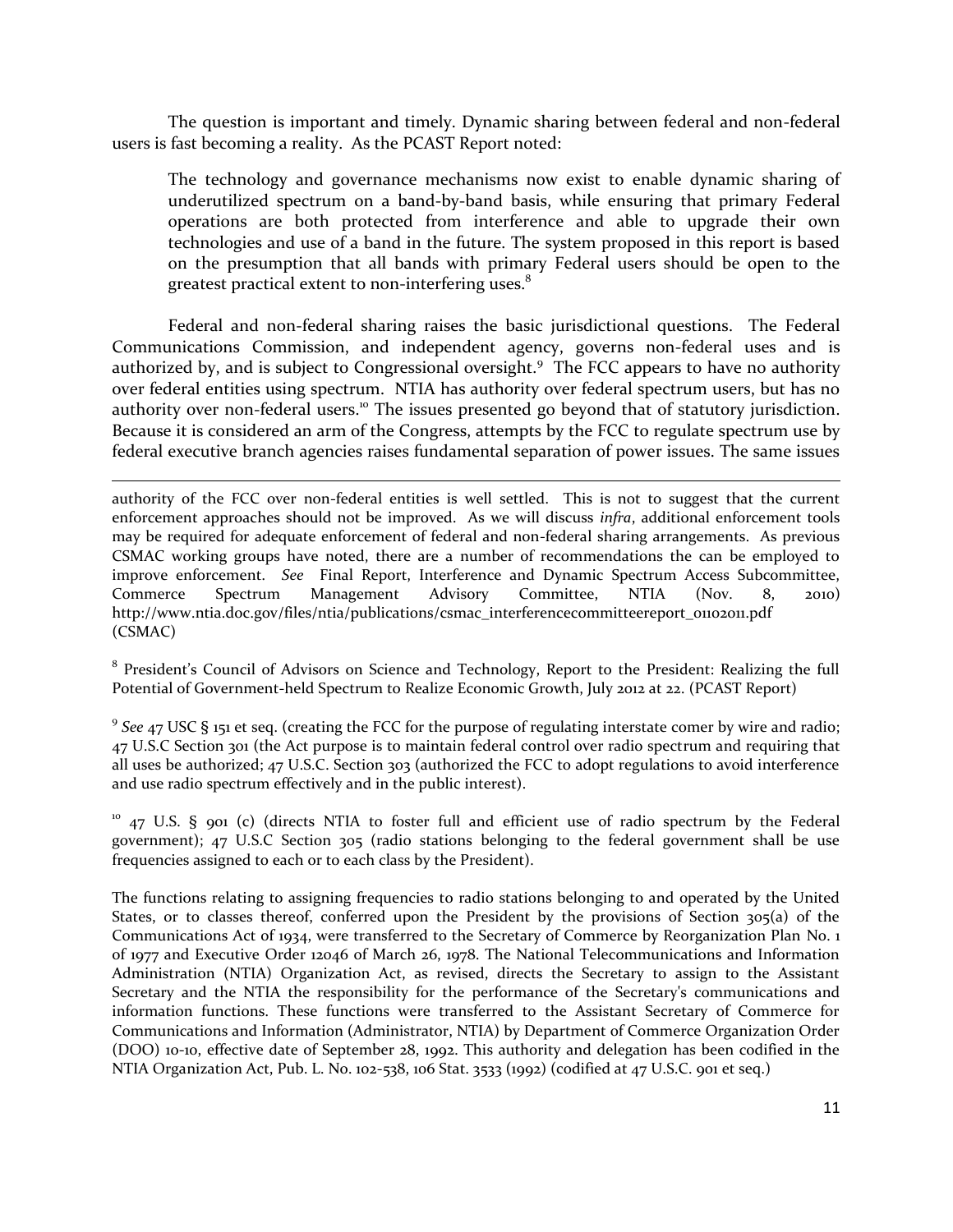arise if NTIA, which is part of the Executive Branch, attempted to regulate non-federal users that fall under the FCC's control.<sup>11</sup> The limitations on the jurisdiction and authority are clear.<sup>12</sup> Thus enforcement issues governing federal and non-federal users may give rise to fundamental separation of power issues.

Historically, the FCC and NTIA have avoided the jurisdictional and separations of power problem by working cooperatively. In fact, the FCC and NTIA are required by statute to cooperate in long range spectrum planning.

#### **2.0 FCC and NTIA Spectrum Coordination Efforts**

By law, the Assistant Secretary for Communications and Information (NTIA) and the Chairman of the FCC are required to cooperate to develop a comprehensive long range plan for improved management of spectrum resources.<sup>13</sup> The Assistant Secretary for Communications and Information and the Chairman of the FCC are required to meet, at least biannually, to conduct joint spectrum planning.<sup>14</sup> Congress explained the importance of this coordination when passing the Budget Reconciliation Act of 1993, which gave the FCC auction authority pursuant to §309(j).

Section 112 of the Conference Agreement contains the provision on national spectrum allocation planning. The conferees adopted the language from both the House Bill and the Senate amendment with respect to the requirement of annual meetings between the Assistant Secretary and the Chairman of the Commission. One of the purposes of these annual meetings is to plan for the shared use of spectrum between commercial and Federal government users. Such planning will provide certainty to potential bidders for commercial licenses and will thus increase the value of such licenses.<sup>15</sup>

Pursuant to these directives, the FCC and NTIA have a long-standing Memorandum of Understanding (MOU) regarding interference and spectrum. Signed in 2003, the Memo of Understanding required the FCC to "[C]ooperate with the NTIA and endeavor to give notice of all proposed actions that could potentially cause interference to government operations." Similarly,

<sup>14</sup> 47 U.S. Code § 922

 $\overline{\phantom{a}}$ 

 $11$  The primary exception to this general rule is in the case of a national emergency. In these situations, the President has the authority under § 707 of the Communications Act to shut down non-federal licensees. *See, e.g*., Section 706 of the Communications Act of 1934, *codified as amended* at 47 U.S.C. § 606; Executive Order 12046, "Relating to the Transfer of Telecommunications Functions," 43 Fed. Reg. 13349 (Mar. 29, 1978)

 $12$  The FCC's lack of enforcement jurisdiction over federal spectrum users appears to be unambiguous. See *City of Arlington vs. FCC* 133 S.Ct. 1863 (2013) (where statute is ambiguous, federal agency is entitled to deference on jurisdictional questions)

<sup>&</sup>lt;sup>13</sup> 47 U.S.C. § 902(b) (2) (L) (i). Department of Commerce Organization Order § 6j (j. Develop, in cooperation with the Federal Communications Commission, a comprehensive long-range plan for improved management of all electromagnetic spectrum resources, including jointly determining the National Table of Frequency Allocations)

<sup>&</sup>lt;sup>15</sup> Conference Report of the Committee on the Budget of the House of Representatives, to Accompany H.R. 2264, August 4, 1993 at 474.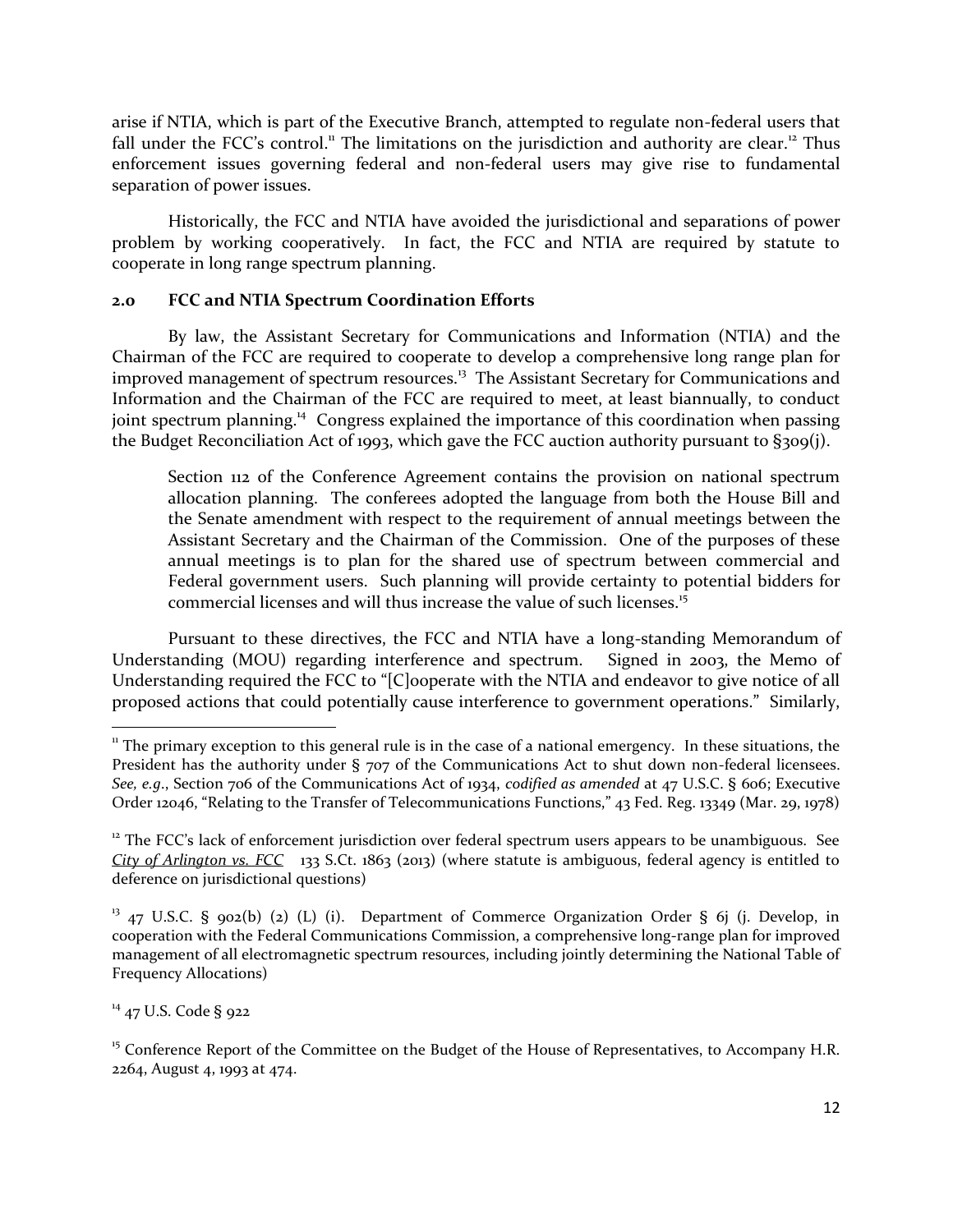NTIA was obligated to coordinate with the FCC on proposed action that could potentially cause interference to non-government operations. <sup>16</sup> The MOU states further that the FCC and NTIA "will resolve technical, procedural and policy differences by consensus whenever possible."<sup>17</sup>

The MOU between the FCC and NTIA envisions coordination and planning at the allocation and assignment phase. At the time, spectrum policy focused on ensuring that separate commercial and federal allocations did not interfere with each other. The agreement did not envision instances where federal and non-federal entities are involved in dynamic sharing arrangements. Neither the MOU, nor its statutory underpinnings grants the FCC the authority to compel a federal user to comply with it rules governing sharing with commercial entities. Similarly, the MOU does not confer upon the NTIA the power to enforce spectrum rules on nonfederal entities.

In recent years NTIA and the FCC have worked closely in a number of sharing contexts. For example, the AWS I and AWS III proceedings illustrate the trend to develop a higher level of cooperation between the NTIA and the FCC in the context of sharing. In the AWS I proceeding, the Commission worked closely with NTIA to craft a coordination procedure before the full band transition was completed. The procedures required AWS-1 licensees to contact federal licensees to get information to perform an interference analysis and established procedures for potential objections by federal agencies.<sup>18</sup> In the AWS III proceeding, the FCC pursuant to § 309(j) (16) C, authorized non-federal entities to use spectrum prior to termination of an eligible federal entities authorization. However, a condition was placed on the non-federal user's license that it could not cause harmful interference to the federal user pending NTIA's termination of the federal user's authorization.<sup>19</sup> Similarly, the FCC has enacted temporary non-interference conditions for licenses operating in the 1695-1710 MHz and 1755 -1780 MHz band until NTIA terminates applicable authorizations of the incumbent federal entity.<sup>20</sup>

The FCC and NTIA have continued to develop models governing both temporary and permanent sharing. For example, in the 1755-1780 MHz proceeding the FCC has recognized that the FCC and NTIA should issue Joint Public Notices that will govern the coordination process.

 $\overline{a}$ 

<sup>&</sup>lt;sup>16</sup> Memorandum of Understanding between the Federal Communications Commission and the National Telecommunications and Information Administration, January 31, 2003. [https://apps.fcc.gov/edocs\\_public/attachmatch/DOC-230835A2.pdf](https://apps.fcc.gov/edocs_public/attachmatch/DOC-230835A2.pdf)

 $17$  *Id.* 

<sup>&</sup>lt;sup>18</sup> Federal Communications Commission and NTIA Coordination Procedures in the 1710-1755 MHz Band, Public Notice, 21 FCC Rcd 4730 (2006).

<sup>&</sup>lt;sup>19</sup> AWSIII NPRM 28 FCC Rcd at 1150 Para 67.

<sup>&</sup>lt;sup>20</sup> *Report and Order*, In Re Amendment of the Commission's Rules with Regard to Commercial Operations in the 1695-1710 MHz, 1755-1780 MHz and 2155-2180 MHz Bands, GN docket No 13-185, FCC 14-31, released March 31, 2014 at Para 219.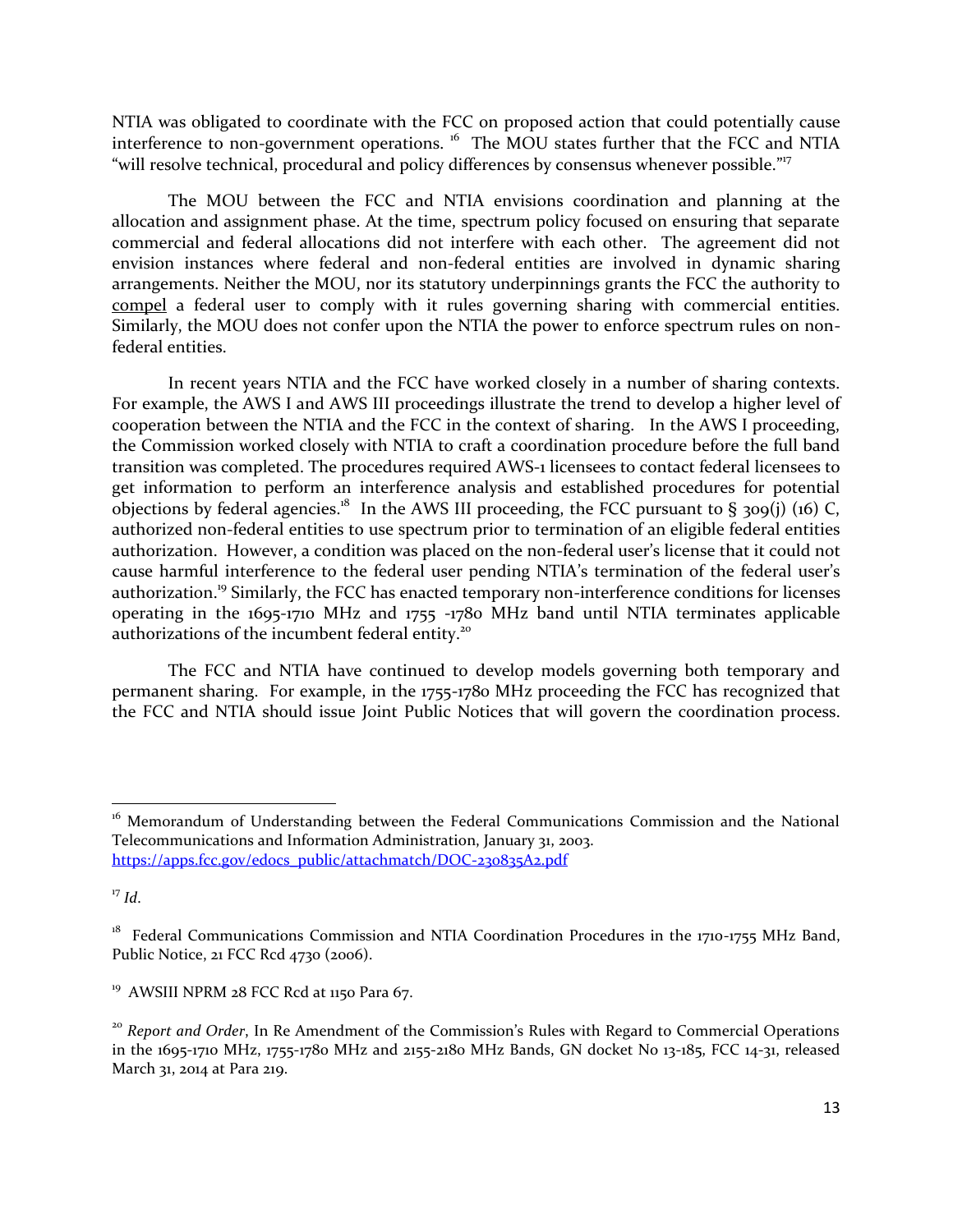This includes not only the issuance of Joint Public Notices, but contemplates "a written agreement among all relevant parties."<sup>21</sup> The FCC noted:

In this regard, we authorize and direct the Wireless Telecommunications Bureau to work with the NTIA staff, in collaboration with affected Federal Agencies or CSMAC members to develop a joint FCC and NTIA Public Notice with information on coordination procedures in the  $1695-1710$  MHz and  $1755-1780$  MHz bands.<sup>22</sup>

The FCC noted further that it expected good faith efforts from both federal incumbents and non-federal users with respect to sharing information and interference methodologies for the purpose of developing real-time monitoring systems around existing federal operations.<sup>23</sup>

In the FCC's *Further Notice of Proposed Rulemaking* in the 3.5 GHz Band, the FCC proposed a three tiered approach to federal and non-federal sharing when creating Citizens Broadband Service.<sup>24</sup> In the *Further Notice*, the Commission recognized that complex sharing raised unique enforcement issues:

We acknowledge that the proposals in this *FNPRM* may raise unique enforcement issues for the Commission. Managing real time interactions between a large number of potential Priority Access Licensees and GAA users while ensuring that Incumbent users are protected from harmful interference could present novel enforcement challenges for the Commission to address.<sup>25</sup>

To further coordination, the FCC proposed to create "designated" Spectrum Access Administrators that would be approved by the FCC. These administrators would maintain the database; establish protocols and procedures for sharing spectrum in the band.<sup>26</sup>

<sup>22</sup> *Id.* at Para. 221

l

<sup>23</sup> *Id.* at 84 Para 222.

24 Under this framework, existing primary operations – including authorized federal users and grandfathered FSS earth stations - would make up the Incumbent Access tier and would receive protection from harmful interference. The Citizens Broadband Radio Service would be divided into Priority Access and GAA tiers of service, each of which would be required to operate on a non-interference basis with the Incumbent Access tier. The FCC proposed that any party that meets basic eligibility requirements under the Communications Act be eligible to hold a PAL or, when authorized, operate a CBSD on a GAA basis in the Citizens Broadband Radio Service. *Amendment of the Commission's rules with regard to Commercial Operations in the 3550-3650 GHZ Band,* Gen Docket 12-354, FCC 14-49 *released April 23, 2014* at Para. 19 (CBRS FNPRM)

<sup>25</sup> *Id.* at 50 Para. 162.

<sup>26</sup> *Id.* at 32 Para. 105. Employing SAS administrators and database managers raises potentially interesting enforcement questions. Presumably non-compliance by non-federal users may lead the FCC to seek enforcement by denying the user access to the database. The more interesting question is whether the SAS administrator has the authority to deny access to a federal user in cases where the user violates sharing

<sup>21</sup> *Report and Order* 1695-1710 MHz Bands at 83 Para. 220.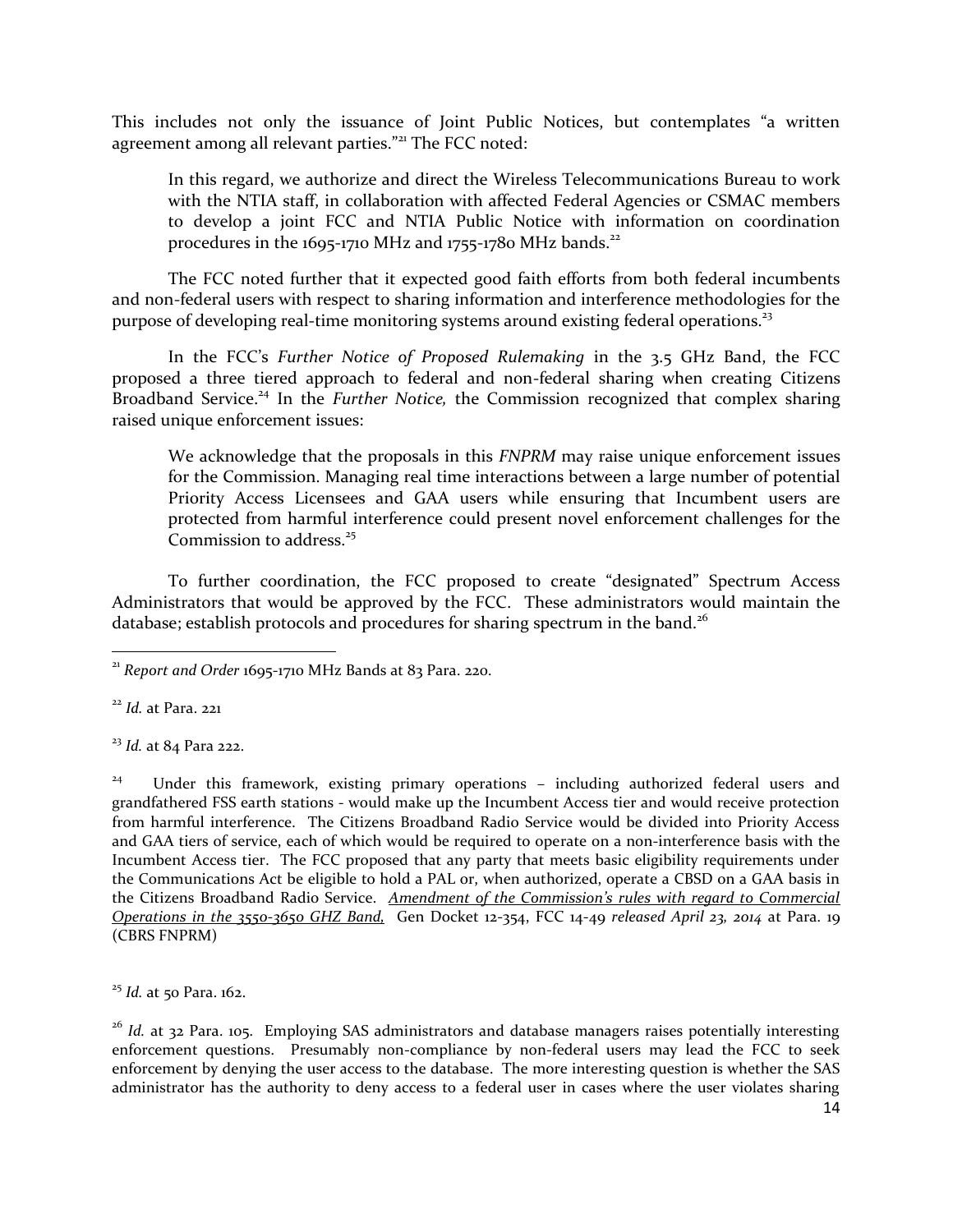There is also movement towards requiring federal and non-federal users to adopt specific agreements that will govern sharing. The Department of Defense (DoD) has already commenced the process of moving systems out of the 1755-1780 MHz band and moving them to the 2025-2110 MHz band, which is currently used for broadcast auxiliary services (BAS). In amending the US Table of Frequency of Allocations for the 2025-2110 MHz band, a specific footnote encouraged DoD to enter into a Memorandum of Understanding with broadcasters regarding sharing. As NTIA noted:

As stated in the proposed US footnote, **coordination should occur via a memorandum of understanding between the federal and non-federal fixed and mobile operators** in the Television Broadcast Service, the Cable Television Relay Service, or the Local Television Transmission Service. A disclosure process similar to  $47$  CFR § 27.1134(e) (2) (agreements between AWS-4 operators and federal entities) would be appropriate and should be incorporated into the FCC rules.<sup>27</sup>

There is precedent for this type of agreement. Broadcasters and the Department of Defense have been involved in sharing the 2GHz band for some time. In 2009, DoD and the Society of Broadcast Engineers, representing the broadcasters, entered into a Memorandum of Understanding to govern spectrum sharing in areas surrounding 11 military uplink sites.<sup>28</sup> Apart from the specific technical coordination provisions, the MOU states that it can only be modified by mutual consent of both parties and is binding on the parties their successors and assigns.<sup>29</sup> Moreover the MOU is subject to the NTIA Manual of Regulations and Procedures (Redbook) and applicable FCC rules.<sup>30</sup> It is to be reviewed every five years.

<sup>29</sup> *Id.* at 8 Para. F

 $\overline{a}$ 

rules. In these cases, it would appear that the FCC, NTIA, non-federal users and federal users have agreed to operate consistent with an SAS approach.

<sup>&</sup>lt;sup>27</sup> Letter from Karl Nebbia, Associate Administrator Office of Spectrum management NTIA to Julius Knapp, Chief Office of Engineering and Technology, Federal Communications Commission, dated November 25, 2013 page 2 note 7.

<sup>&</sup>lt;sup>28</sup> Society of Broadcast Engineers/Department of Defense Memorandum of Understanding on 2025-2110 Spectrum sharing, April 30, 2008 filed as *Ex parte* Comments by Engineers for the Integrity of Broadcast Auxiliary Service spectrum in ET Docket 00-258 and WT Docket 02-55, December 29, 2009. <http://www.eibass.org/images/filings/eibass%20sbe-dod%20mou%20cover.pdf>

<sup>&</sup>lt;sup>30</sup> *Id.* at Para. G. While the agreement indicates that it is subject to NTIA and FCC regulations, it does not contain specific provisions regarding procedures for enforcing the agreement. It appears that problems would be brought to the attention of the FCC. At that point the FCC and NTIA would engage in a cooperative dispute resolution process.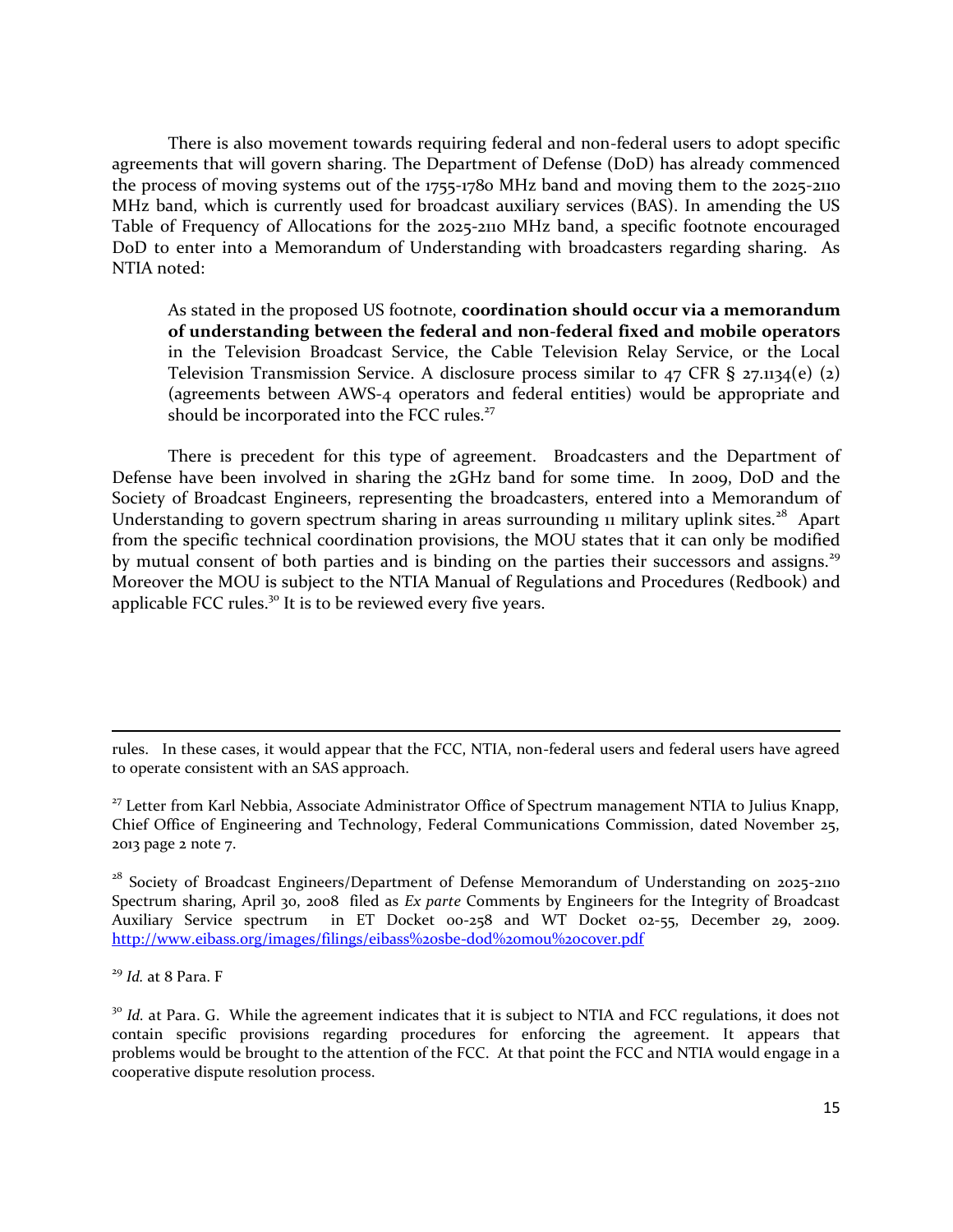The MOU between DoD and the Society of Broadcast Engineers may prove to be an effective means of outlining the sharing responsibilities of federal and non-federal users.<sup>31</sup> Because of DoD funding issues, there are not yet any satellites in the 2 GHz range and operational sharing has not yet taken place. As a result, there has been no need to confront the enforcement issues. Nonetheless, the MOU is serving as the foundation for coordination between broadcasters and DoD as more federal services are moved into 2025 to 2110 MHz band. Discussions among the Society of Broadcast Engineers, the National Association of Broadcasters and DoD continue under this framework.

While policies for increased cooperation are evolving, the FCC and NTIA must still grapple with increasingly complex coordination issues. The level of cooperation in a dynamic sharing environment will require increased cooperation between federal and non-federal users. While real progress is being made, the fundamental jurisdictional questions regarding which federal agency is able to enforce these agreements remains.

#### **3.0 Enforcing Sharing Agreements: Toward and Revised Cooperative Process**

A core concern among federal and non-federal entities sharing spectrum dynamically is the ability to create a regulatory environment that will allow for enforcement transparency and the timely resolution of interference disputes. Without an efficient dispute resolution process, federal and non-federal users are less likely to make the necessary investment in new technologies.

The jurisdictional limits of the FCC and NTIA make it difficult to rely on one entity to become the sole arbiter of interference disputes between federal and non-federal user sharing spectrum on a dynamic basis. $32$  It is not evident that this issue can be resolved by a statutory change in a timely manner.<sup>33</sup> At this point the FCC and NTIA appear to be developing a case-bycase approach to sharing. Nonetheless, a case by case approach does not necessarily provide a uniform, overarching enforcement framework with respect to sharing agreements. It still begs the question. Who enforces such sharing agreements?

The working group suggests building on recent coordination experience and expanding the MOU process. We believe the approach described below creates a transparent and uniform

 $\overline{\phantom{a}}$ 

<sup>&</sup>lt;sup>31</sup> The agreement is interesting because SBE is signing to facilitate the process for broadcasters. DOD entered into MOUs with local broadcasters in each of the 11 areas as well. Presumably other sharing arrangements will involve that actual non-federal users transmitting on shared frequencies.

 $32$  To the extent a breach of a sharing arrangement would constitute a violation of an FCC rule; one could assume that the FCC is the technical legal authority to determine if its rules have been breached. Of course the FCC and NTIA will have coordinated prior to the adoption of the rule. As noted, *infra*, at Section 3.3.2, the creation of a formal arbitration process to guide a decision regarding whether there has been a violation of the rule would be helpful. It would allow NTIA participate in this process.

<sup>&</sup>lt;sup>33</sup> Enacting legislation of this magnitude may take several years. As noted previously, private sector and federal sharing arrangements are already moving forward. These sharing arrangements need some certainty with respect to enforcement. Time is of the essence.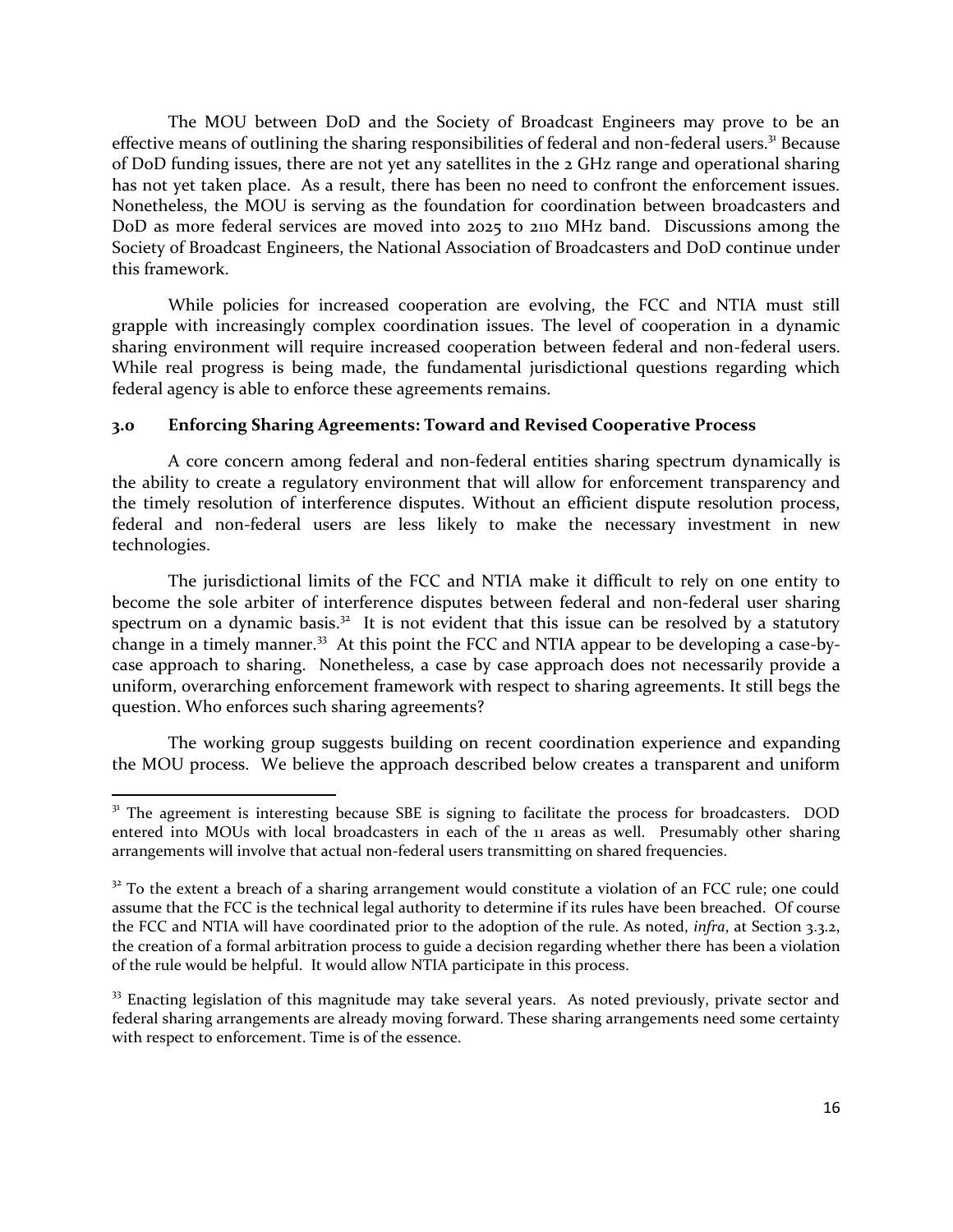dispute resolution and enforcement process, while at the same time providing flexibility to address the unique aspects of individual sharing scenarios. The proposal envisions two levels. The first level of MOU would require the FCC and NTIA to enter into an agreement that would require each agency to enact parallel enforcement (dispute resolution) tools. Each agency would agree to use these tools/remedies in the event of an unresolved dispute between the parties. The second level MOU would be signed by the federal and non-federal users and would contain a provision subjecting both users to the enforcement tool kit adopted by the FCC and NTIA. In the event of a breach, the federal user could petition the FCC for enforcement (usually through NTIA) and the non-federal user may request the FCC to coordinate with NTIA.<sup>34</sup>

#### **3.1 Overarching Memorandum of Understanding between NTIA and the FCC**

We envision a parallel NTIA and FCC enforcement approach, which will allow spectrum sharing agreements to be governed by a consistent enforcement framework without raising difficult jurisdictional issues. The working group recommends that NTIA and the FCC enter into a new overarching Memorandum of Understanding (MOU) that will govern dynamic sharing arrangements between federal and non-federal users. The MOU should outline enforcement procedures that would be adopted by NTIA and the FCC. These rules and enforcement procedures would be adopted pursuant to each agency's rule making authority. In some respects, this is an extension to the current approach of issuing a Joint Public Notice.<sup>35</sup> We would envision, however, the establishment of an overall parallel enforcement framework that would be applicable to different sharing arrangements. This framework would allow federal and nonfederal users to employ similar enforcement procedures that have been adopted by the FCC and NTIA. In this regard, we believe NTIA may want to explore including some basic elements.

#### **3.2 Mutually Enforceable Rights**

l

A cornerstone of the MOU approach is to have NTIA and the FCC agree that they will mutually enforce interference rules that underpin any sharing arrangement. Federal users would be able to rely on the FCC's authority over non-federal spectrum users to enforce sharing arrangements. Alternatively, non-federal entities will be able to rely on NTIA to take necessary actions against federal users in the event there is a breach of a sharing agreement.

<sup>&</sup>lt;sup>34</sup> In the event of a breach, the federal user could petition the FCC for enforcement through NTIA. The FCC would be obligated to enforce its rules against a non-federal user consistent with the underlying sharing order and the terms of the MOU signed between NTIA and the Commission. Such action should also be consistent with the terms of the "second level" MOU signed between the federal agency and non- federal user. In the case of a non-federal user's complaint against a federal user, we would contemplate that the non-federal user would initially file with the FCC. If there was a violation, then the FCC would request NTIA to remedy the situation consistent with the MOU signed between the Commission and NTIA. Such action should also be consistent with the terms of the "second level" MOU signed between the federal and non-federal user

<sup>&</sup>lt;sup>35</sup> For example, the CAMAC Bi-Directional Working Group is proposing that FCC and NTIA issue a joint statement of sharing principles.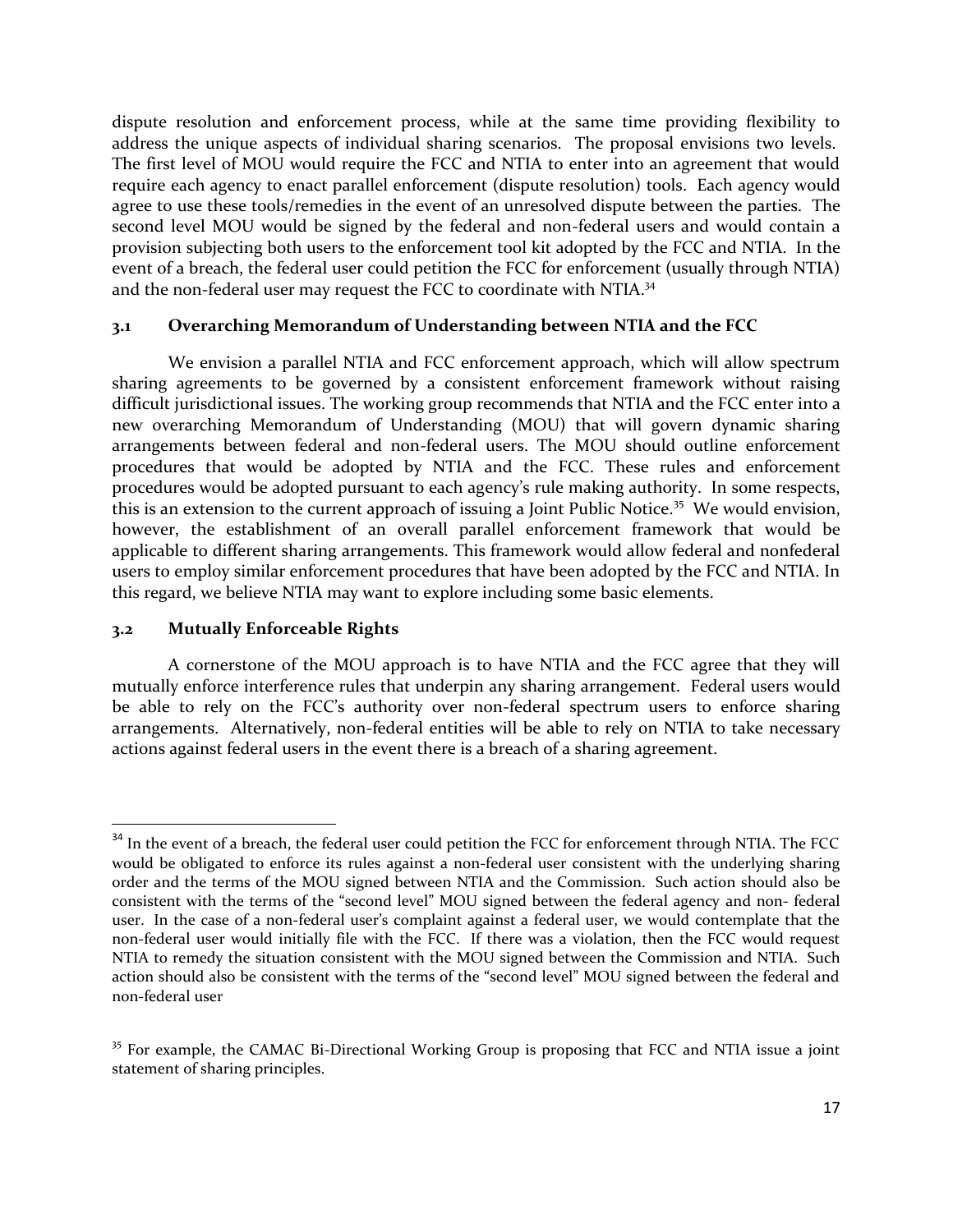#### **3.3 Uniform Rules and Enforcement**

We suggest the overarching MOU require NTIA and the FCC to enact the similar enforcement rules and procedures that will govern sharing agreements between federal and nonfederal users. At a minimum, the MOU should require NTIA and the FCC to enact ex ante rules or policies addressing the following issues:

#### **3.3.1 Establish Uniform Enforcement with respect to Interference Avoidance Techniques**

As noted by other CSMAC working groups, a number of interference avoidance techniques may be employed is different sharing scenarios. Each technique may have a different enforcement aspect. For example, some may limit power on co-channels and adjacent channels. Other approaches may employ sensing technologies or impose geographic restrictions. We presume the FCC's underlying order authorizing spectrum sharing would operationally define harmful interference and the various interference avoidance techniques that will be employed. Whatever the techniques are adopted, both NTIA and the FCC should establish procedures and mechanisms to enforce these requirements.

#### **3.3.2 Arbitration**

 $\overline{\phantom{a}}$ 

One way to insure uniformity is to create a joint NTIA/FCC coordination committee to oversee federal and non-federal sharing. If appropriate, NTIA and the FCC should create a standing interference arbitration committee. Comprised of NTIA and FCC officials, the committee would make initial enforcement recommendations to both the FCC and NTIA.<sup>36</sup> An FCC/NTIA arbitration panel would have several benefits. Like a special master under F.R.C.P 53, it could help the parties arbitrate the dispute and reach agreement. If parties fail to resolve a dispute among them, then the arbitrator could render a preliminary decision. To the extent the parties do not want to abide by the decision of the arbitration panel, the panel's decision could help guide the FCC in making a decision in cases where there has been a violation of its rules. The U.S. Court of Appeals would have oversight over the FCC's decision. At the present time the FCC and NTIA work cooperatively when adopting sharing rules at the rule making stage of the process. The arbitration process would allow them to continue this cooperation during the dispute resolution/enforcement stage.<sup>37</sup>

 $36$  In this regard the arbitration/coordination committee could serve a function similar to a special master under Rule 53 of the Federal Rules of Civil Procedure.

<sup>&</sup>lt;sup>37</sup> A more difficult question involves situations where interference occurs, but both parties are operating consistent with established rules. Ultimately, these situations may require the FCC/NTIA to revisit the underlying sharing rule. To avoid such "gaps," the FCC and NTIA may want to consider including the arbitration process in any underlying sharing rule. In other words, the FCC would expressly authorize the use of arbitration in the event there is an interference problem, even in cases where there is compliance with the rules. Federal and non-federal users would then include such a provision in their sharing agreements. Because this provision will be in an agreement between the federal and non-federal user, it would be enforceable. This would give an arbitration panel the necessary authority to help resolve a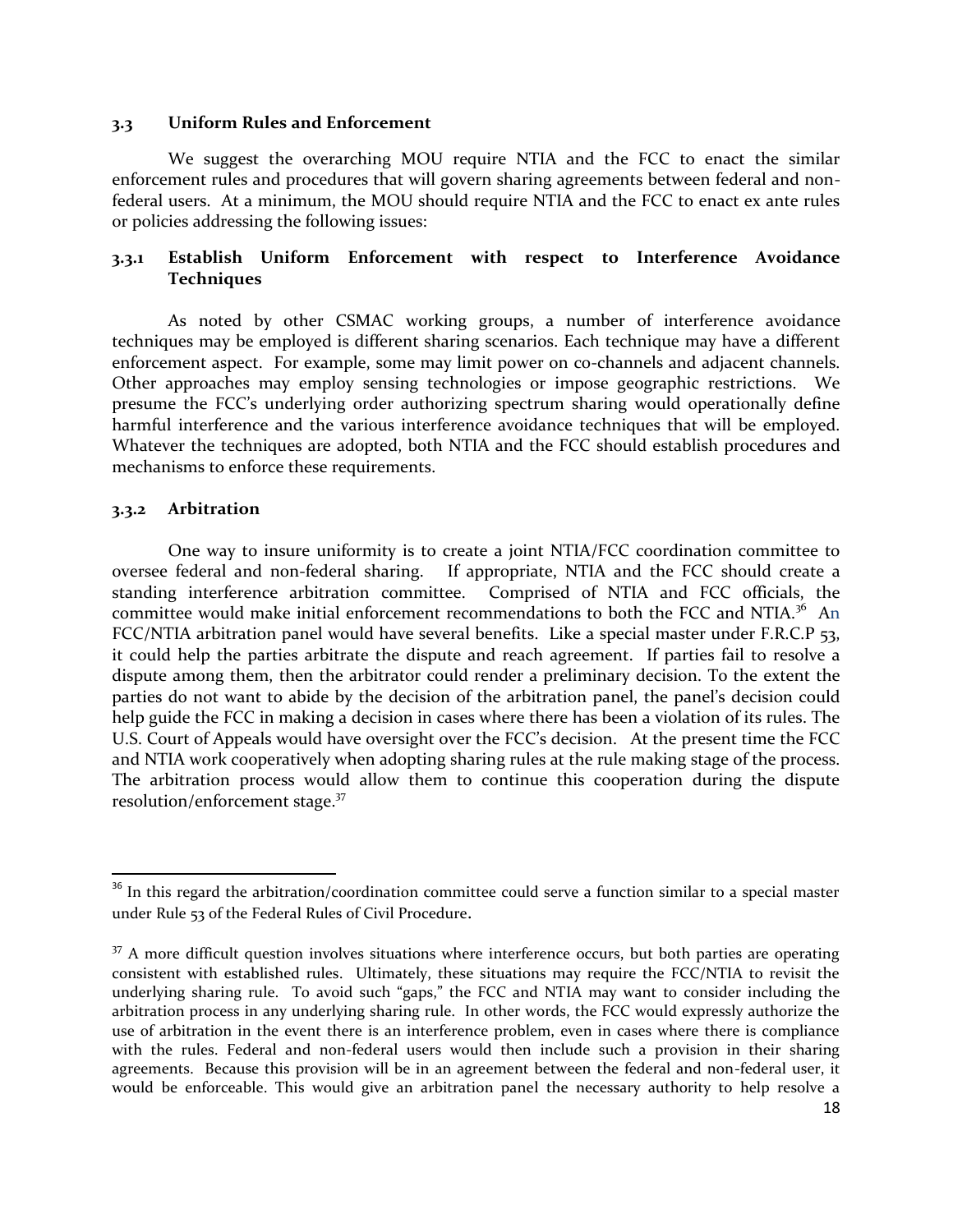Alternatively, if federal and non-federal users prefer to employ an arbitrator selected by the parties themselves, the FCC and NTIA should mutually agree to recognize the results of such arbitration. In this respect parties would be free to establish an arbitration process that would be recognized by the FCC and NTIA.

#### **3.3.3 Interference "Shot Clock" Process**

The MOU should include provisions that would require NTIA and the FCC to enact similar time periods for resolving interference issues for each sharing scenario. Importantly, the time necessary to resolve interference issues may vary depending on the services being shared. For example, if sharing involves public safety services, both agencies may consider adopting a shorter period for resolving interference disputes.

#### **3.3.4 Temporary Interference Restraining Orders (TIRO)**

The MOU should require each agency to adopt similar procedures for expeditiously resolving interference issues on a temporary basis. The burden of proof necessary to obtain a TIRO may vary depending on the sharing scenario. For example, a party seeking a TIRO could be required to make a showing of immediate and irreparable harm to the public or national security. The issue is to balance the due process rights of the individual entities sharing spectrum against the harm being caused by continued interference. Situations involving public safety or national security may, in some instances, require the immediate issuance of a TIRO. Importantly, the underlying sharing order could establish the specific TIRO procedures for the emergency shutdown of an interfering system. Importantly, the nature and scope of the TIRO process should be known to both parties in advance. This will allow both federal and non-federal entities to properly assess the risks associated with sharing before expending resources.

In addition, the Federal government has broad powers over communications in the case of an emergency.<sup>38</sup>. In particular, Section 706 of the Communications Act (different than the 706 report provision) confers on the President the authority to suspend rules applicable to radio stations and devices, and to shut down such facilities, in cases of war, public peril, national emergency, or disaster.<sup>39</sup> Specifically, Subsection (c) provides that "[u]on proclamation by the President that there exists war or a threat of war, or a state of public peril or disaster or other national emergency, ... the President, if he deems it necessary in the interest of national security or defense, may *suspend or amend* … the rules and regulations applicable to any or all stations or devices capable of emitting electromagnetic radiations … and may *cause the closing* of any station for radio communication ....<sup>"40</sup> This statute gives the President and his delegates broad authority

 $39$  47 U.S.C. § 606(c).

 $\overline{a}$ 

problem and advise the FCC on interim solutions, pending a change in the underlying rule. We believe this approach warrants further exploration.

<sup>38</sup> *See, e.g*., Section 706 of the Communications Act of 1934, *codified as amended* at 47 U.S.C. § 606; Executive Order 12046, "Relating to the Transfer of Telecommunications Functions," 43 Fed. Reg. 13349 (Mar. 29, 1978); Executive Order 13618, "Assignment of National Security and Emergency Preparedness Communications Functions," 77 Fed. Reg. 40779 (July 11, 2012).

<sup>40</sup> *Id.* (emphasis added).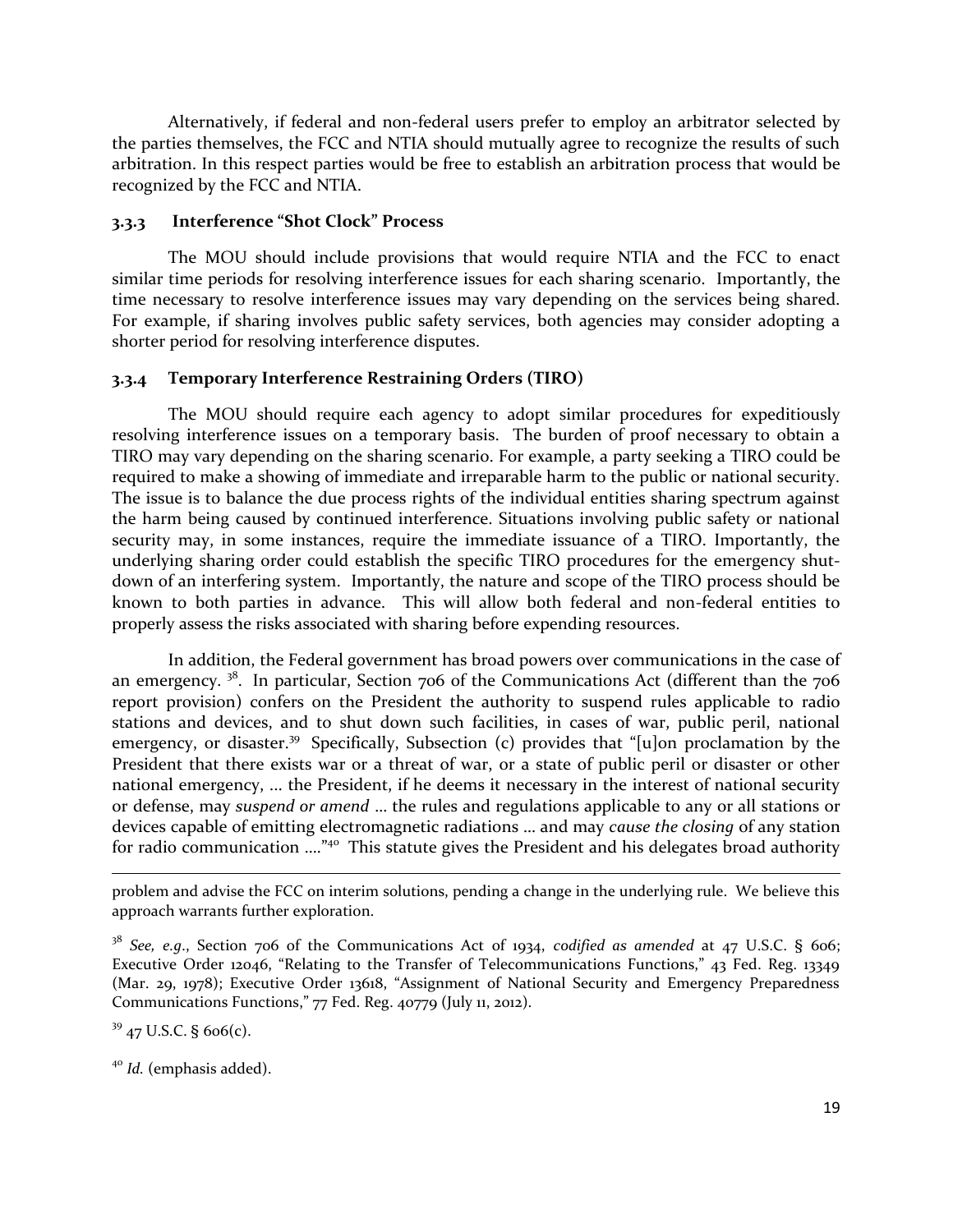to shut down wireless facilities, including facilities that interfere with military or national security transmissions, in cases of in cases of war, public peril, national emergency, or disaster.

### **3.3.5 Penalties**

The MOU should attempt to harmonize the penalties that may be imposed by the NTIA and the FCC. We recognize that both agencies have different remedies. For example the FCC has a variety of enforcement tools such as issuing Notices of Apparent Liability, forfeitures, fines, cease and desist orders, equipment seizures and in the most extreme cases criminal penalties. Moreover, the FCC's administrative process includes procedural rights, including hearings, before penalties are finalized. Because NTIA is working with federal agencies, its enforcement process is vastly different. Nonetheless it does have the authority to modify and revoke federal licenses.<sup>41</sup> Federal entities that do not conform to federal standards have an obligation to eliminate harmful interference.<sup>42</sup> NTIA rules require agencies to cooperate in the event of interference from spurious emissions.<sup>43</sup> The assessment of fines and penalties, important in the non-federal context, would appear to be inappropriate when applied to federal users. Nonetheless, NTIA has the ability to compel compliance by federal agencies to prevent interference.

While recognizing these inherent differences, the Memorandum of Understanding should require each agency to identify and employ penalties and sanctions that will provide sufficient incentives for spectrum users within their respective jurisdiction to comply with interference avoidance rules in a timely fashion. In both cases, the NTIA and the FCC should create similar regulatory mechanisms which would allow for the respective agencies to enjoin users, in a timely manner, from transmitting interfering signals.

#### **4.0 Individual Sharing Agreements between Federal Users and Private Sector Entities**

Consistent with the general MOU provisions suggested above, we also suggest that a "second level" of MOU agreements, be executed by the federal and non-federal entities sharing spectrum. As noted previously, this approach is already being employed by DoD and broadcasters in the 2025-2110 GHz band. Because each individual sharing scenario is unique, it would be

l  $4<sup>1</sup>$  The Department of Commerce Organization Order 6(i), states that NTIA is authorized to, "Assign frequencies to, and amend, modify, and revoke frequency assignments for radio stations belonging to and operated by the United States, make frequency allocations, establish policies concerning spectrum assignment allocation and use, and provide the various departments and agencies with guidance to assure that their conduct of telecommunications activities is consistent with these policies."

<sup>&</sup>lt;sup>42</sup> NTIA Manual of Regulations and Procedures for Federal Radio Frequency Management (Redbook), May 2014 §5.1.2 Consequences of Non-conformance with the Provisions of this Chapter states, "In any instance of harmful interference caused by nonconformance with the provisions of this chapter, the responsibility for eliminating the harmful interference normally shall rest with the agency operating in nonconformance."

<sup>&</sup>lt;sup>43</sup> See NTIA Manual of Regulations and Procedures for Federal Radio Frequency Management (Redbook), May 2014 § 2.3.7 states, "Providing appropriate spectrum standards in Chapter 5 are met, an existing station is recognized as having priority over a new or modified station. Nevertheless engineering solutions to mitigate interference may require the cooperation of all parties involved in the application of reasonable and practicable measures to avoid causing or being susceptible to harmful interference."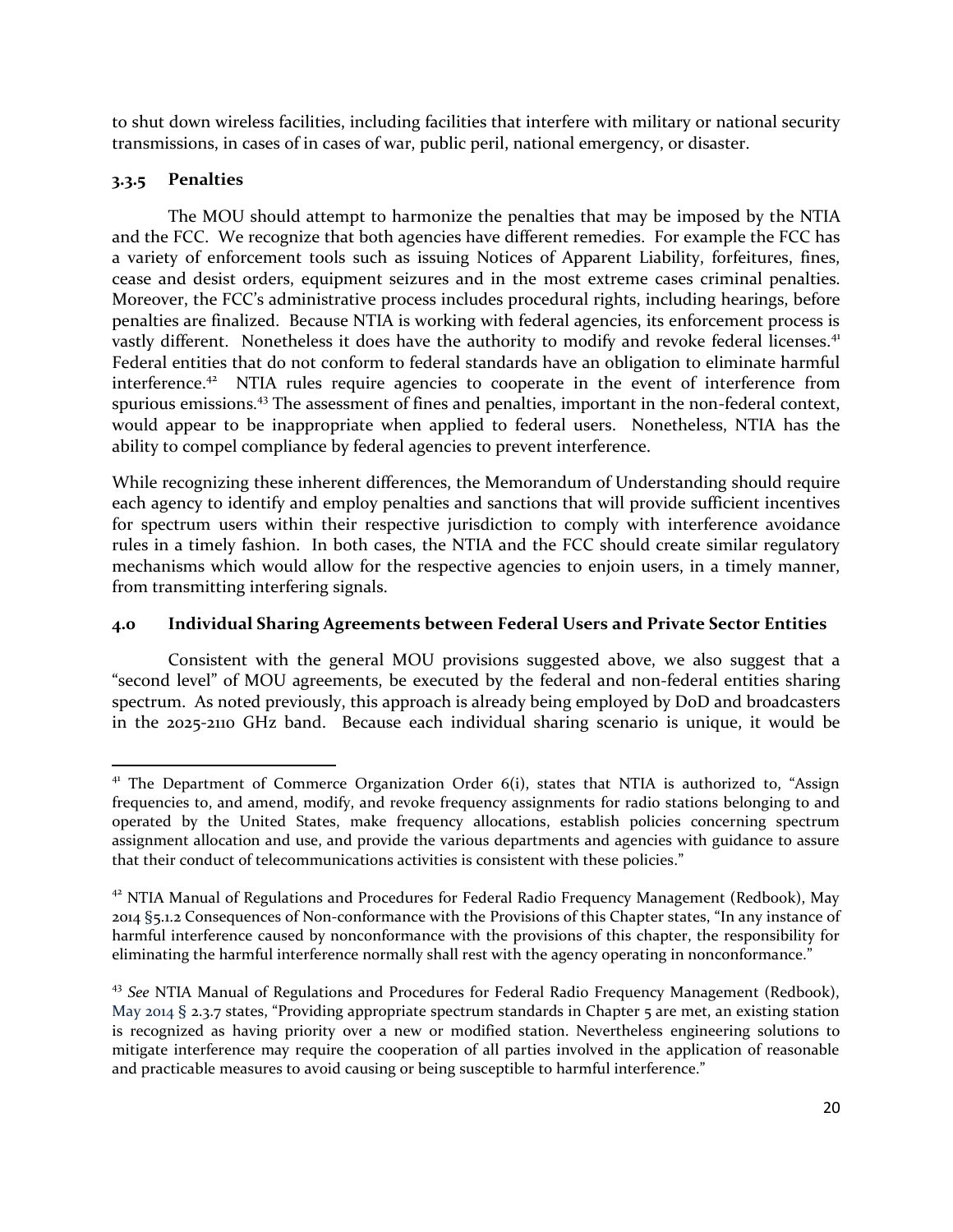difficult for an overarching MOU between the FCC and NTIA to cover all the specific interference enforcement issues confronting those sharing spectrum.<sup>44</sup> These individual arrangements will need the flexibility to address the unique concerns confronting different types of sharing agreements. In some instances, these agreements may involve multiple federal and non-federal users.

We suggest that federal and non-federal entities that will be sharing spectrum enter into a specific MOU that will outline enforcement rights and remedies of the parties. Such an agreement should incorporate the interference standards and mechanisms established by the FCC as part of the underlying sharing rules. While recognizing that each agreement will be unique, we recommend that the enforcement provisions remain consistent with the over-arching enforcement Memorandum of Understanding that is adopted by the FCC and NTIA. In other words, the overarching Memorandum of Understanding will establish a "tool box" of enforcement techniques that may be employed by each agency. The MOU executed by federal and non-federal users would include these techniques in their individual agreements.

By way of illustration, the overarching MOU between the FCC and NTIA would include a provision in which both agencies would enact similar rules and policies enabling them to address interference issues in a timely manner. This should include an interference shot clock and the ability to issues a Temporary Interference Restraining Order (TIRO).

With these mechanisms in place, when the FCC enacts a specific spectrum sharing order it would contain a provision that established specific time frame for an "interference shot clock" or the process of issuing a Temporary Interference Restraining Order. The FCC would then authorize the sharing parties to execute an agreement with these specific provisions incorporated into the agreement. For example, assume an FCC order involved sharing with a non-federal public safety service or critical federal system. In this case, the FCC and NTIA may want to adopt an interference shot clock requiring interference issues to be resolved permanently within 90 days. Similarly, because of the critical nature of the systems involved, the rule may establish standards allowing for the issuance of a TIRO within 48 hours. Whatever time period is adopted, the sharing parties would then incorporate these provisions into a separate MOU among themselves<sup>45</sup>

A memorandum of understanding, *i.e*., a contract, entered into between federal and nonfederal users may have an additional enforcement component. The MOU constitutes an agreement between a federal agency and a private sector entity. Any breach of such an agreement

 $\overline{\phantom{a}}$ 

<sup>44</sup> For example, the use of different interference avoidance techniques may require different enforcement approaches. Some arrangements may rely primarily on ex ante rules, such as geographic exclusion zones. Other sharing arrangements my rely on ex post fact interference enforcement such as establishing an interference threshold and requiring users to file specific complaints in areas where that threshold has been violated. Many sharing arrangements will include a combination of interference avoidance approaches. Moreover, the arrangement may involve various primary and secondary users.

<sup>&</sup>lt;sup>45</sup> Alternatively, the FCC's order could authorize and require both the federal and non-federal users to adopt a Memorandum of Understanding, but leave the specifics up to the parties. Such an approach would provide for the maximum flexibility and tailor spectrum enforcement to meet the demands of the particular sharing scenario.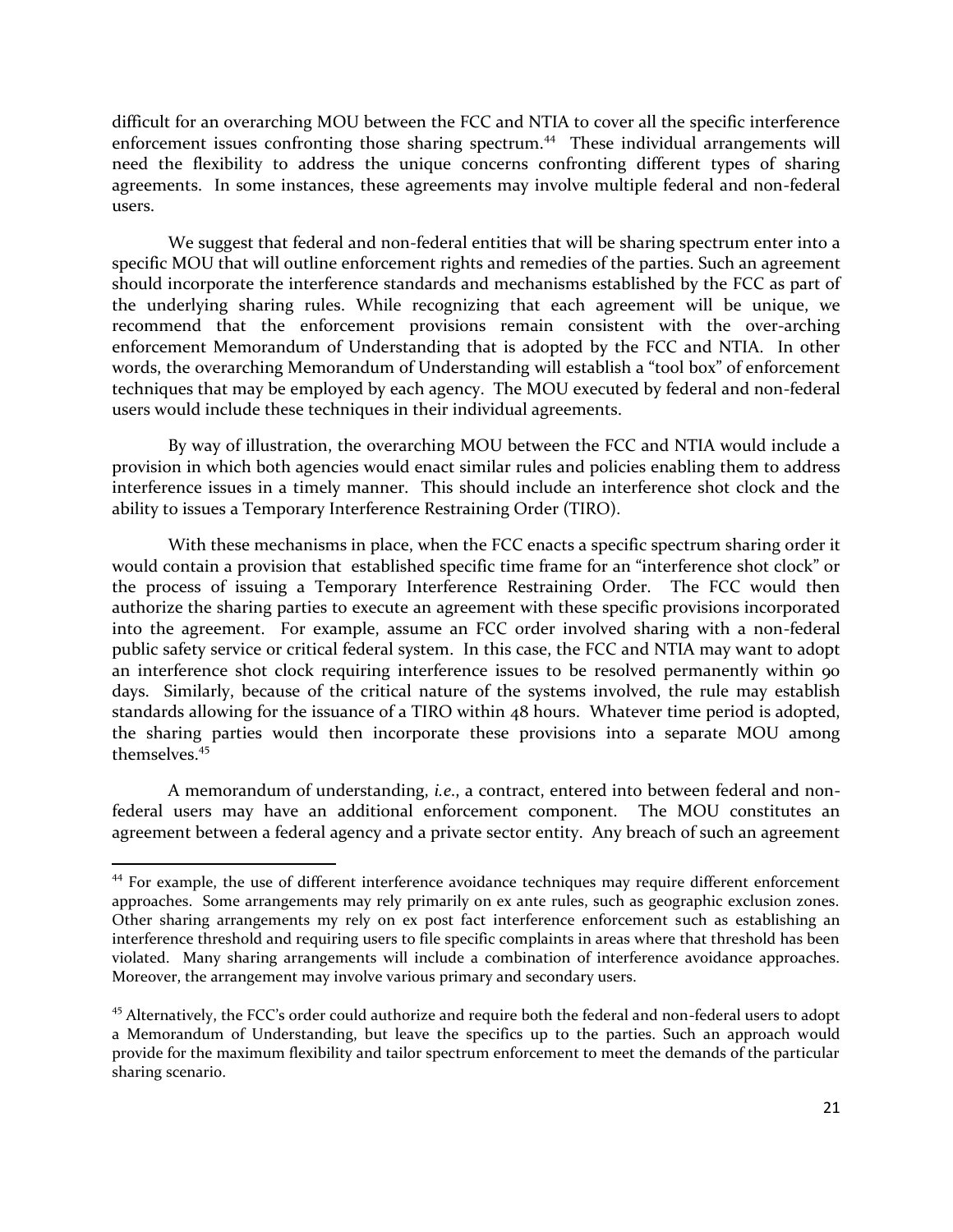would appear to be reviewable in federal court. This raises several important questions that should be explored by NTIA.

The legal remedies and rights that may be obtained by either party can be included as express provisions in the contract.  $4^6$  To the extent the provisions are consistent with the enforcement tools recognized by NTIA and the FCC in the overarching MOU, then in most cases, any breach of the agreement can be resolved by this process. In this regard, all sharing agreements between federal and non-federal users should include a provision requiring the parties to operate in "good faith" to resolve interference issues. Moreover, to the extent the provisions are consistent with federal law; the parties may include additional provisions dictating the process through which parties may seek legal redress.<sup>47</sup>

Bringing these cases before the federal judiciary could have both positive and negative consequences. The ability of federal users and non-federal users to enforce sharing agreements may trigger complex questions regarding which federal court has the appropriate jurisdiction to hear these claims.<sup>48</sup> The federal judiciary is not bound by the jurisdictional limitations confronting the FCC and NTIA. It has the ability to bind private sector parties and federal agencies to an agreement. The potential downside is that these decisions require a level of technical expertise that may not be available in some federal district courts. Moreover, because many communications systems are national systems, this could expose federal and non-federal users to the possibility of divergent opinions.<sup>49</sup> One possible option to be explored is whether such cases should be filed in the U.S. Court of Federal Claims. Because the court has nationwide jurisdiction, it could help resolve the problem of differing opinions from multiple federal district courts. However, a statutory change may be necessary to expand the jurisdiction of this court. In any event, it would appear the jurisdictional questions surrounding judicial review of sharing agreements should be explored in advance by the federal and non- federal users prior to entering into such agreements.

 $\overline{a}$ 

 $49$  A middle ground may be to include an arbitration process. For example, requiring arbitration before an arbitrator that could be comprised of FCC and NTIA officials could help guide federal court decisions. This would give the expert agencies input into a potential decision.

 $4^6$  Of course each MOU agreement could contain a provision requiring the federal and non-federal users to exhaust administrative remedies before the FCC or NTIA before permitting a claim to be filed.

 $47$  Because the federal user is a government entity, its liability and possible immunity will be guided by federal statutes. Parties to a sharing agreement must be cognizant of whether there are limitations on the types of claims that may be asserted against the other.

<sup>&</sup>lt;sup>48</sup> For example, federal district courts have general jurisdiction to hear claims filed against the United States. *See* 28 U.S.C. 1331. Money damage claims against the United States are generally filed in the U.S. Court of Federal Claims. See 28 U.S.C. § 1491. There are important jurisdictional issues relating to enforcement which may vary depending on how federal and non-federal spectrum users seek to enforce their agreements. Nonetheless, federal court jurisdiction, as well as the types of claims that may be filed, is conferred by statute. The FCC, NTIA and any party to a spectrum sharing agreement needs to be fully aware of the potential for immunity that may be asserted by federal spectrum users and the appropriate venue for hearing such cases.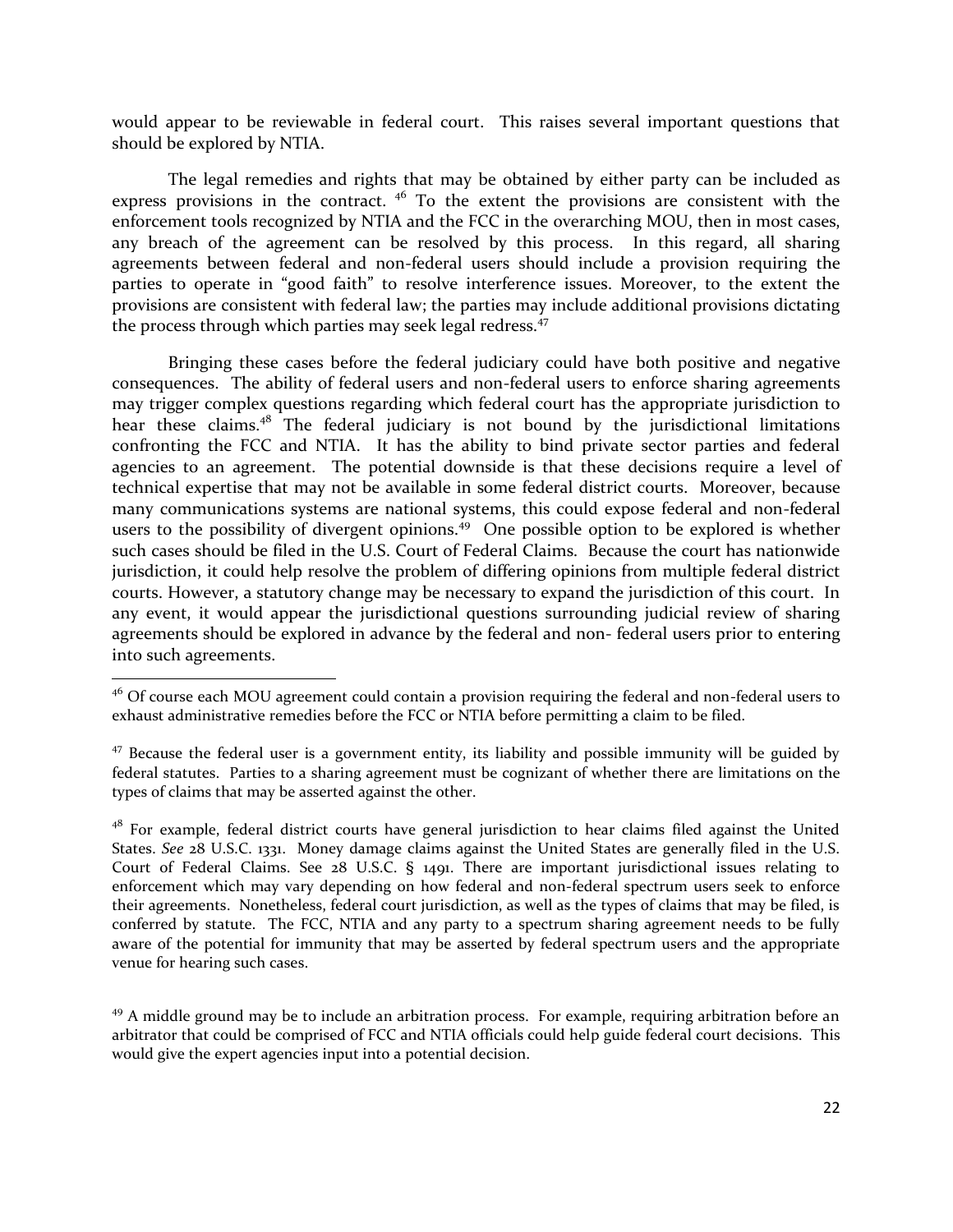#### **5.0 Summary Recommendation**

The jurisdictional separations that exist between NTIA and the FCC make it procedurally difficult to obtain single agency enforcement of a spectrum sharing agreement entered into between federal and non-federal entities. The MOU approach outlined above creates, to the maximum extent possible, a parallel enforcement process in both the NTIA and FCC. This approach will help instill confidence in both user communities by ensuring continuity of regulatory oversight. Non-federal users can be confident that NTIA will be able to compel a federal user to comply with FCC sharing rules. Alternatively federal users will be able to rely on the FCC to enforce its rules on non-federal users.

With these parallel and uniform procedures in place, federal and non-federal users would then be able to enter into MOUs that would govern their specific sharing arrangements. Both users will enter the process knowing that they can expect uniform enforcement from the FCC and NTIA.

An enforcement action taken by the FCC or NTIA pursuant to this process is reviewable in federal court, most likely the U.S. Court of Appeals for the District of Columbia. By reviewing the agency's enforcement action, it may be argued that the court system is the ultimate arbiter of these sharing agreements.

Experience with existing sharing arrangements between federal and non-federal users indicates that they will follow the rules governing sharing. Disputes are generally resolved informally and cooperatively. We expect this to continue. Nonetheless, we believe the suggestions described above will provide transparency and certainty to the process.

This report addresses enforcement solely as a question of interference mitigation. How any of these recommendations might interact with FCC rules and policies unrelated to interference protection, such as rules governing spectrum aggregation or interoperability, were not part of the analysis undertaken for this report. In the event any of the recommendations in this report are considered further, it will be necessary to consider whether they are consistent with FCC policies or other federal law unrelated to the question of interference protection.

David Donovan and Jennifer Warren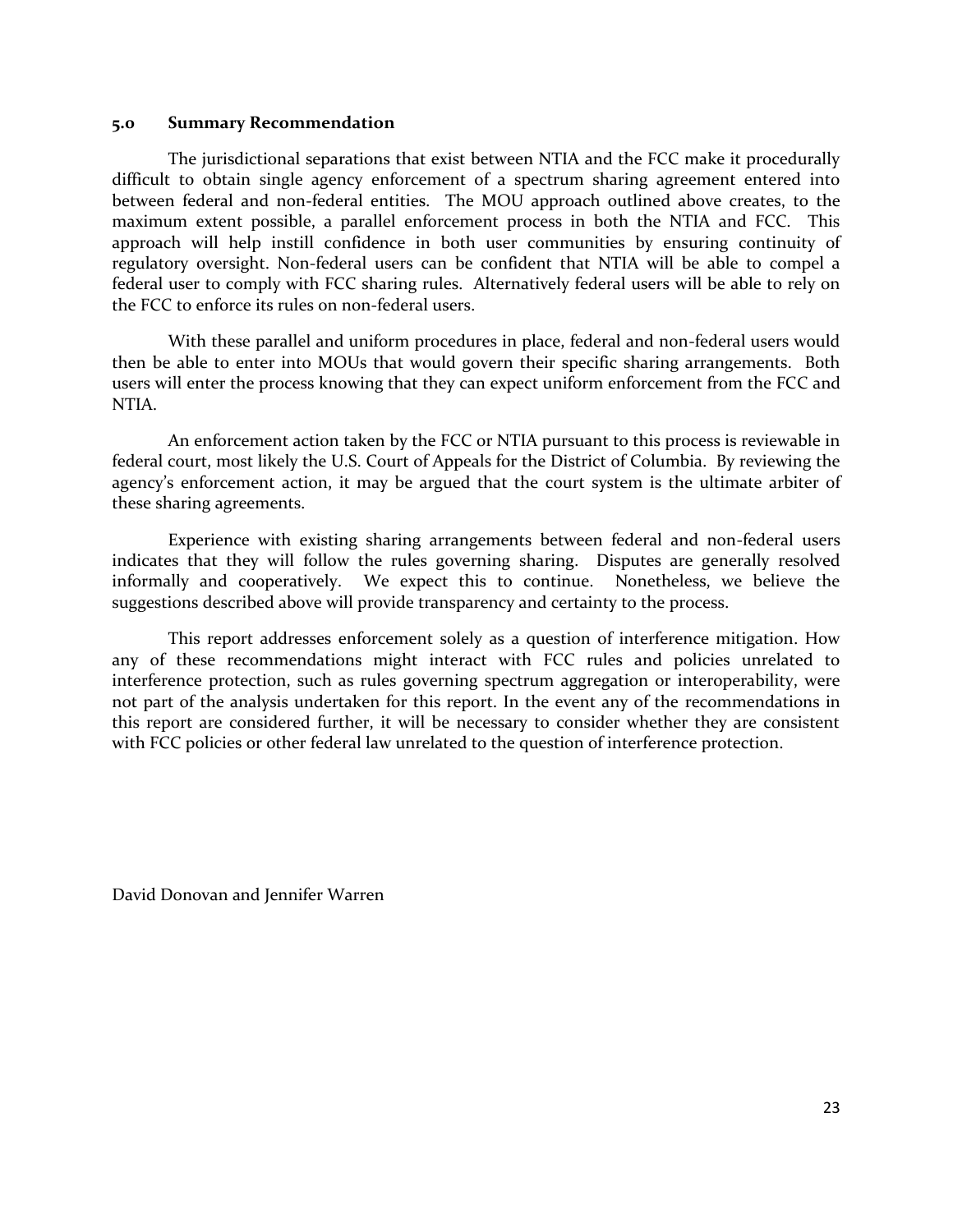# **Question 3**

**Question 3** In a Shared spectrum environment where many consumers have widespread access, what additional tools do the FCC and NTIA need to ensure compliance with sharing criteria or arrangements?

### **Overview**

The purpose is to address the role of a consumer in shared spectrum environment. In this context consumer is defined as generic end user who either avails service on shared spectrum or utilizes this spectrum for personal communication needs.

As the concept of spectrum sharing is new, the regulations and rules are different, it is important to have an educated consumer for efficient spectrum utilization. The first step is identification of a process or a procedure for getting the correct and relevant information to the consumer. The information should be conveyed with an assumption that the consumer may not have the necessary expertise or technical knowledge to understand nuances and requirements of spectrum sharing.

The second step is outlining steps for consumer intervention in the event of interference. The action may be taken either by the consumer himself or the device automatically on his behalf.

As the usage of shared spectrum isn't limited to specific technology or device type, a generic approach is taken. Broadly two generic equipment types maybe used in shared spectrum bands: Access Point (AP) and End-User Device (EUD). In the current context Access Point is considered to be under the control of a licensed commercial operator who intends to provide a service to consumers, while the EUDs are average consumer devices for communications. EUDs operating in shared spectrum are further classified as two types: Off the shelf Standalone devices (e.g. Wi-Fi Routers, Sensor Systems, wireless controllers etc) or secondary devices (e.g. Smartphone, data device etc).

The Standalone devices use the spectrum on an opportunistic basis while Secondary devices are typically controlled by an access point or equivalent, they don't function in standalone manner. For comparison purpose only, the standalone devices can be considered similar to General Authorized Access (GAA) Tier and Secondary Devices to Priority Access Level Tier as defined in 3.5GHz FCC NPRM.

### **Assumption**

It is assumed that for interference coordination all equipment types operating in shared spectrum bands need to register with an approved centralized access database and monitoring system, this system is referred as Central Authorization System (CAS) within the context of this answer for ease. The registering equipment types provide required information before commencing operation and are able to understand instructions from the CAS.

It is also assumed that the shared CAS is easily reachable by all devices and is updated regularly or as needed basis. The CAS reflects accurately and in real-time the status of shared spectrum availability on any geographic area. It is also expected that CAS base shall dynamically manage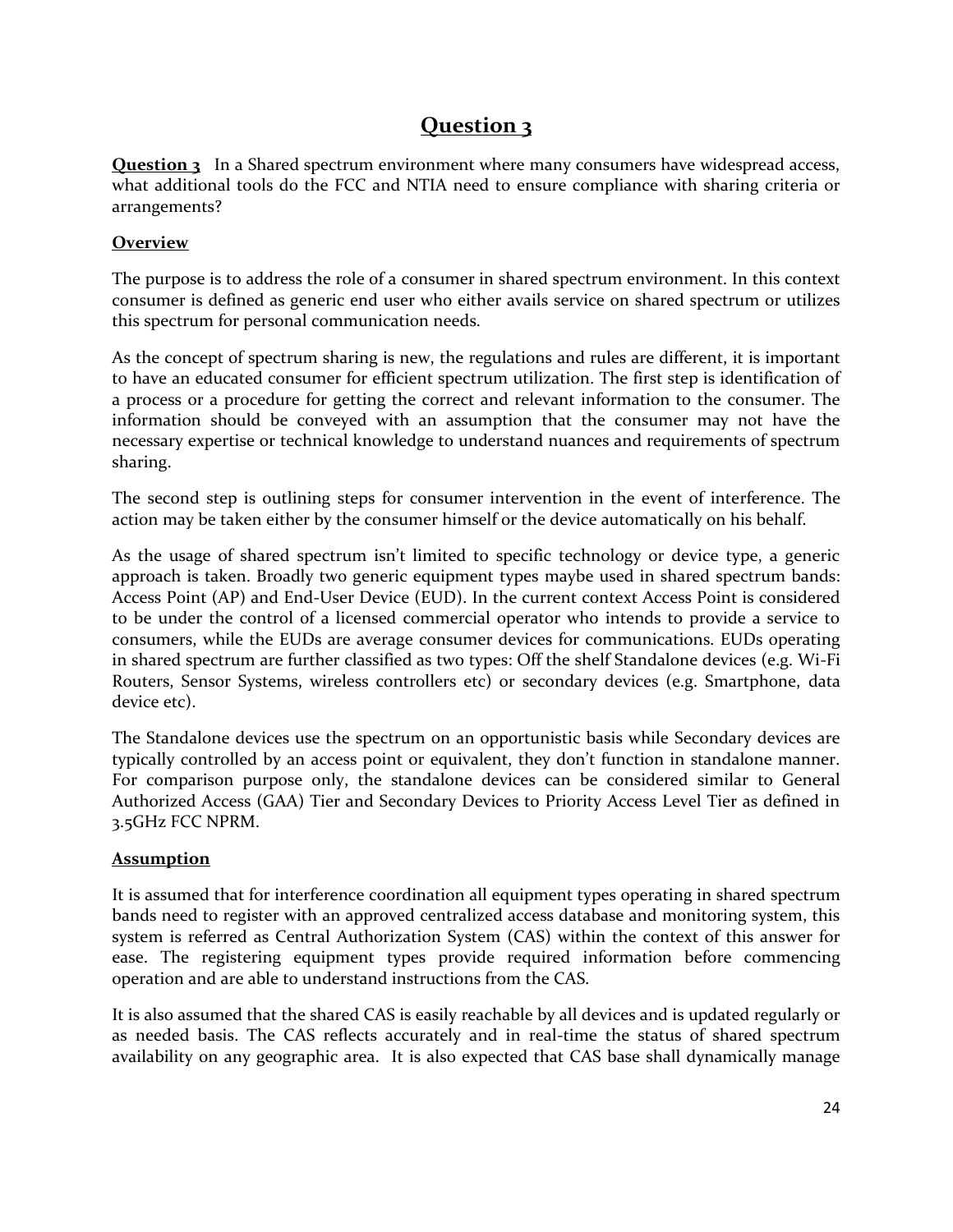frequency assignments; power levels etc and automatically transfer the policy information to AP and EUDs.

It is expected that the APs and EUDs shall only operate under guidance from CAS and follow its guidelines to promote efficient and consistent use of spectrum. Individual devices would be assigned available bandwidth of a size and spectral location determined by CAS based on geolocations.

#### **Informing the Customer**

Depending on the EUDs i.e. standalone or secondary device, method of information delivery mechanism may differ. For secondary devices, the commercial operator has the responsibility of offering service to consumer with minimal or no interruption, while there is higher onus of responsibility for consumer with standalone device.

The consumer needs to be informed at several stages for operating a device in shared spectrum

- 6) The first place would the point of sale; here the consumer needs to be advised that the device being purchased has limitations.
- 7) The second step is the packaging itself, where the basic registration requirements are laid out clearly with some relevant background information. Again depending on the standalone or secondary device, the registration process may vary.
- 8) During initial registrations, the APs and EUDs may transmit operational and identification information such as operator identification, device identification, geo-location information etc to CAS for operation approval. At that point if CAS denies authorization for any reason, the consumer should be informed immediately and possibly with an appropriate reason so that alternative arrangements can be made.
- 9) During the operation, if CAS determines that operation needs to be modified either temporarily or otherwise, the consumer needs to be informed about the change and possible impact as well. The level of information may be proportional to consumer perceived impact. For secondary devices, the licensed operator may make changes such that consumer quality of service isn't impacted or alternative load management may be performed such that no change is perceived on the consumer side. Similarly for Standalone Device, not all changes may require consumer attention, e.g. frequency reassignments may not be consumer impacting if the device makes the change graciously. However if the device doesn't support the new assigned frequency or other changes such as power level reduction, may require consumer attention.
- 10) Cessation of operation, if CAS determines that EUDs can't operate in a region for any reason after a certain period of time than the consumer needs to be informed about it. For Secondary Device, licensed operator may move the devices to other licensed bands or just declare lack of service in that area. For Standalone Device, it may be more impacting as the consumer may not have an alternative. It is important to convey right information in regards to future availability as well, e.g. if outage is temporary, time bound or permanent such that consumer may make alternative arrangements.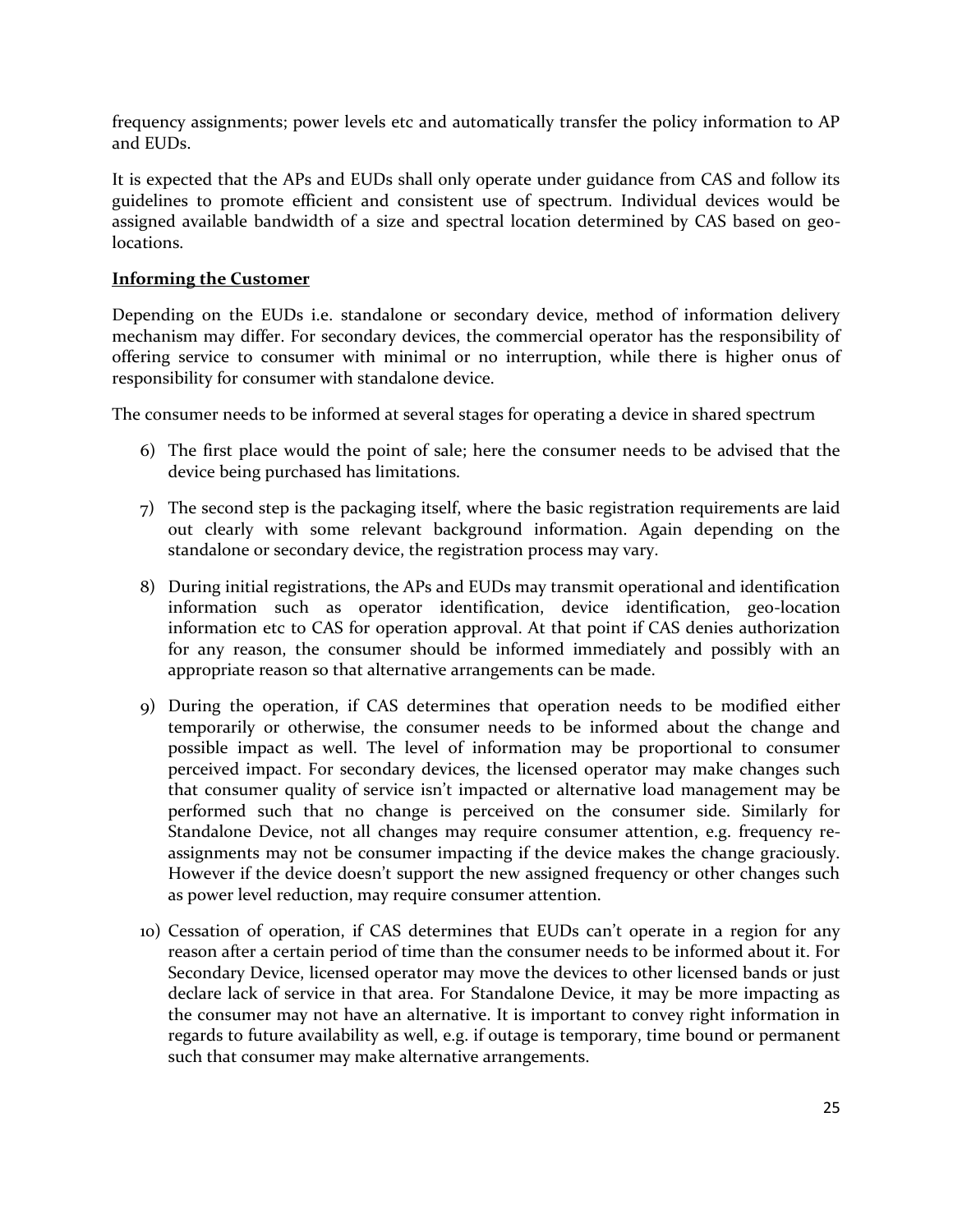For commercial operators, such information exchanges between APs and CAS may be done via managed service or network manager, but that facility may not available to an average consumer. Hence the EUDs packing may also include information about alternative procedure and requirements for establishing connection with CAS.

For Coordination purpose, the APs and EUDs have to transmit their geo-location information to CAS. Certain category of standalone EUDs may operate indoors or may not have in-built GPS receivers; such devices would have to be provisioned manually by entering location information by the consumer. The accompanied documentation or other procedure (e.g. on-screen display) should be clear and should stress importance of right information. Also the consumer needs to be informed if geographic location information needs to be refreshed periodically or updated if the device location changes. For scenarios where the customer has to enter the location information, he needs to be prompted appropriately.

It is important that the customer is informed about his tier of service in that spectrum to set the right expectations. If the access or approval is time-bound i.e. the device is allowed to operate only within a given timeframe, the customer should be informed about it as well. This information is conveyed in different manner for both Standalone and Secondary Devices.

#### **Compliant Devices**

Though it is possible for a licensed operator to identify type of federal operation in a given area and take pro-active action to prevent interference, such mechanism isn't possible for standalone EUDs, for cost reasons. The EUDs shall follow instructions only from CAS and inform consumers accordingly.

For most part the APs and EUDs maybe interoperable across all shared band frequencies ensuring that devices are capable of sending and receiving information regardless of the frequencies assigned by the CAS. However in instances, where the devices may not capable of interoperability across the band it should be clearly mentioned either within the accompanied product documentation or the consumer may be informed by service provider that the device in question may not work at all locations and has restrictions. Secondly the devices are certified to respond to CAS queries and take action within a response time window; such information may be useful to customer as well such that he is prepared.

End User Devices may be permitted to operate only if they can positively receive and decode an authorization signal transmitted by CAS, this authorization may include frequencies and power limits for their operation. If the approved power limits are below the max capability of the device, the customer needs to be informed as the quality and range of service is impacted.

As EUDs follow instruction from CAS for operations, these devices also need to inform the customer of any relevant changes. All service impacting changes should be explicitly and clearly shared with customer such as power level changes, Quality of Service impact etc, however other changes that are not customer perceptible need not be pro-actively shared during operation

#### **Educated Consumer**

Though it isn't expected that consumer understand much about spectrum occupancy rights and access, an effort should be made to educate the consumer. For Secondary Devices, the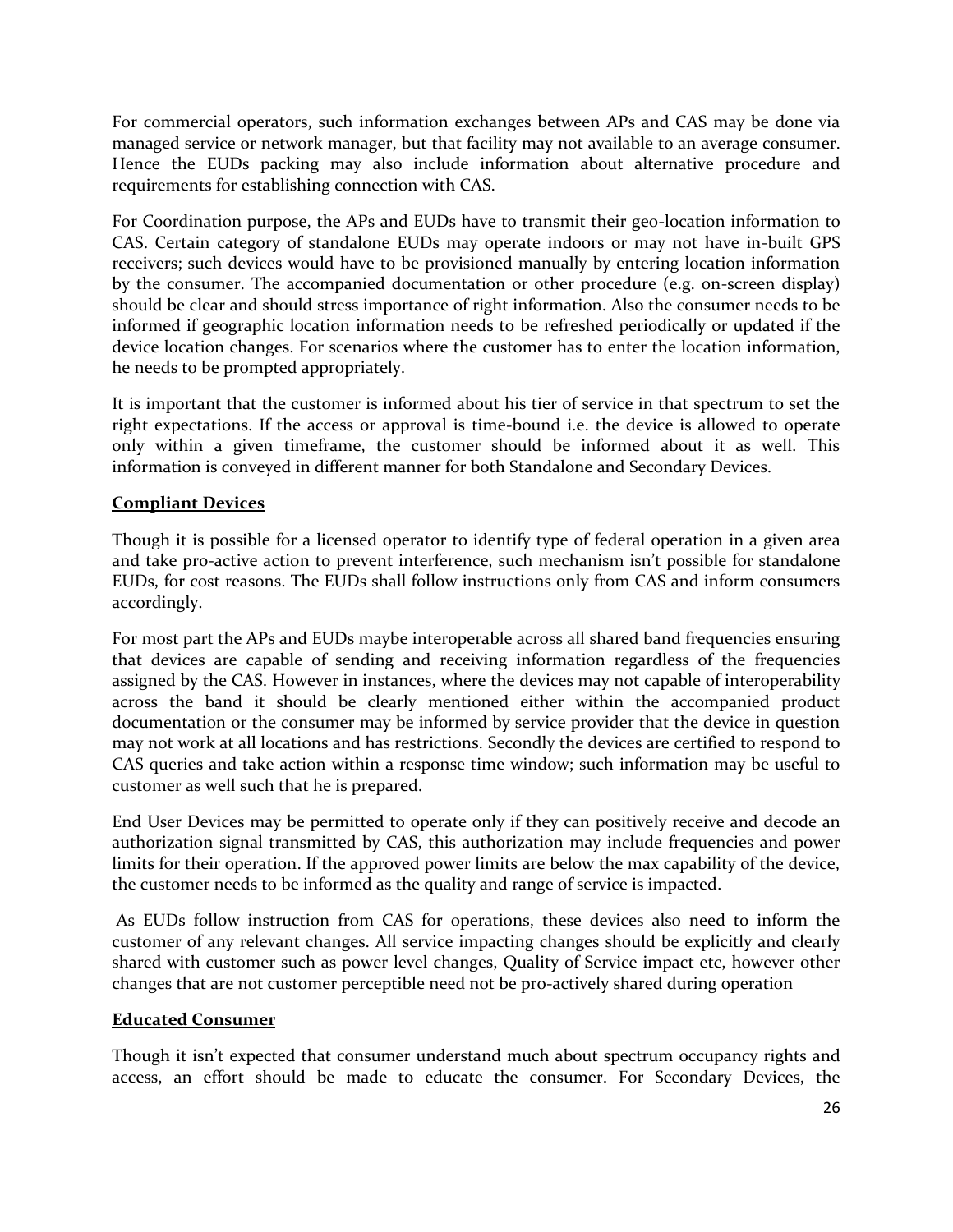commercial operators may educate their customers via mailers and/or emails. These sources of information should inform consumers about spectrum sharing, its significance and impact. Consumers may also be encouraged to reach out to operator customer service and/or refer to online web-pages for additional information

For customer purchasing Standalone Devices, information should be accompanied detailing shared spectrum operation limitations specifically that the EUD may operate only upon receiving approval from a central system. This information may also be part of labeling requirements.

If there is an additional fee that is associated with coordination for operating in the shared spectrum that information should be clearly laid out to the customer if applicable.

Real-time or near real-time manual interactions between central database and end users isn't practical, hence clear guidelines should be established for users to be compliant with reasonable expectations.

### **Monitoring:**

The centralized database (CAS) should register all spectrum requests, status, denials, notifications and resolutions. It also provides FCC and NTIA an overall view of shared spectrum and its utilization.

Mariam Sorond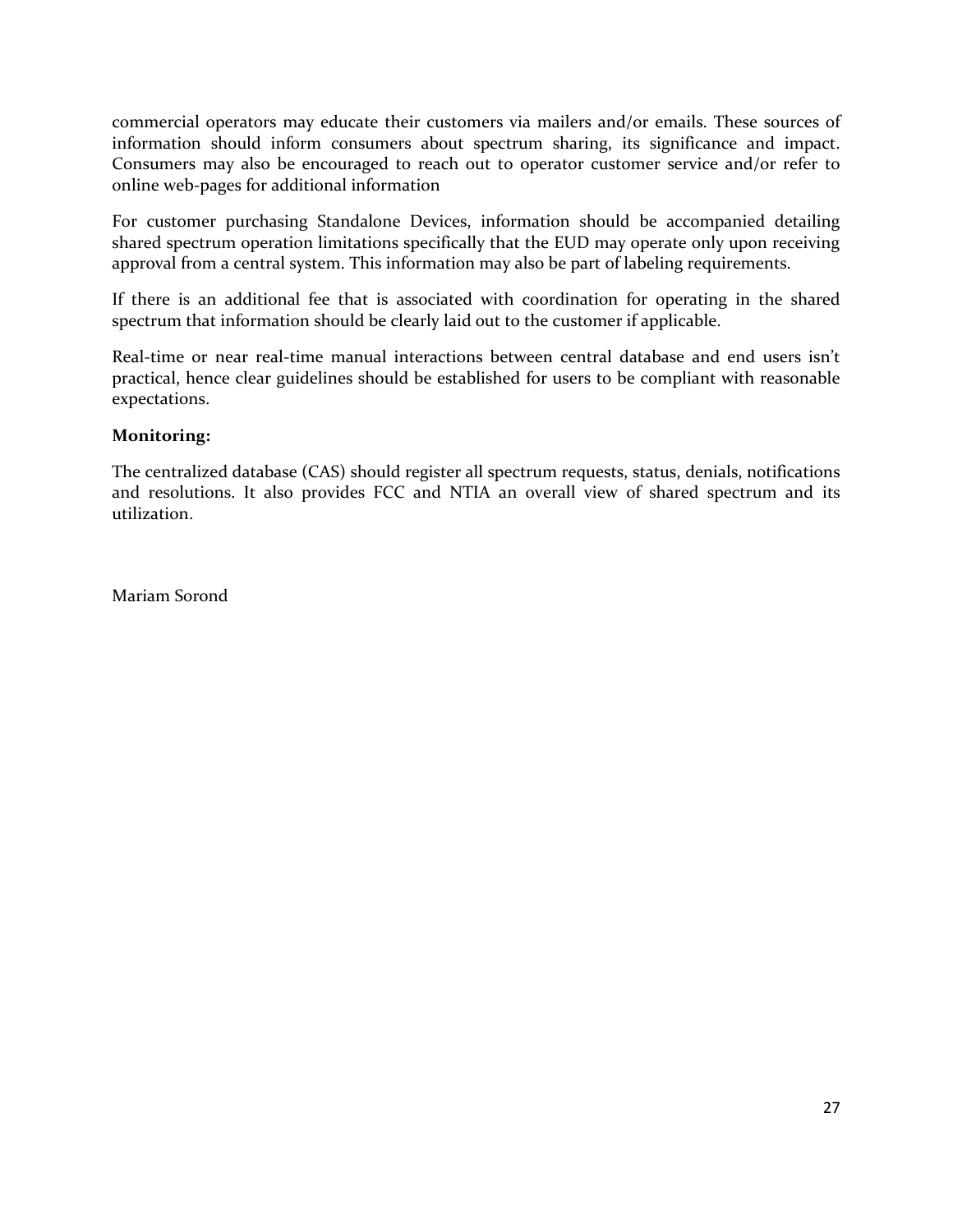# **Question 4**

**Question 4** How can service providers, federal users and regulators quickly identify and stop harmful interference as quickly as possible?

The spectrum environment has become increasingly more difficult to regulate and manage – both by the Federal government and the commercial industry. Where the early years of radio operations were fairly staid and consistent (a single large broadcast antenna operating at high powers to cover a large geographic area, fixed microwave stations communicating directionally between two points, private and public safety wireless mobile systems that consisted of very few base stations and limited numbers of controlled mobile devices), the current wireless environment has exploded due to the incredible demand by consumers, public safety first responders and businesses to have communications available at any time and any location. This increase in demand has made the enforcement responsibilities much more difficult to manage for all users of the electromagnetic spectrum.

Fundamentally, a number of points must be made prior to attempting to respond to the NTIA question on how to alleviate harmful interference as quickly as possible:

- Spectrum rights are not solely "exclusive" in nature, meaning that in many instances there are primary spectrum rights holders, secondary rights holders and unlicensed rights holders (permitted to access spectrum on a non-interference basis);
- Spectrum users are deploying a myriad of different modulation techniques and uses throughout the spectrum, making measurements of spectrum occupation difficult and managing interference between disparate uses more complex and difficult;
- Spectrum rights are likely to be provided on an ever more dynamic basis a licensee may only have rights to spectrum in a certain geographic area for a limited period of time;
- Wireless infrastructure architectures are becoming more heterogeneous over time;
- Power for wireless systems is becoming more and more "noise-like" making the underlying communications more difficult to detect and protect.

In light of these factors, it becomes apparent that expecting the Federal government to attempt to mitigate the interference environment without the support and aid of the industry would be illadvised. The dynamic nature of spectrum rights, usage by licensed and unlicensed devices, explosive growth in the number of infrastructure sites all render efforts by the Federal government to manage and monitor commercial industry use of the spectrum to be unmanageable. Moreover, given the resource constraints faced by the FCC and NTIA, it is apparent that neither regulatory body would have the ability to effectively manage the spectrum without support from the regulated industry users, service providers and manufacturers. The need for automating as much of the enforcement of managing harmful interference should not be underestimated either. Given the dynamic nature of the radio environment, manual efforts to monitor, measure and police use of the electromagnetic spectrum are unlikely to result in effective, efficient resolution of interference complaints. As part of this process, and as discussed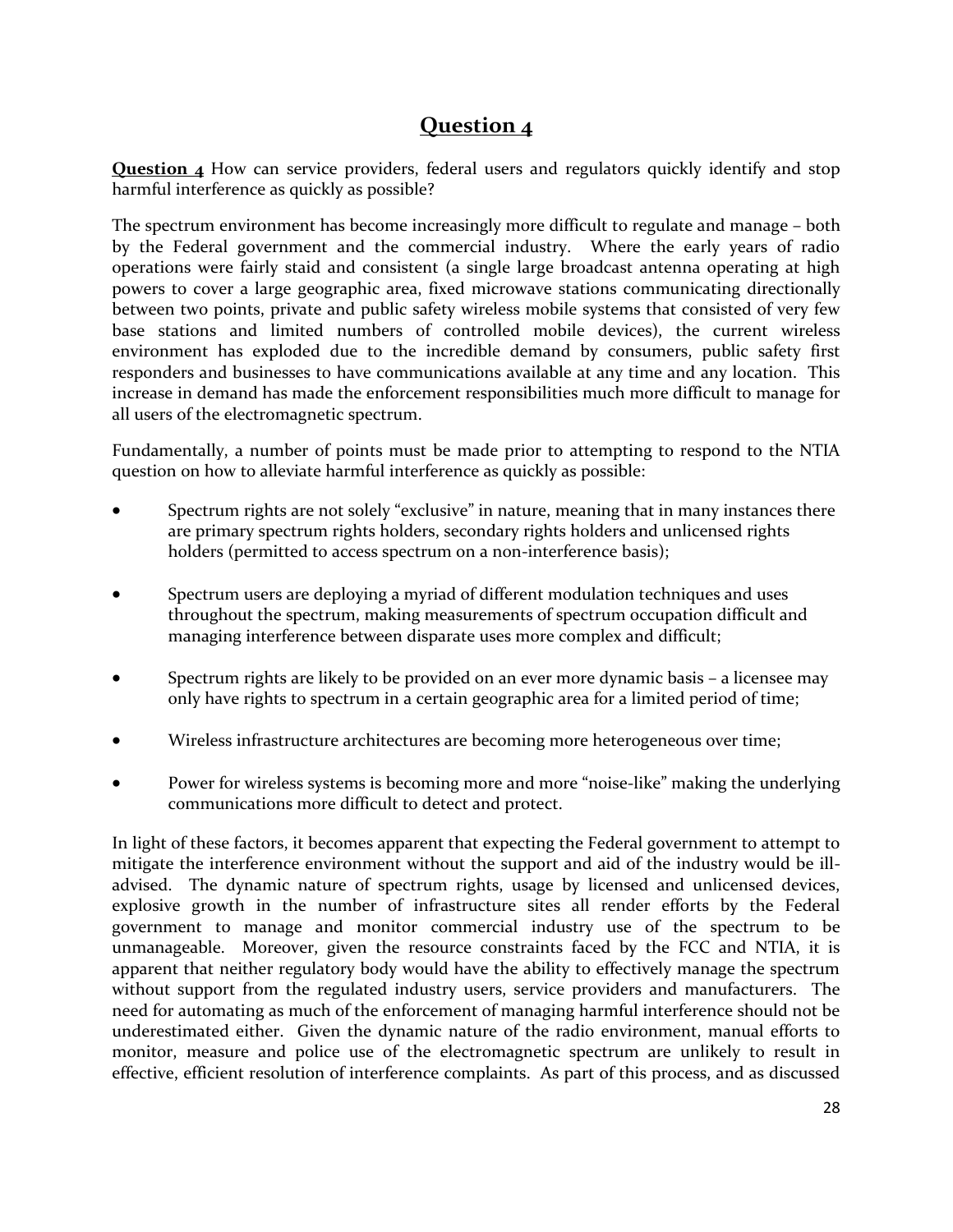in more detail in the recommendations section below, a critical requirement will be a need to identify and classify radio signals. The adoption of a mechanism of this sort will enable the Federal government to immediately determine if the harmful interference present is from an internal or external source and should greatly aid the focusing of resources towards the harmful interferer. Further, having the enforcement process automated with clear identification an classification of the radio environment should help minimize the "downtime" that may be required of commercial users of the spectrum should a harmful interference event occur.

Additionally, there needs to be a distinction between prevention, adjudication and enforcement. Prevention would require actions by the government, service providers, and other users of the spectrum to take steps to *prevent* the occurrence of harmful interference. While prevention is an important step, adjudication and enforcement are likely the important issues when discussing how to *stop* harmful interference once it occurs. Adjudication would dictate how disputes between two parties are resolved, whether through mitigation or other means that would deliver a solution that is acceptable to both parties. Finally, enforcement would likely require either the Federal government or other recognized body to enforce the rules in place (most likely after both prevention and adjudication were incapable of resolving a harmful interference issue).

The subcommittee would believe that prevention, adjudication and enforcement all would play roles in helping Federal users and regulators to quickly identify and stop interference as quickly as possible. Prevention measures, while primarily in place to eliminate the occurrence of harmful interference, also could potentially help gather measurement data that would be useful in identification of harmful interference. Adjudication would allow the affected parties, including the Federal users and regulators, to reach a rapid resolution of interference events. Finally, enforcement, which appears to be the primary result desired by this question, would provide a legal backstop of the requirements for spectrum users to cease harmful operations expeditiously while also presenting in a clear fashion the penalties associated with causing harmful interference.

Finally, any resolution of harmful interference issues must be as rapid as possible. While prevention of any interference should be the first goal of any enforcement framework, should an issue arise, adjudication and enforcement should be expeditious and not require extensive resources from the incumbent Federal users to resolve.

*Recommendations.* As such, the subcommittee would recommend that NTIA consider a study of potential mechanisms that could help lead to the effective policing of the radio spectrum.

1. **Defining harmful interference.** A threshold issue that requires determination is whether the interference measured or observed is "harmful." Engineers operating wireless networks are able to observe "interference" from other radio systems on a regular basis – however, the key focus should be to focus solely on interference that would be "harmful" to the operation of the Federal radio system. Therefore, adoption of a metric, such as the proposed harm claims threshold under consideration by the FCC, is critical to ensuring that parties have a full understanding of what interference would be constituted as harmful and would allow resources to be brought quickly to bear upon instances that would create harmful interference. The subcommittee would suggest that NTIA investigate the adoption of some measurable methodology to determine if interference can be deemed "harmful" which should be the key first step towards protecting the spectrum rights of Federal users.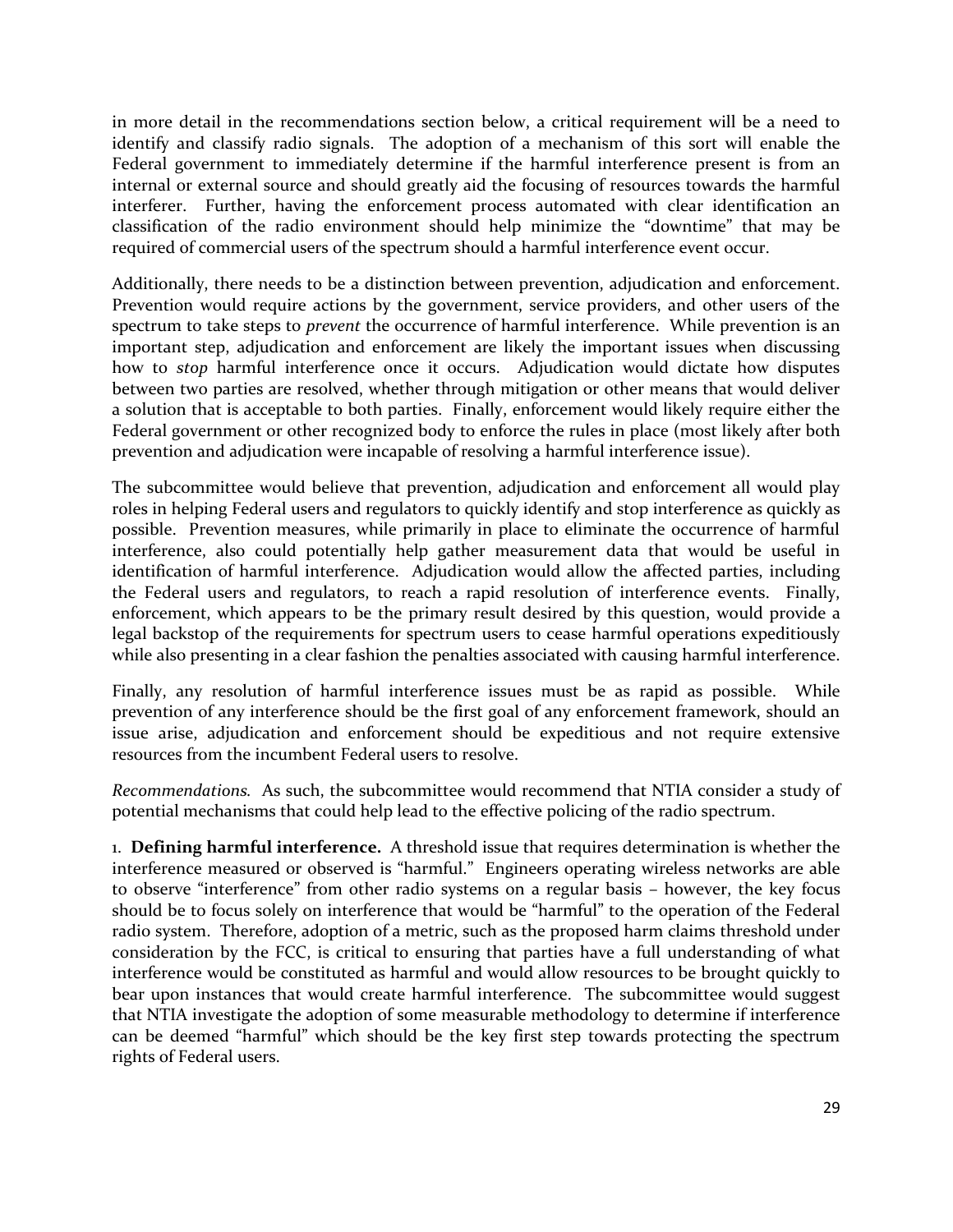2. **Unique identification and classification**. NTIA should consider, in cooperation with the FCC, adoption of a standard methodology that would help to identify and classify radio signals. Identification would be a single, unique identifier that would allow the monitoring party to readily determine what entity is transmitting. Classification would revolve around creating a mechanism to classify the type of user or use that is presenting the interference. As examples, an identifier might be something like a call sign (that is used to uniquely identify radio or TV stations) and the classifier would tell the monitoring party that the characteristics of the interfering signal are consistent with an FM broadcast modulation.

Development of a methodology to identify and classify radio signals could be used to focus efforts on the party causing the harmful interference and minimize the time and resources needed to resolve harmful interference events. Of note, consideration of the need for protection of classified information – it may be that only the Federal government or third parties with appropriate security clearances would be able to compile and administer this level of technical detail.

3. **Consideration of additional spectrum monitoring.** To prevent harmful interference, the NTIA should explore whether enhanced spectrum monitoring and occupancy measurements are achievable from a technical and economical basis. Currently, the FCC, individual Federal agencies, NTIA (ITS) and individual companies (and educational institutions) are all engaged in a variety of spectrum monitoring and measurement. However, these efforts are not well coordinated and, in many instances, are undertaken for very different reasons. Some monitoring and measurement is done in the hopes of preventing harmful interference, other efforts are focused on remediation, and some are focused on enforcing current rules and obligations. These disparate efforts should be studied and efforts should be made to see if there can be some collaboration among all the stakeholders, including increasing efforts to monitor and measure that may aid in the prevention and enforcement of harmful interference events.

Indeed, the parties involved in the interference issue could also be asked to remediate harmful interference prior to the need of involving the Federal agencies. If private efforts failed to alleviate harmful interference, only at that point could the government be required to be involved in interference disputes. However, such monitoring is likely to be expensive and would require assurances that Federal government, public safety and critical infrastructure users would not be faced with funding burdens that are unrealistic. As such, there will need to be a way to ensure that funding of monitoring does not adversely affect those that are unable to pay as much as commercial spectrum users.

Spectrum monitoring could be paid for by licensed service providers or through fees associated with unlicensed devices. Moreover, this spectrum monitoring could also be managed through the Spectrum Access System envisioned as part of additional spectrum sharing. Spectrum monitoring, on a real-time basis, could provide needed evidence of interference that could be required if prevention is unsuccessful and adjudication and enforcement is required.

4. **Deputizing of third parties to enforce spectrum interference**. NTIA should consider if there is a legal and economical ability to allow private third parties to play a role in prevention, adjudication and enforcement of harmful interference that may arise from use of shared spectrum. Similar to what the FCC has established in other instances (private frequency coordination, telecommunications certification bodies to speed the equipment certification process, etc.), consideration should be given to allowing third parties to police and enforce the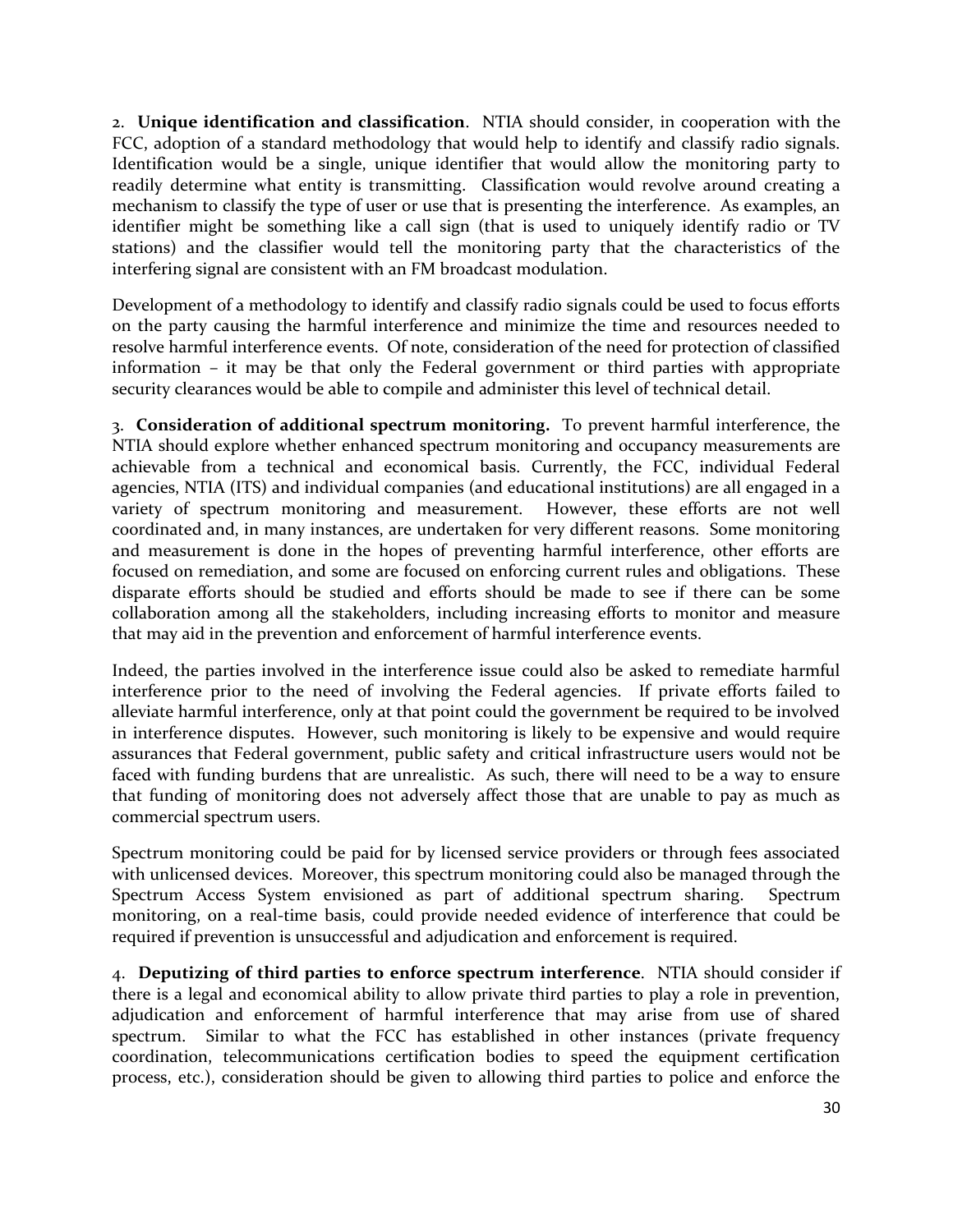requirements for all spectrum users. While the current FCC programs are primarily preventative in nature (with no real enforcement capabilities), consideration could be given to determining if the enforcement mechanisms could be placed upon third parties to speed the resolution of (at least initially) routine harmful interference issues.

Privatization could take the form of voluntary policing, where stakeholders resolve issues without taking the issues to the NTIA or FCC. Alternatively, NTIA (or FCC) could make spectrum enforcement by third parties mandatory to ensure that harmful interference is alleviated as quickly as possible. Finally, a combination of these two efforts could be put into place – with voluntary efforts as a first effort, followed by mandatory enforcement by qualified third parties, with the Federal government as the final arbiter should either of these two efforts fail to resolve interference issues promptly or effectively.

As is true for spectrum monitoring, funding of private spectrum enforcement will be problematic. Unlike frequency coordination or equipment certification where a party desiring to use the spectrum or to have equipment certified, there is not a logical nexus whereby parties would be required to fund a private third party for spectrum enforcement. Moreover, Federal government, public safety and critical infrastructure users may not have the funds to help support private spectrum enforcement.

5. **Improved equipment certification processes**. NTIA should consider gathering information on whether increasing the requirements associated with equipment certification for devices that would be approved by the FCC to use spectrum shared with the Federal government. With the exception of some software-defined radios, the equipment certification process focuses on determining if a model of equipment follows the technical specifications adopted by the Commission to protect against adjacent band interference (power limits, out of band emission limits, frequency stability, etc.).

Consideration could be given to expanding the role of equipment certification so that tested equipment could meet enhanced technical specifications designed to allow automated termination of harmful interference (as this would be defined under bullet 1 above). Equipment could be designed and tested to ensure that a device could be modified "over the air" to potentially be shut down in the case of harmful interference with Federal systems. NTIA and the FCC would be required to determine the technical parameters that would be desired for equipment that would help in spectrum enforcement. Moreover, these capabilities would be employed only if all others methodologies were exhausted – relied upon only as a last resort.

6. **Transparency and sharing of interference data.** Both private and public spectrum users have captured a great deal of data on interference events affecting their communications networks. Efforts could be encouraged to have this data shared among all users of the spectrum. For example, parties should be able to readily determine if a high powered radar system is likely to be operating in a particular geographic area – meaning that use by a low powered wireless system would be infeasible. Moreover, compilation of this data could provide meaningful information to all parties on the incompatibilities seen in the real-world between varied spectrum users. This data would allow parties to avoid certain uses of the spectrum that have shown to be harmful to other existing users. It would also allow resources to be minimized as prior interference events (and their effective mitigation) would be well-known to all – eliminating the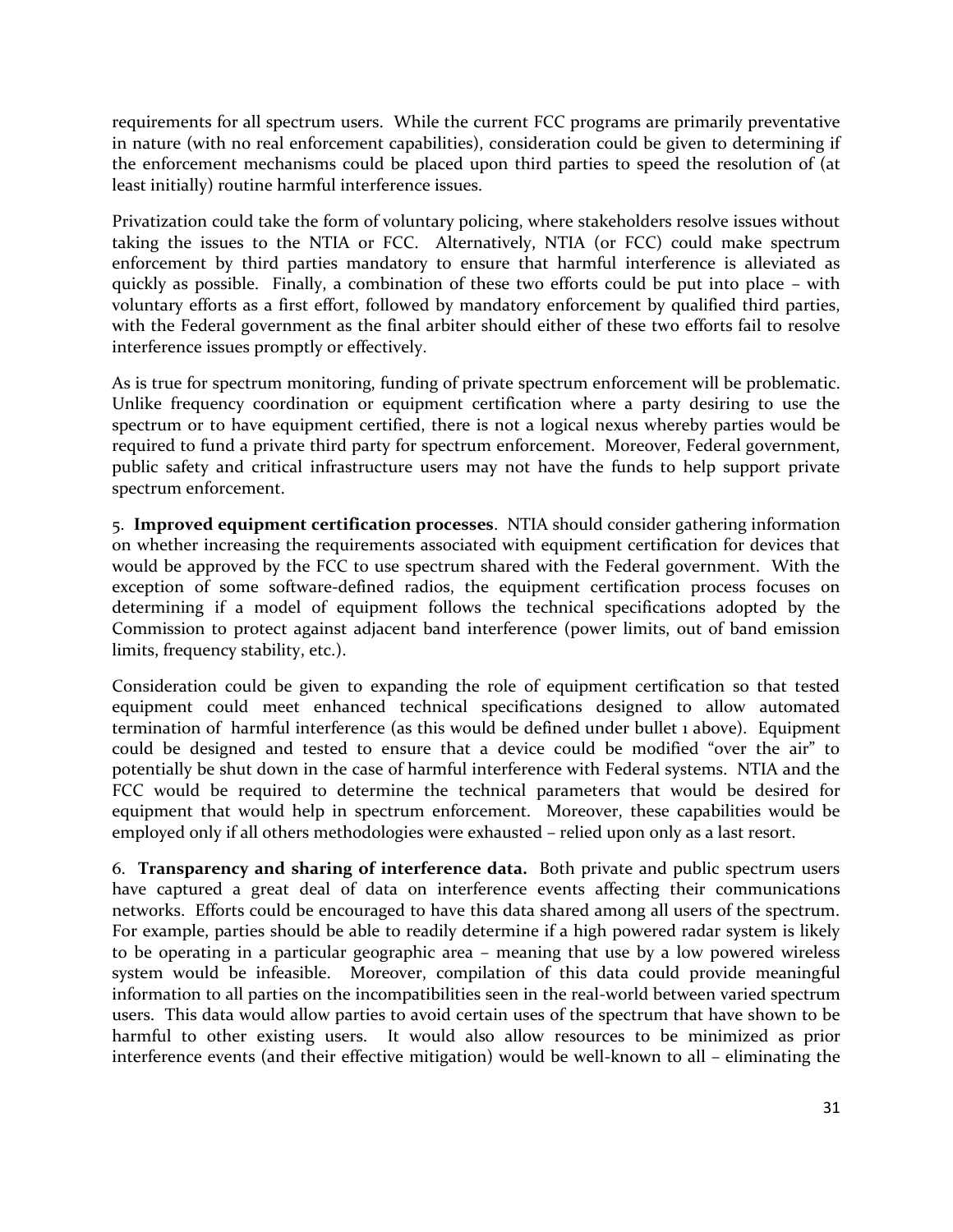need to "reinvent the wheel" when others have already effectively alleviated an interference event in the past.

7. **Bad Actors and Industrial Users of the Spectrum.** While the above recommendations could provide a framework that will be useful in enforcing requirements on "good" spectrum users, there remains a great concern about bad actors and users of the spectrum that are not attempting to provide communications (industrial purposes such as lighting, microwave ovens, etc.). Consideration must be given to enhance monitoring as suggested in bullet 3 above, but there will remain a need to ensure that resources are available to manually police bad actors and industrial users that are unlikely to be easily identified or classified.

Thomas Dombrowsky and Dale Hatfield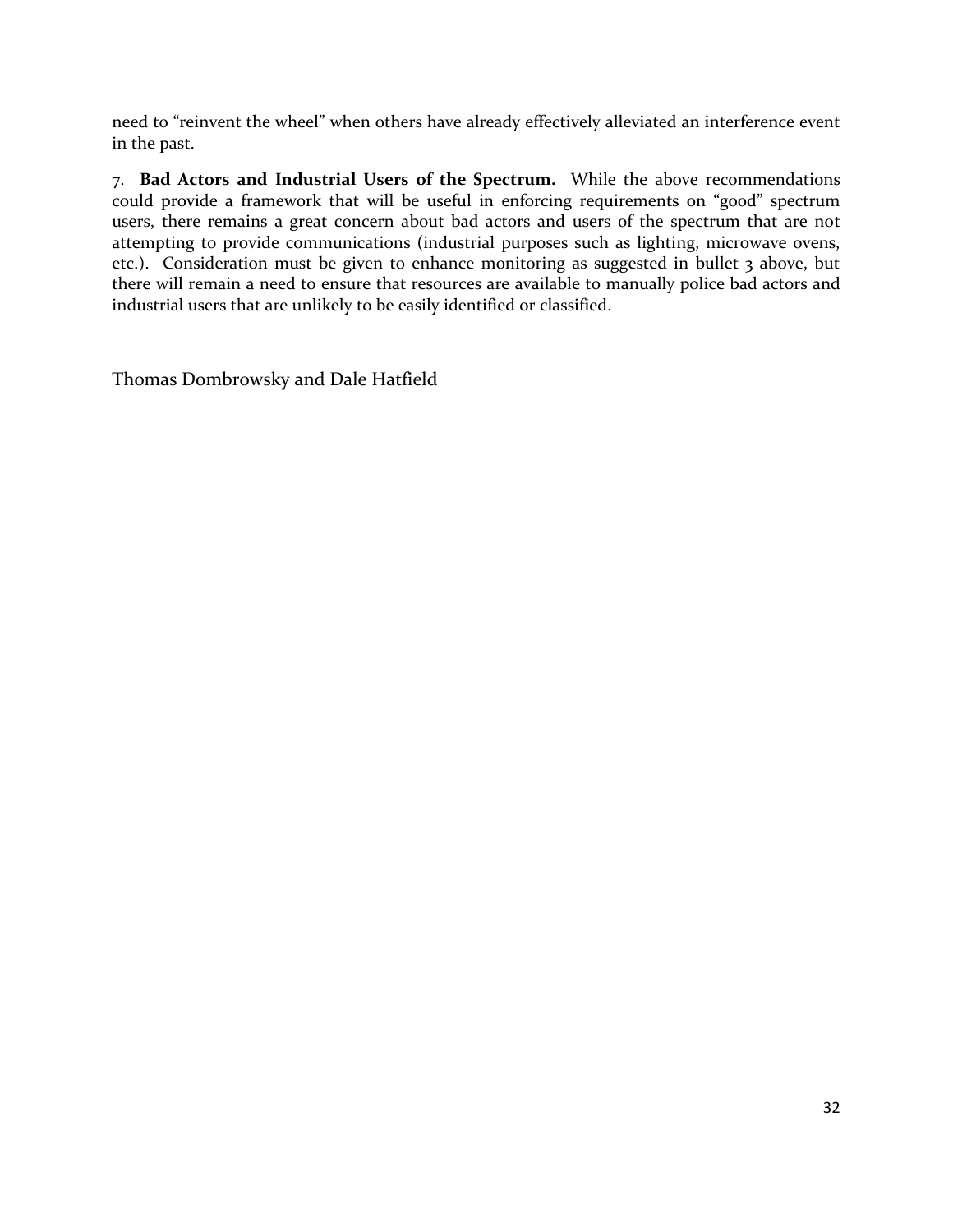# **Question 5**

**Question 5** How should NTIA and the FCC identify and rectify harmful interference resulting from an aggregate of operations from multiple co-channel or out-of-band emitters?

### **Background**

At the July 10, 2014 meeting of the Commerce Spectrum Management Advisory Committee, the Enforcement Subcommittee was, among other things, tasked with answering the following question:

> How should NTIA and the FCC identify and rectify harmful interference resulting from an aggregate of operations from multiple co-channel or out-of-band emitters?

As a first step in answering the question, the Subcommittee decided to prepare a straw-man proposal, which was intended to generate discussion of its advantages and disadvantages with the goal of spurring the generation of new and better proposals.<sup>50</sup> The purpose of this document is to set forth the Subcommittee's initial attempt at developing the straw-man proposal.

### **Warnings and Assumptions**

 $\overline{\phantom{a}}$ 

- $\triangleright$  The draft straw-man proposal contained herein is just that -- a straw-man proposal. Parts of the proposal may be eliminated entirely, modified significantly, or replaced in the Subcommittee's final answer to the question posed. For example, certain aspects of this proposal may prove untenable because of legal, technical, economic, and policy realities.
- This straw-man proposal represents, in part, an amalgamation of numerous advanced spectrum management and enforcement proposals that have been set forth in various shared spectrum proceedings and research literature. As such, the proposal is intended to be generic in nature and is not aimed at directly influencing the outcome of any on-going proceeding dealing with a specific band or situation.
- $\triangleright$  This proposal makes includes a major set of assumptions including the existence of (i) a commercially operated, data-base driven Spectrum Access System ("SAS") in line with the capabilities described in the PCAST Spectrum Policy recommendation and the 3.5 GHz FNPRM, (ii) interference resolution and enforcement system and associated processes operated by the Federal Communications Commission ("FCC"), (iii) a real-time spectrum monitoring system operated by individual federal incumbents and intended to protect their associated exclusion/coordination zones from harmful interference, and (iv) a spectrum monitoring program operated by NTIA and designed primarily for spectrum

<sup>50</sup> Adapted from WIKIPEDIA, *Straw man*, http://en.wikipedia.org/wiki/Straw\_man (Last visited August 26, 2014)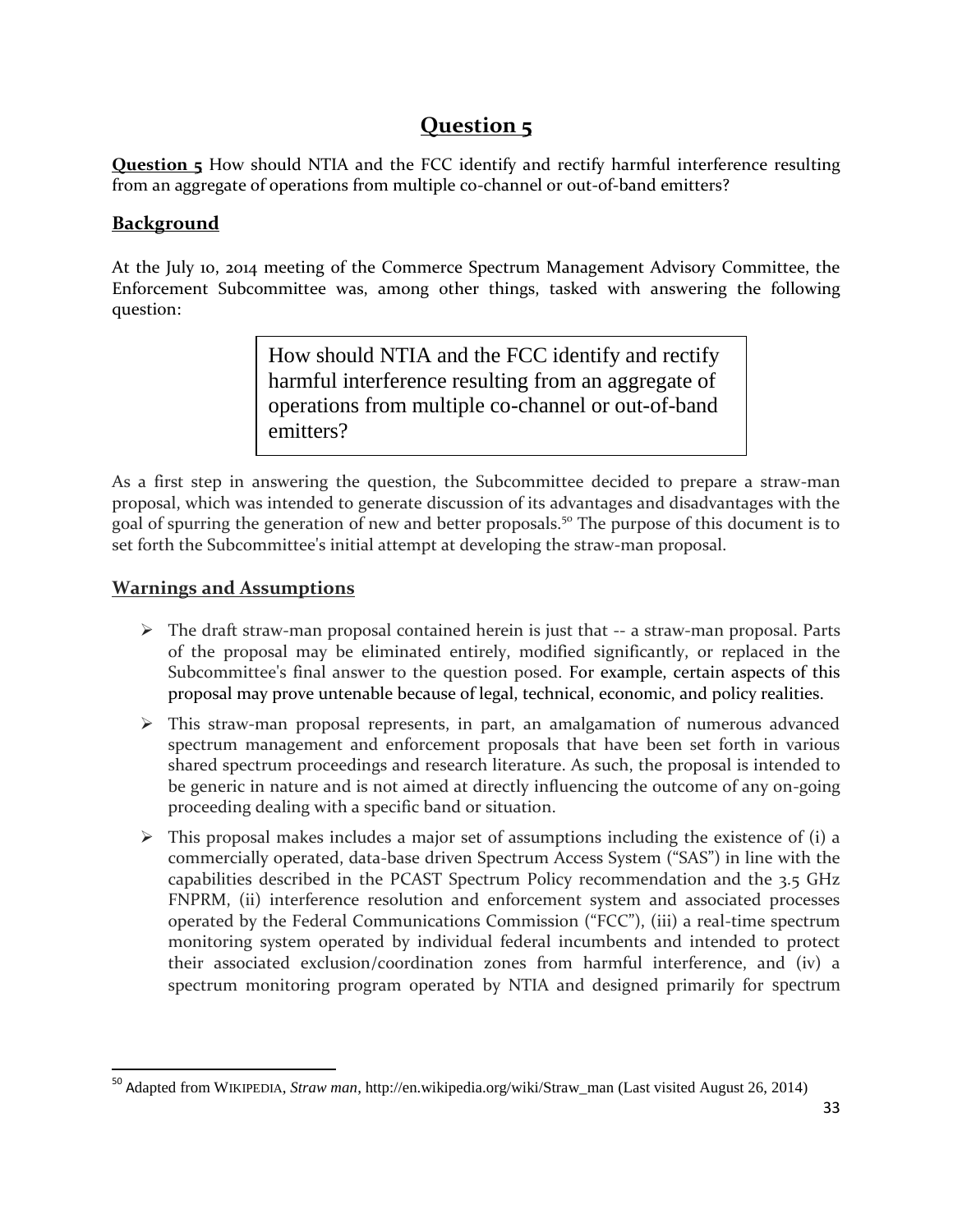management occupancy measurements and research purposes.<sup>51</sup> (See Figure  $_1$  for a preliminary diagram illustrating these different systems.)

The proposal focuses on how the assumed collection of systems and processes described immediately above will interface and interact with one another to prevent or, when necessary, mitigate harmful interference to incumbent federal government communications and sensing systems. More specifically, note that the focus is on the protection of incumbent federal government systems from potential interference generated by commercial systems sharing a given band and *not* (i) on the protection of commercial systems from potential interference produced by federal government systems *nor* (ii) on the protection of incumbent commercial systems from potential interference generated by new commercial entrants. However, some of the techniques set forth in this proposal could be adopted in the latter two situations.

- $\triangleright$  Perhaps most critically, this straw-man proposal assumes the existence of Harm Claim Thresholds, Interference Limits, or Reception Limits<sup>52</sup> established through a multistakeholder or similar process. Reception Limits specify signal strength thresholds above which receiver operators may claim protection against harmful interference.<sup>53</sup> Note that Reception Limits are "ways to describe the environment in which a receiver must operate."<sup>54</sup> Reception Limits are *not* receiver performance standards.<sup>55</sup>
- $\triangleright$  While the straw-man proposal described herein intends to address the situation where interference is produced from the aggregate operations of multiple co-channel and out-ofband RF emitters, the concepts set forth may also be useful to the Enforcement Subcommittee in answering other questions that were posed by NTIA at the July 10, 2014 meeting.<sup>56</sup>
- $\triangleright$  Finally, this straw-man proposal is not intended to address the situation where the interference being experienced is producing an immediate threat to the safety of life and property. Rather, it is assumed that any such immediate threat would be handled as a non-routine matter through the cooperative efforts of the NTIA, the FCC, and, as needed, the commercial operator of the associated SAS system. Further, it is assumed that the processes and procedures necessary to respond to such immediate threats will be developed by the Subcommittee in responding to the question: "How can service providers, federal users, and regulators identify and stop harmful interference as quickly as possible?"

http://transition.fcc.gov/oet/tac/tacdocs/reports/TACInterferenceLimitsIntrov1.o.pdf

 $\overline{\phantom{a}}$ 

<sup>51</sup> The NTIA Spectrum Monitoring Program is currently in the pilot stage. *See* Michael Cotton, Presentation on *U.S. Federal Government Spectrum Monitoring*, *available at* http://research.microsoft.com/enus/events/spectrum2014/default.aspx (Last visited August 26, 2014)

 $52$ <sup>52</sup> These terms are used interchangeably for the purposes of this proposal.

<sup>53</sup> FCC TECHNOLOGICAL ADVISORY COUNCIL, SPECTRUM/RECEIVER PERFORMANCE WORKING GROUP*, Interference Limits Policy and Harm Claim Thresholds: An Introduction* (March 5, 2014) (hereinafter SPECTRUM/RECEIVER PERFORMANCE WORKING GROUP), *available at*

 $54 \overline{Id}$ . <sup>55</sup> *Id.*

<sup>&</sup>lt;sup>56</sup> COMMERCE SPECTRUM MANAGEMENT ADVISORY COMMITTEE, NTIA, Transcript of July 10, 2014 Meeting, at 26, *available at* http://www.ntia.doc.gov/files/ntia/publications/07102014\_csmac\_transcript.pdf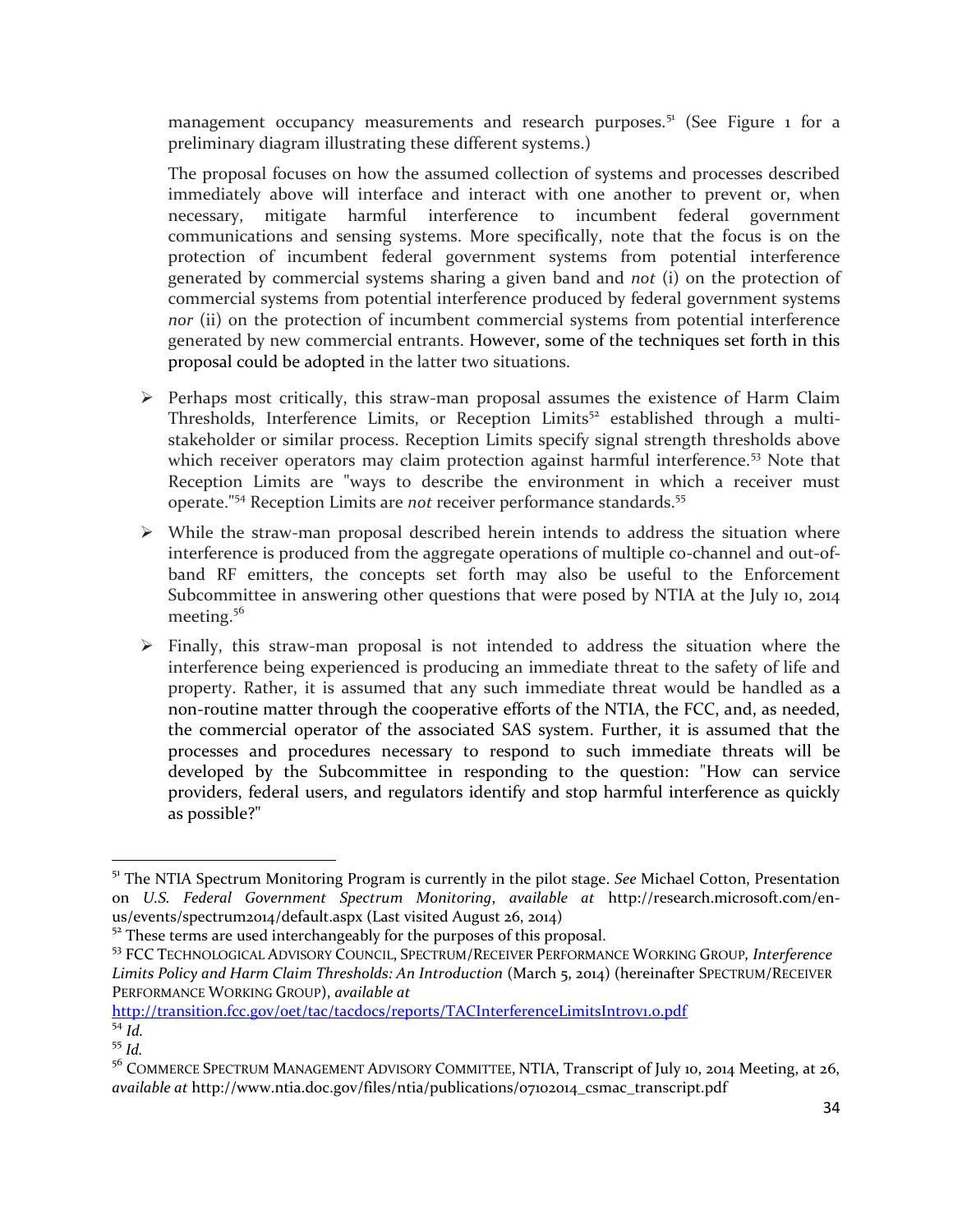### **Strawman Enforcement Proposal for Dealing with Aggregate Interference**

In setting forth this straw-man proposal, the Subcommittee considered two cases of aggregate interference. In the first case, the individual signals from multiple co-channel or out-of-band emitters that make up the aggregate interference received at a location within the exclusion/coordination zone are strong enough to be detected, located, and identified/classified. In the second case, interference within the exclusion/coordination zone is being produced by aggregated but individually unidentifiable emissions from potentially hundreds, if not thousands, of intentional and unintentional radiating devices.

Aggregated, individually unidentifiable interference of this type tends to be noise-like in character and raises the effective noise floor at the receiver. Because of the differing implications of these two cases, this proposal addresses each separately.

#### *Individually Identifiable Signal Case*

In the first case, the real-time, terrestrial spectrum monitoring system operated by or on behalf of the federal incumbents to protect their exclusion/coordination zone would be constantly scanning for active and identifiable interfering signals. If such signals were detected, the system would use its associated direction finding capabilities to locate the interfering signals. The system would also identify each of the signals and measure their respective signal strength. This process would occur at locations and under conditions set by a multi-stakeholder process previously mentioned. The signals would be identified by transmissions made in the clear (i.e., not encrypted) at the start of any communications and at regular intervals thereafter. The individual interfering signals would also be classified based upon *a priori* information on the type of emissions expected in the band (based upon standard emission designators).<sup>57</sup> In carrying out this function, the real-time monitoring system, consisting of fixed, mobile, transportable, and portable equipment, could gain assistance from the commercially operated SAS system. The SAS system would provide information on the individual emitters under its control. This information would function much like the traditional logging/record keeping requirements described in the TAC's *Interference Resolution and Enforcement White Paper*. <sup>58</sup> The SAS could request assistance from the FCC to initiate routine inference resolution and enforcement procedures, if the interference in total or in part is being produced by systems that are not identifiable by or under the control of the SAS system.

On the one hand, if the measurements made by the monitoring system indicate that aggregate interference is approaching the harm claim threshold, it would notify the SAS operator to allow it to take voluntary, precautionary steps to avoid exceeding the limit and causing harmful interference. It could do so simply by reducing the number of channel assignments being issued. In a more sophisticated system, it could do so by ordering reductions in transmitter power or changes in antenna patterns used by the co-channel or out-of-band sources of interference.

 $\overline{a}$ 

<sup>&</sup>lt;sup>57</sup> Classification in this case refers to determining the type of signal being transmitted and its associated technical parameters.

<sup>58</sup> SPECTRUM/RECEIVER PERFORMANCE WORKING GROUP, *supra* note 4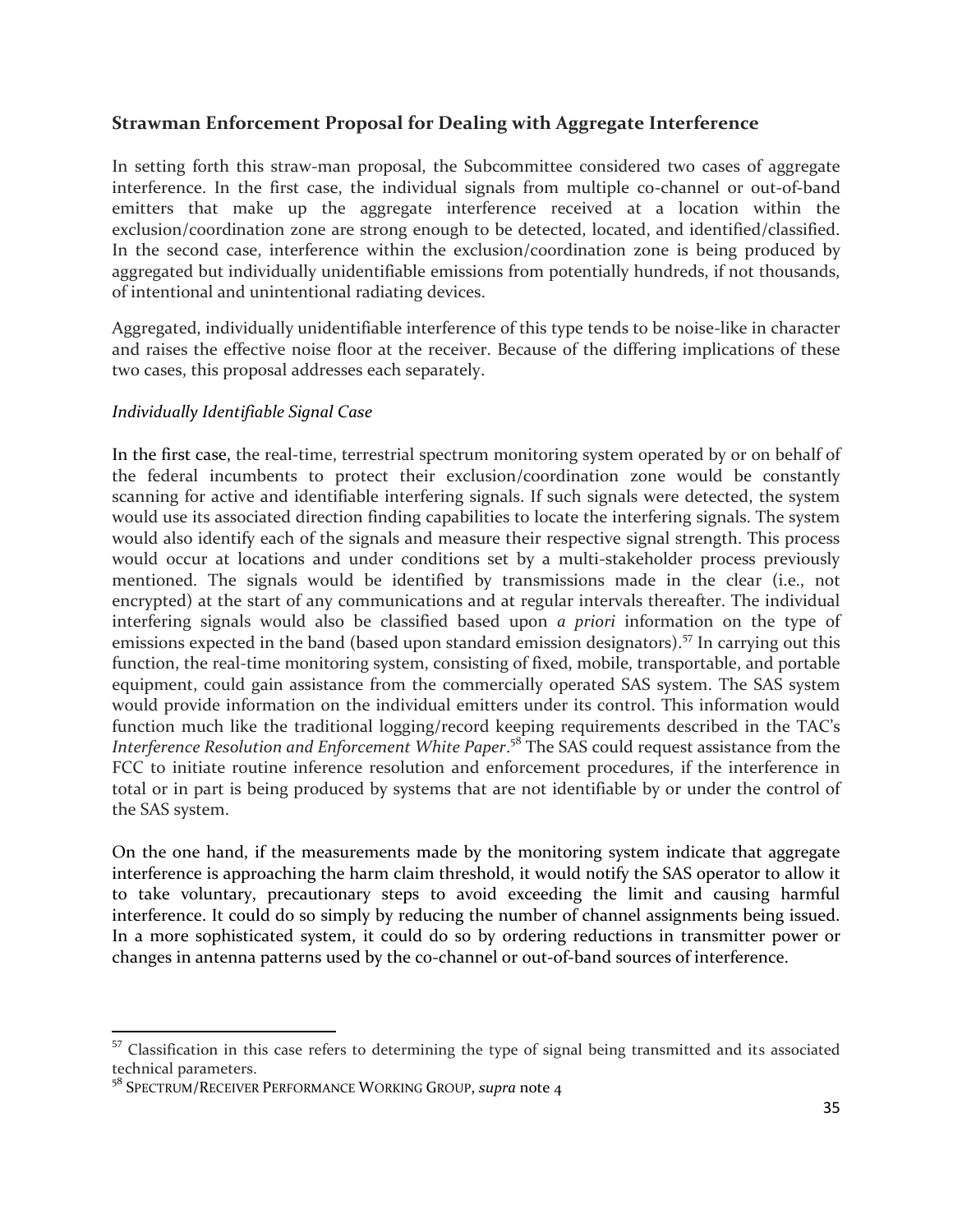On the other hand, if the measurements indicate that aggregate interference has exceeded the limit and by definition caused harmful interference, the federal government (i.e., the FCC and NTIA) would order the SAS operator to mitigate the interference. It could mitigate either by taking defective devices out of service or, if the devices are operating properly, by utilizing the techniques discussed in the previous paragraph.

#### *Individually Unidentifiable Signal Case*

 $\overline{a}$ 

As previously noted, in this case the aggregated interference would be noise-like in character and would effectively increase the radio noise floor experienced by the receivers within the exclusion/coordination zone. Noise of this type typically does not change rapidly in time, is spread over a wide geographic area and tends to be highest in urban and other areas with high population density. Because of these noise characteristics, the routine radio noise measurements being made by the terrestrial spectrum monitoring system operated by or for the federal incumbents should be augmented by systematic, wide-area, airborne measurements made several times per year in regions determined to be at the highest risk from an increasing radio noise floor<sup>59</sup> or appropriately configured fixed spectrum observatory systems that continuously monitor the spectrum power levels. These airborne measurements would be particularly helpful in assisting the incumbents in choosing locations or routes for their mobile ground-based measurements. Both approaches operating together or separately would provide vital information on the long-term trends in the radio noise environment. If the combined terrestrial and airborne measurements reveal, for example, that creeping urbanization is increasing the noise level within the exclusion/coordination zone, it could be compensated for by (i) changes in the interference permitted from identifiable sources, (ii) providing, if feasible, an additional geographic buffer zone around the exclusion/coordination zone, or (iii) taking stronger *ex ante*  steps to reduce the aggregate noise-like interference being produced by intentional, unintentional, and incidental radiators $^{60}$ .

 $59$  Some airborne measurements would be made in quiet areas to determine typical levels of RF noise in rural versus urban areas.

<sup>&</sup>lt;sup>60</sup> Because of the volume of data involved in making wideband I/Q measurements, it has been suggested that, just as Flight Data Recorders ("black boxes") are used in aircraft accident investigations, I/Q data from mobile/portable devices could be retained only during interference incidents and then analyzed later when greater computer processing power and software based analytical capabilities are available. *See* FCC TECHNOLOGICAL ADVISORY COUNCIL, *Introduction to Interference Resolution, Enforcement and Radio Noise - A White Paper* (June 10, 2014), p. 18, *available at*

http://transition.fcc.gov/bureaus/oet/tac/tacdocs/meeting61014/InterferenceResolution-Enforcement-Radio-Noise-White-Paper.pdf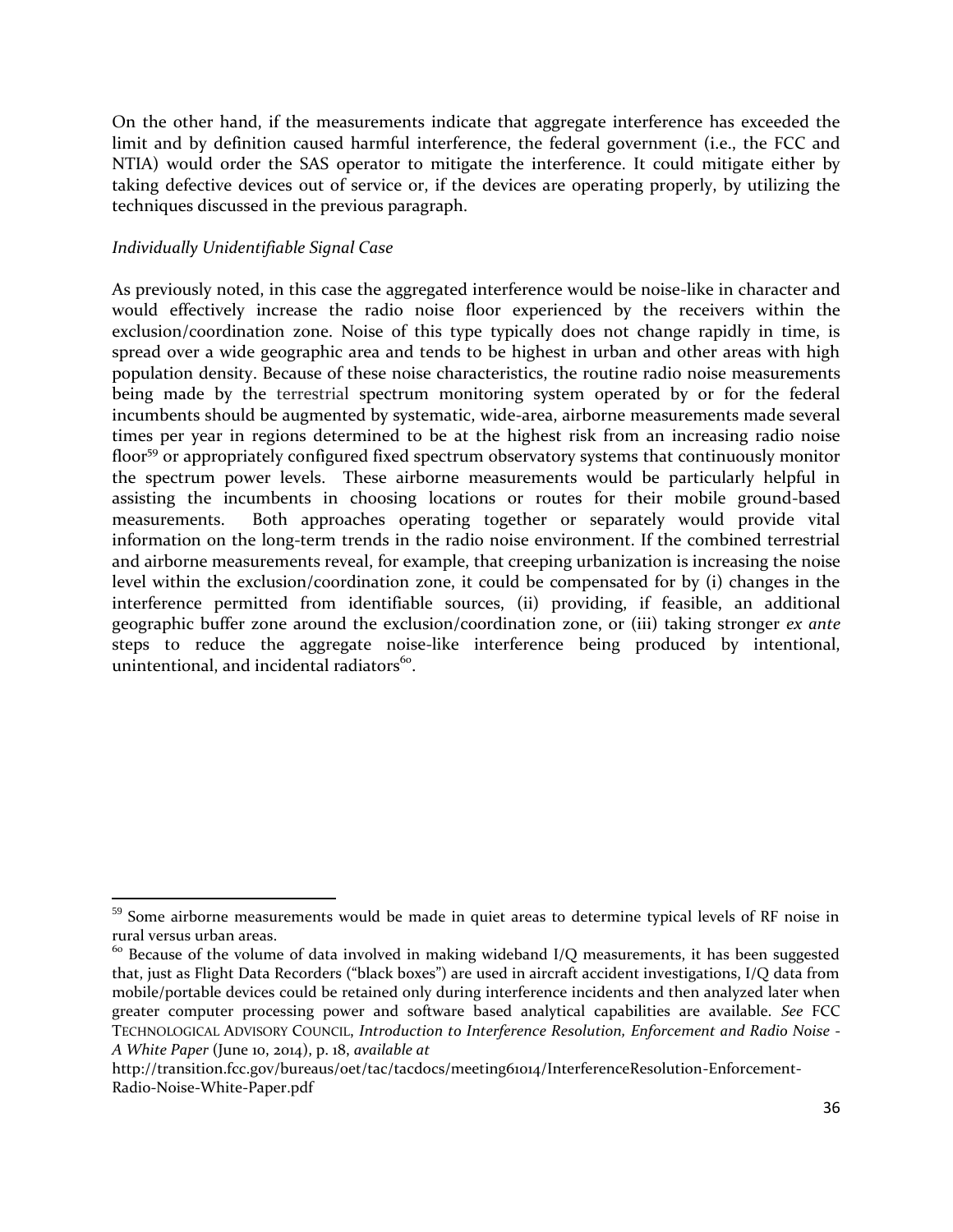

As in other areas of radio communications, interference resolution and enforcement must rely on accurate and reliable meast**StrawtmantEnfortementArchitecture** signals. Because of the reliance on data analysis. Ende UBEY and Sensor Devices Not Shown) situation where the interference being experienced is producing an  $\mu$ ppediate threat to the safety of life and property. Rather, this proposal is designed to address longer-term interference resolution and enforcement challenges where there is time for intense, data-driven analyses of measured and recorded signals. Such after-the-fact analysis is enhanced by obtaining and recording as much information as possible during the original measurements. This can be done by measuring and recording In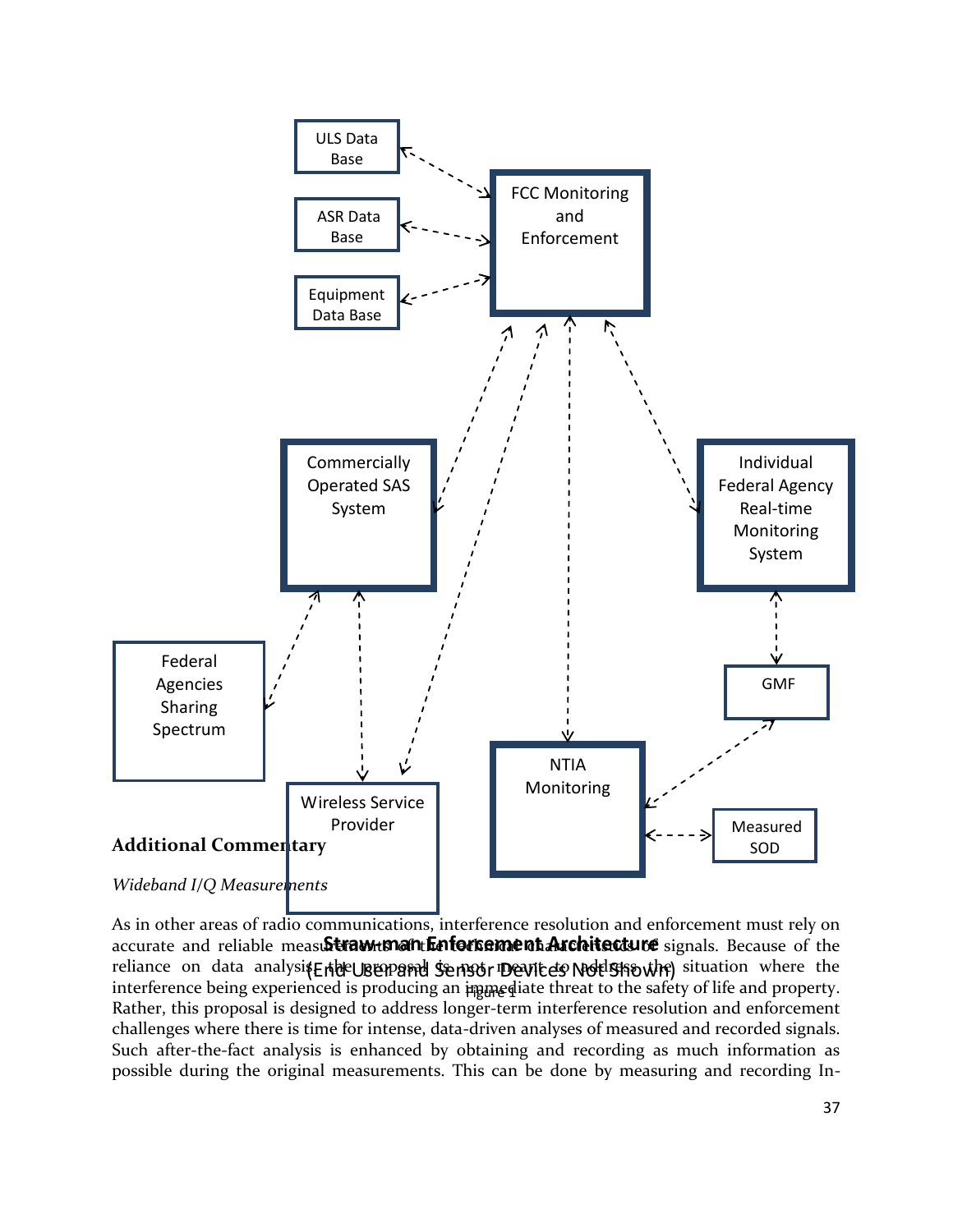phase and Quadrature (" $I/O$ ") information in a large swath of spectrum in the band or bands of interest. The principal disadvantage of recording I/Q information is that it produces very large amounts of data relative to recording even fine-grained signal intensity information. The other disadvantage is the potential privacy issues associated with storing large amounts of information that includes the data being transferred that could later be mined for content. The principal advantage of recording I/Q information is that it greatly enhances the ability, after-the-fact, to detect, identify/classify, and locate interfering signals. As more monitoring systems are rolled out to support increased spectrum sharing, the Subcommittee recommends the collection and retention of the wideband I/Q information when it is economically feasible to do so. $61$ 

### *Other Potential Sources of Interference Data Including Crowdsourcing*

The straw-man enforcement proposal envisions that most of the data required for interference resolution and enforcement would come from the real-time spectrum monitoring system operated by individual federal incumbents. This data would be augmented by some information coming from the FCC and, potentially in the longer term, from the spectrum monitoring system currently being deployed by NTIA on a pilot basis. Data could come from service providers because they often make interference measurements for their own purposes. While in principal these measurements could be used for enforcement purposes, this use is often constrained by proprietary concerns. Additionally, the FCC has established provisions for both service providers and individual end users to file interference complaints with supporting information.

Due to the growth of "intelligent" end user devices with much greater digital processing power, memory capacity and online connectivity, crowdsourcing of interference measurements is entirely plausible. Existing consumer devices, or a selected number of specially enhanced devices owned by consumers, could be used on a voluntary basis to assist in detecting, identifying, and locating malfunctioning devices or devices being used for the deliberate jamming or spoofing of critical systems. The use of "big data" and crowdsourcing techniques in interference resolution and enforcement is discussed in a recent TAC report entitled *Introduction to Interference Resolution, Enforcement and Radio Noise*. <sup>62</sup> It is also the subject of RadioMap, a significant research effort currently underway at DARPA. A major advantage in using end user devices to report interference incidents or to make interference measurements is that it places monitoring devices close to low power base stations (e.g., pico-cells in a commercial cellular system) whose signals would otherwise be difficult to detect.

#### *Role of the FCC Operated Interference Resolution and Enforcement System*

Today, the FCC operates its traditional interference resolution and enforcement system primarily through its Enforcement Bureau. Due to resource constraints, it is the Subcommittee's understanding that the Enforcement Bureau focuses most of its attention on interference incidents that are an immediate threat to the safety of life and property. The Subcommittee is scheduled to meet with the Chief of the Enforcement Bureau in the near future. The meeting will provide an opportunity for members of the Subcommittee to further ascertain the capabilities of

 $\overline{a}$ <sup>61</sup> *Id.* 

<sup>62</sup> *See* NTIA COMMERCE SPECTRUM MANAGEMENT ADVISORY COMMITTEE, *Report of the Enforcement Working Group* (March 28, 2014), *available at*

http://www.ntia.doc.gov/files/ntia/publications/csmac\_enforcement\_wg\_report\_032814.pdf